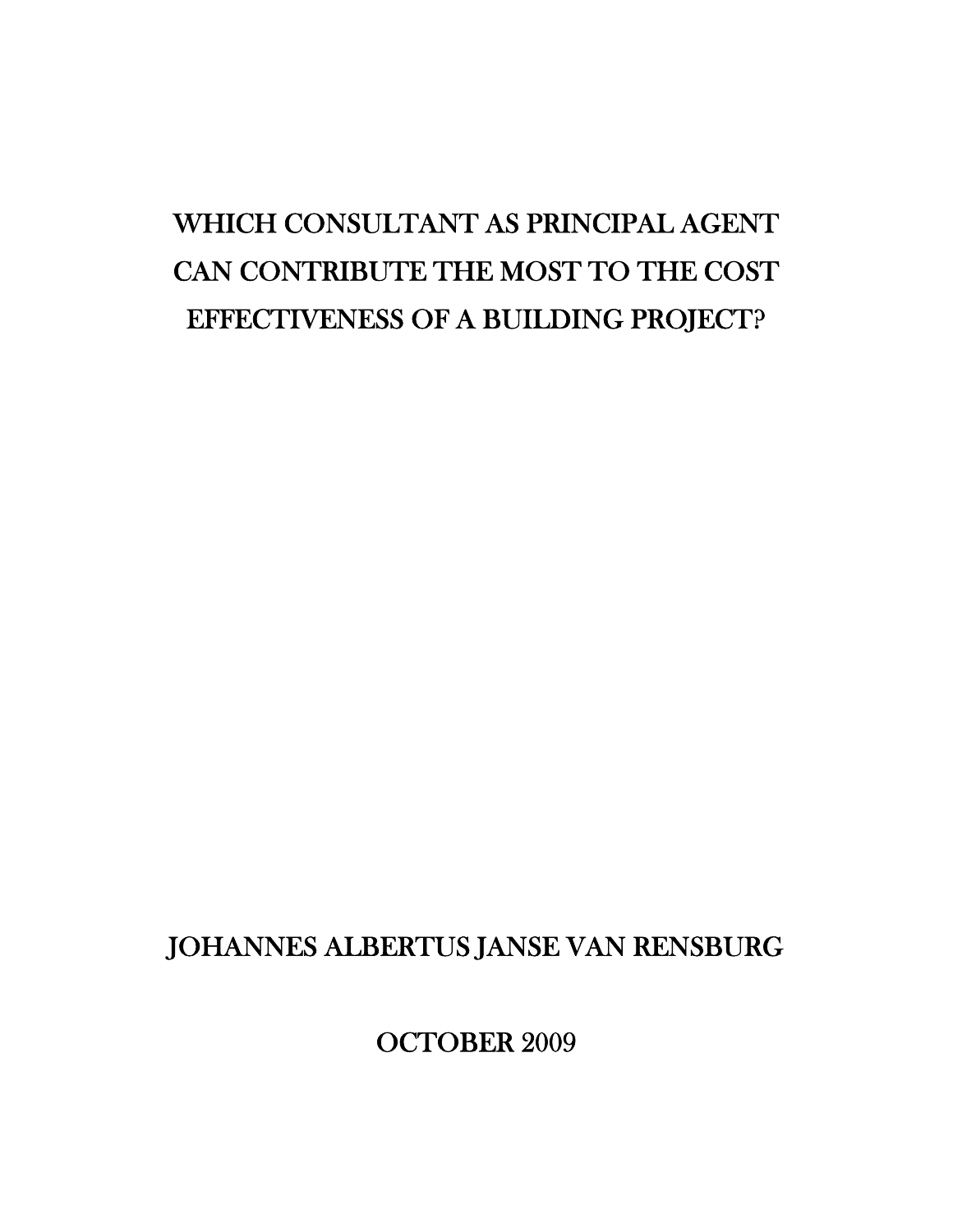### **WHICH CONSULTANT AS PRINCIPAL AGENT CAN CONTRIBUTE THE MOST TO THE COST EFFECTIVENESS OF A BUILDING PROJECT?**

BY

### JOHANNES ALBERTUS JANSE VAN RENSBURG 25276876

SUBMITTED IN FULFILMENT OF PART OF THE REQUIREMENTS FOR THE

### **DEGREE OF B.Sc (Hons) (QUANTITY SURVEYING)**

### IN THE FACULTY OF ENGINEERING, BUILT ENVIRONMENT AND INFORMATION TECHNOLOGY

UNIVERSITY OF PRETORIA

STUDY LEADER: MR. J.H. CRUYWAGEN

**OCTOBER 2009**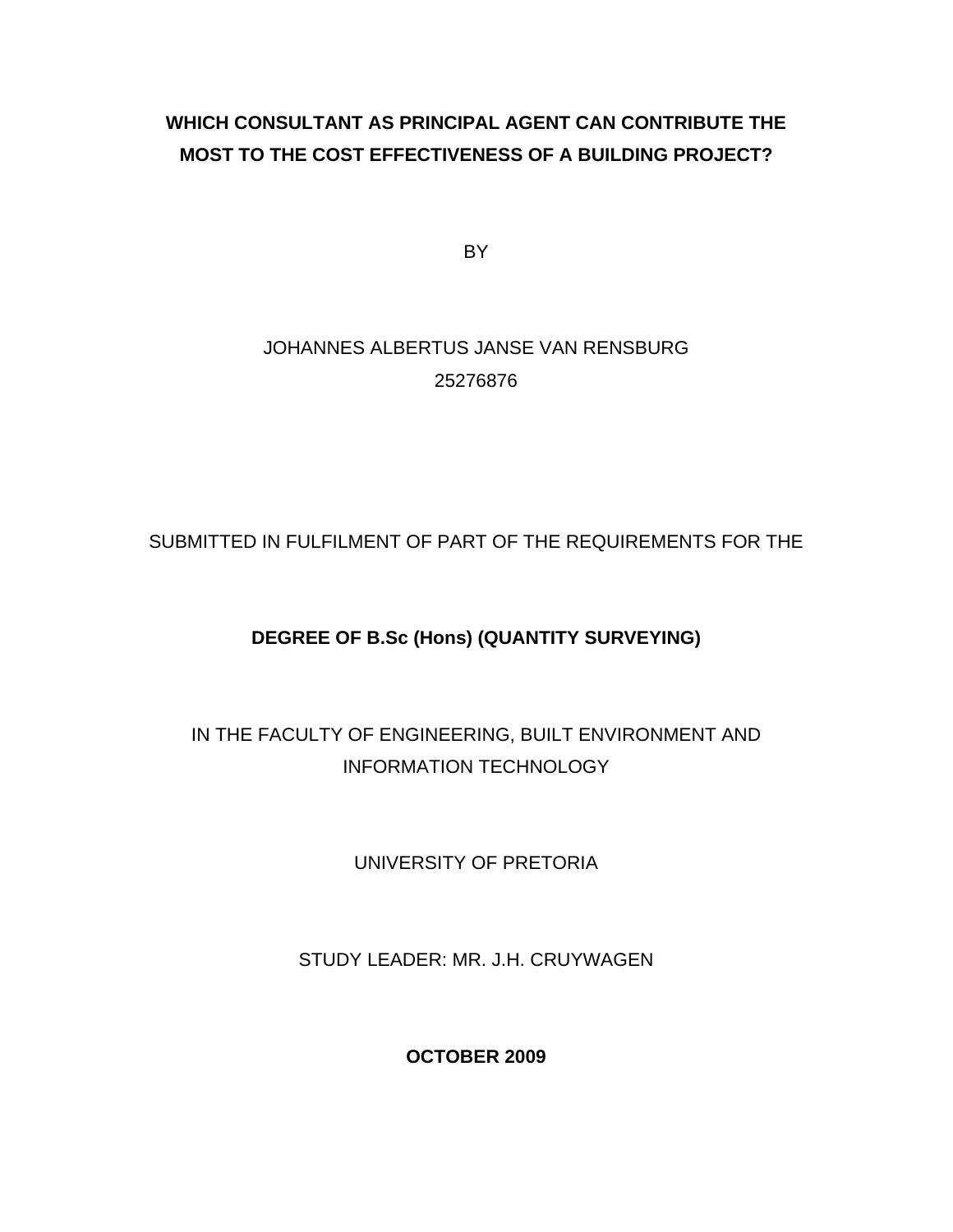#### **DECLARATION BY STUDENT**

I, the undersigned, hereby confirm that the attached treatise is my own work and that any sources are adequately acknowledged in the text and listed in the bibliography.

**\_\_\_\_\_\_\_\_\_\_\_\_\_\_\_\_\_\_\_\_\_\_\_\_\_\_\_\_\_\_\_\_\_\_\_\_\_\_\_\_\_\_**  Signature of acceptance and confirmation by student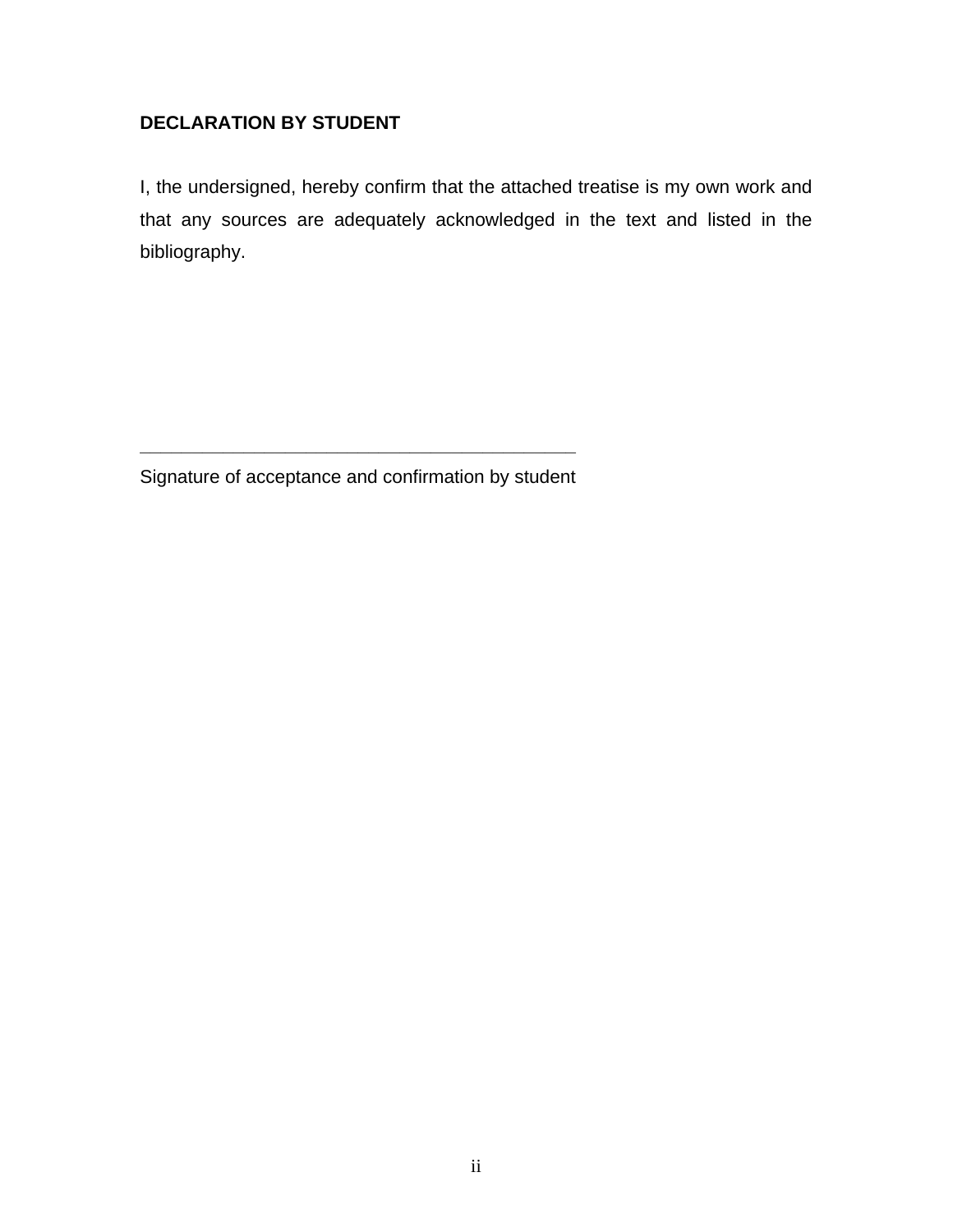#### **ABSTRACT**

| Title of treatise      |                | Which consultant as principal agent can<br>contribute the most to the cost effectiveness of<br>a building project? |
|------------------------|----------------|--------------------------------------------------------------------------------------------------------------------|
| Name of author         | $\mathbb{R}^n$ | Mr. J. A. Janse van Rensburg                                                                                       |
| Name of study leader : |                | Mr. J. H. Cruywagen                                                                                                |
| Institution            |                | Faculty of Engineering, Built Environment and<br>Information Technology                                            |
| Date                   |                | October 2009                                                                                                       |

For a client to decide which consultant in the professional team of a construction project will be the best equipped for the role as principal agent, it is necessary to compare the different constraints that may influence each consultant when fulfilling this role.

Time, cost and quality are the main constraints that have an influence on any construction project. The objective of this treatise is to identify which consultant will be able to control these constraints to create a cost effective project for the client. The different constraints are investigated to evaluate the importance of each consultant's role in terms of these constraints. Thus arriving at a conclusion, which will help clients to appoint the most suitable consultant for the role as principal agent.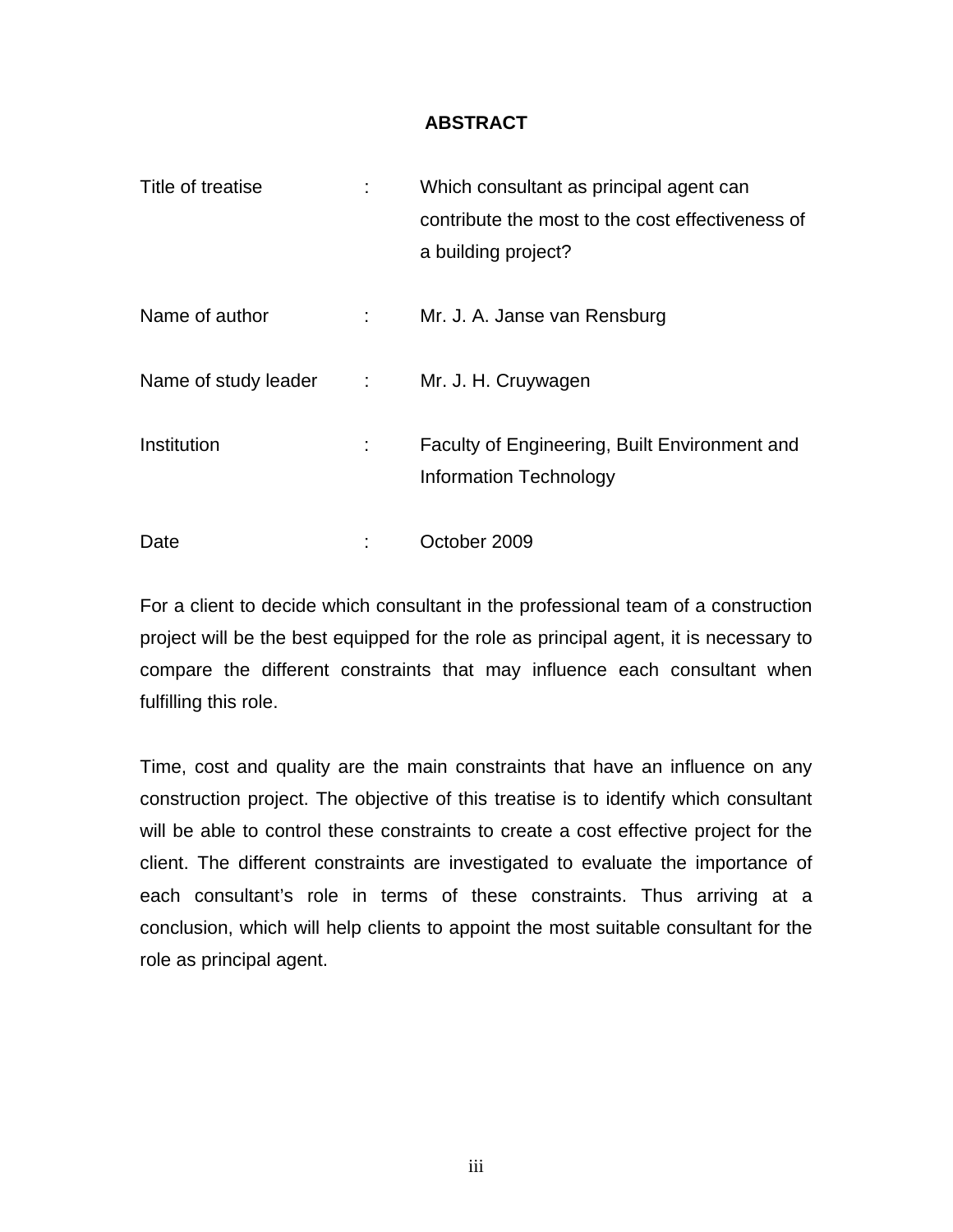| <b>TABLE OF CONTENT</b> |
|-------------------------|
|-------------------------|

| <b>TITLE PAGE</b> |                                                                          | i              |
|-------------------|--------------------------------------------------------------------------|----------------|
|                   | <b>DECLARATION BY STUDENT</b>                                            | ii             |
| <b>ABSTRACT</b>   |                                                                          | ΪİΙ            |
|                   | <b>TABLE OF CONTENTS</b>                                                 | iv             |
|                   | <b>LIST OF FIGURES</b>                                                   | vi             |
|                   |                                                                          |                |
|                   | <b>CHAPTER 1 - INTRODUCTION</b>                                          | 1              |
| 1.1               | Introduction                                                             | 1              |
| 1.2               | Main problem                                                             | 3              |
| 1.3               | Sub-problems                                                             | 4              |
| 1.3.1             | What is the main role of the principal agent in the project?             | 4              |
|                   | 1.3.2 Which consultant as principal agent would manage time the best?    | $\overline{4}$ |
|                   | 1.3.3 Which consultant as principal agent would manage cost the best?    | $\overline{4}$ |
|                   | 1.3.4 Which consultant as principal agent would manage quality the best? | $\overline{4}$ |
| 1.4               | <b>Delimitations</b>                                                     | 5              |
| 1.5               | <b>Definition of Terms</b>                                               | 5              |
| 1.6               | Abbreviations                                                            | 6              |
| 1.7               | Importance of the study                                                  | 6              |
| 1.8               | <b>Research Methodology</b>                                              | $\overline{7}$ |
|                   | <b>CHAPTER 2 - PRINCIPAL AGENT'S MAIN ROLE IN A PROJECT</b>              | 8              |
| 2.1               | Introduction                                                             | 8              |
| 2.2               | <b>Duties</b>                                                            | 9              |
| 2.3               | <b>Consultants</b>                                                       | 13             |
| 2.4               | Summary                                                                  | 14             |
| 2.5               | Conclusion                                                               | 14             |
| 2.6               | <b>Testing of hypothesis</b>                                             | 14             |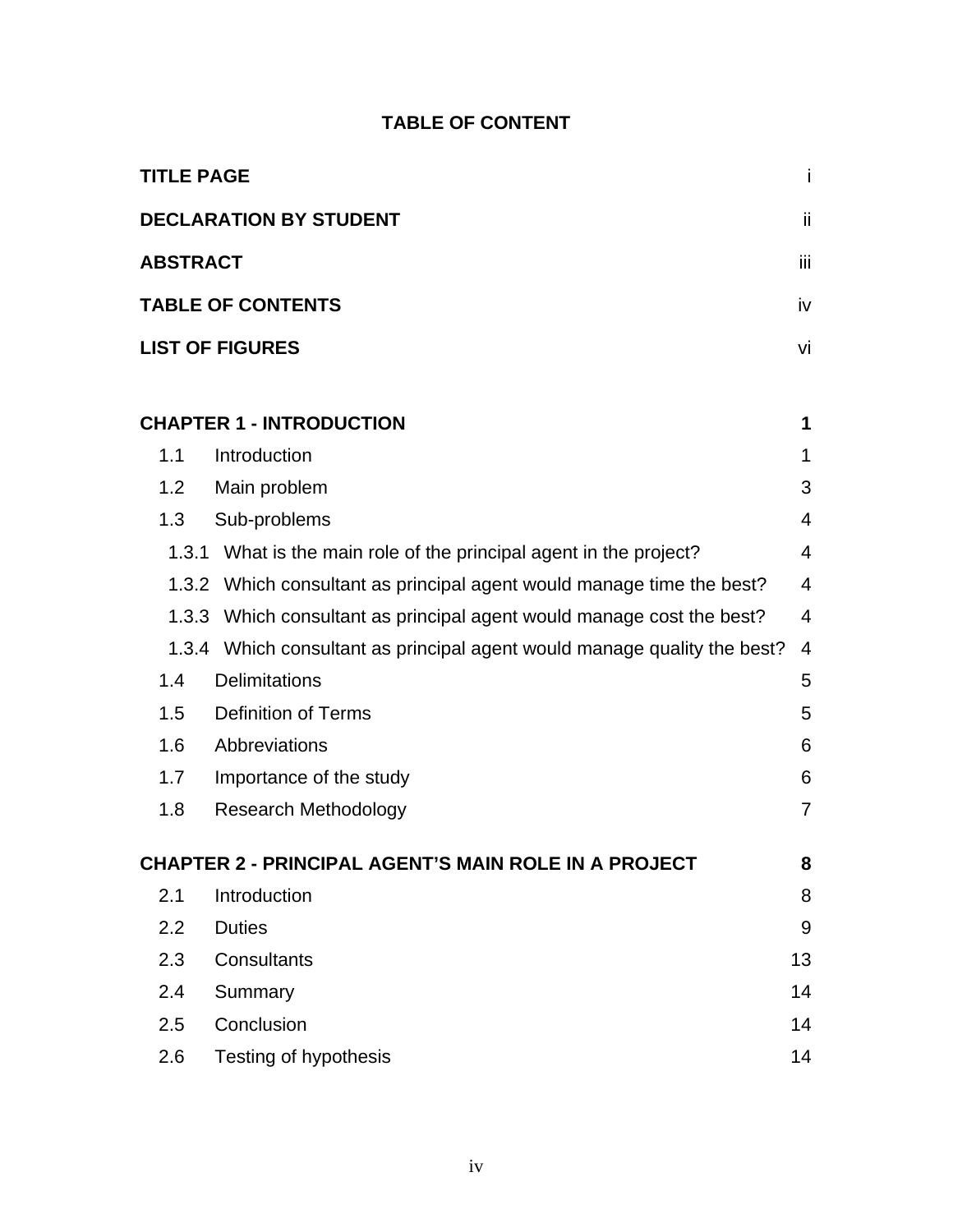|     | <b>CHAPTER 3 - MANAGING TIME AS PRINCIPAL AGENT</b>    | 15 |
|-----|--------------------------------------------------------|----|
| 3.1 | Introduction                                           | 15 |
| 3.2 | Relationships with other constraints                   | 17 |
| 3.3 | Motivation through time                                | 17 |
| 3.4 | Taking responsibility of time on a project             | 18 |
| 3.5 | Consultants and the time on a project                  | 19 |
| 3.6 | Summary                                                | 22 |
| 3.7 | Conclusion                                             | 22 |
| 3.8 | Testing of hypothesis                                  | 22 |
|     | <b>CHAPTER 4 - MANAGING COST AS PRINCIPAL AGENT</b>    | 23 |
| 4.1 | Introduction                                           | 23 |
| 4.2 | Relationships with other constraints                   | 24 |
| 4.3 | Motivation through cost                                | 26 |
| 4.4 | Taking responsibility of cost on a project             | 27 |
| 4.5 | Consultants and the cost on a project                  | 29 |
| 4.6 | Summary                                                | 30 |
| 4.7 | Conclusion                                             | 31 |
| 4.8 | Testing of hypothesis                                  | 31 |
|     | <b>CHAPTER 5 - MANAGING QUALITY AS PRINCIPAL AGENT</b> | 32 |
| 5.1 | Introduction                                           | 32 |
| 5.2 | Relationship with other constraints                    | 33 |
| 5.3 | Motivation through quality                             | 33 |
| 5.4 | Taking responsibility of project's quality             | 34 |
| 5.5 | Consultants and the project's quality                  | 35 |
| 5.6 | Summary                                                | 38 |
| 5.7 | Conclusion                                             | 39 |
| 5.8 | Testing of hypothesis                                  | 39 |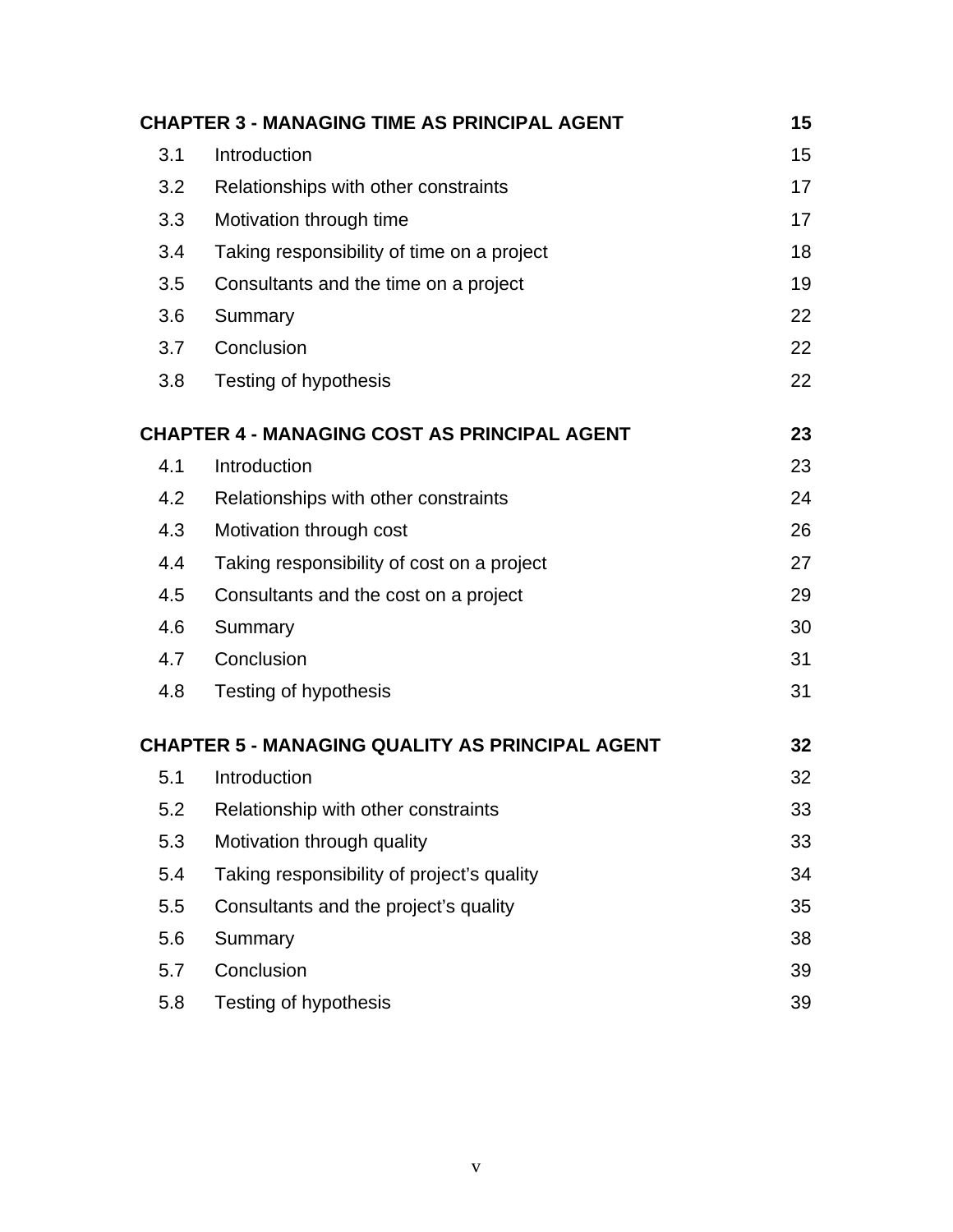| <b>CHAPTER 6 - SUMMARY, CONCLUSIONS AND RECOMMENDATIONS</b> |                     | 40 |
|-------------------------------------------------------------|---------------------|----|
| 6.1                                                         | Summary             | 40 |
| 6.2                                                         | Conclusions         | 42 |
| 6.3                                                         | Recommendations     | 43 |
|                                                             | <b>BIBLIOGRAPHY</b> | 45 |

### **LIST OF FIGURES**

|                                                                                 | Page |
|---------------------------------------------------------------------------------|------|
| Figure 1: The Project Triangle                                                  | 1    |
| Figure 2: PA-values for time                                                    | 21   |
| Figure 3: The cost of a change increases drastically over the project lifecycle | 24   |
| Figure 4: Stakeholders' Influence Over Time                                     | 25   |
| Figure 5: PA-values of cost                                                     | 30   |
| Figure 6: PA-values for Quality                                                 | 38   |
| Figure 7: PA-values added together for each consultant                          | 42   |
| Figure 8: PA-values as percentages for each consultant                          | 43   |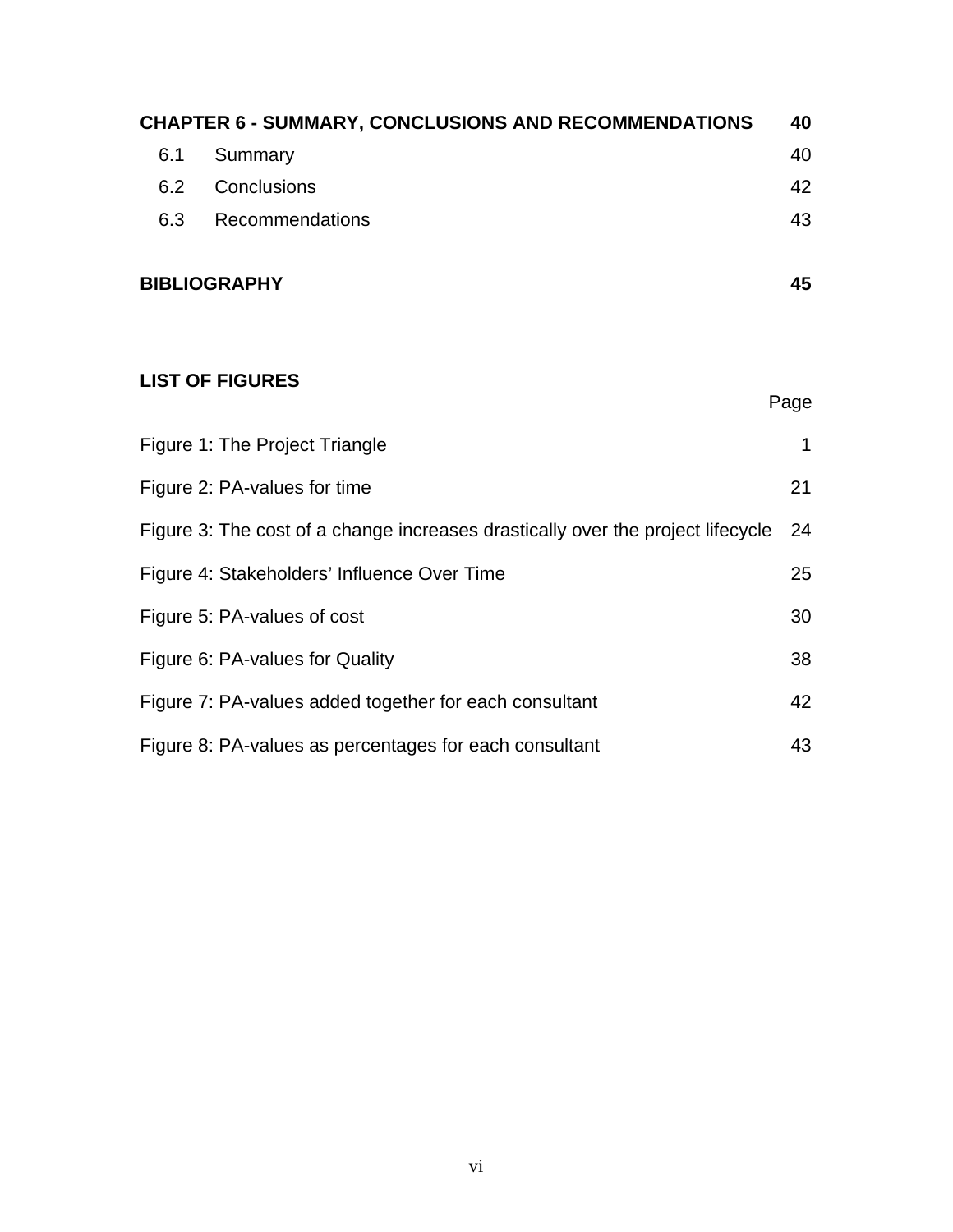#### **CHAPTER 1**

#### **INTRODUCTION**

#### <span id="page-7-0"></span>**1.1 Introduction**

Throughout the years it has become the custom to appoint architects to act as principal agents on most of the construction projects. The rational behind the assumption that architects will be the most suitable candidate for the job, is a historic custom that has never openly been proved or disproved.

There are different consultants that will be able of fulfilling the role as principal agent. They are the architect, the quantity surveyor, the project manager and the engineer. Of all these consultants, it must surely be possible to appoint a candidate, other than the architect, that is as suitable or more effective to manage the project more smoothly and efficiently. To make a statement like this necessitates an investigation in which the criteria will be decided in order to judge which consultant is the most suitable.

The most important criteria that need to be investigated are represented in the project triangle: time (T), cost (C) and quality (Q).



FIGURE 1: The Project Triangle (Source: Own)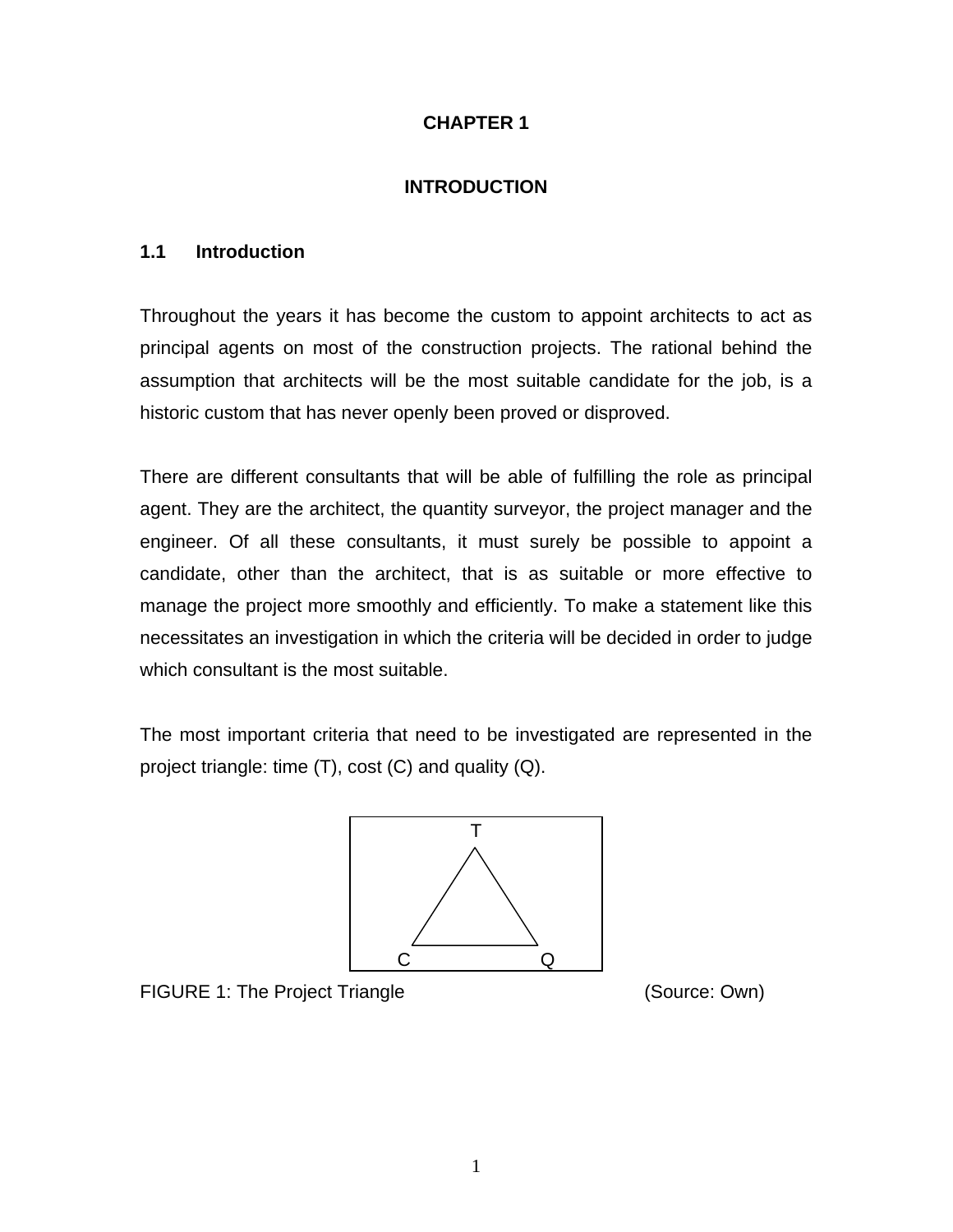The project triangle is a model of the constraints of project management. It is often used to illustrate that project management success is measured by the project team's ability to manage the project, so that the expected results are produced while managing time and cost. (www.answers.com, March 2009)

**Time:** It is important to know that time has an influence on basically all the aspects of the construction process. If the construction period is too short, contractors won't be able to complete the process on time and thus need to pay penalties or rush their work to finish in time and thus doing unsatisfactory jobs that may not be of the requested standards. Other time related problems can occur, e.g. with the ordering of material, the loss of rent and interest on loans getting out of hand.

**Cost:** Without a proper budget reflecting the performance indicators, the client won't ever take on the project. Thus it is important for the project to stay within the budget. It is necessary to make sure that all aspects of the project don't exceed their approved costs. If cost overruns do occur, the relevant parties would be held responsible for the recovery of those funds.

**Quality:** For the client to be fully impressed and satisfied with a project, it is important to ensure good quality throughout. The different parties that are responsible for the different stages and phases should ensure that their area's quality is at a satisfying level. It doesn't pay to cut down on quality to save on costs, because it is possible that it will only result in extra costs to rectify it. During the last two years at least three sections of buildings collapsed just in South Africa. The question was asked whether the reasons could relate to poor artisanship or poor quality.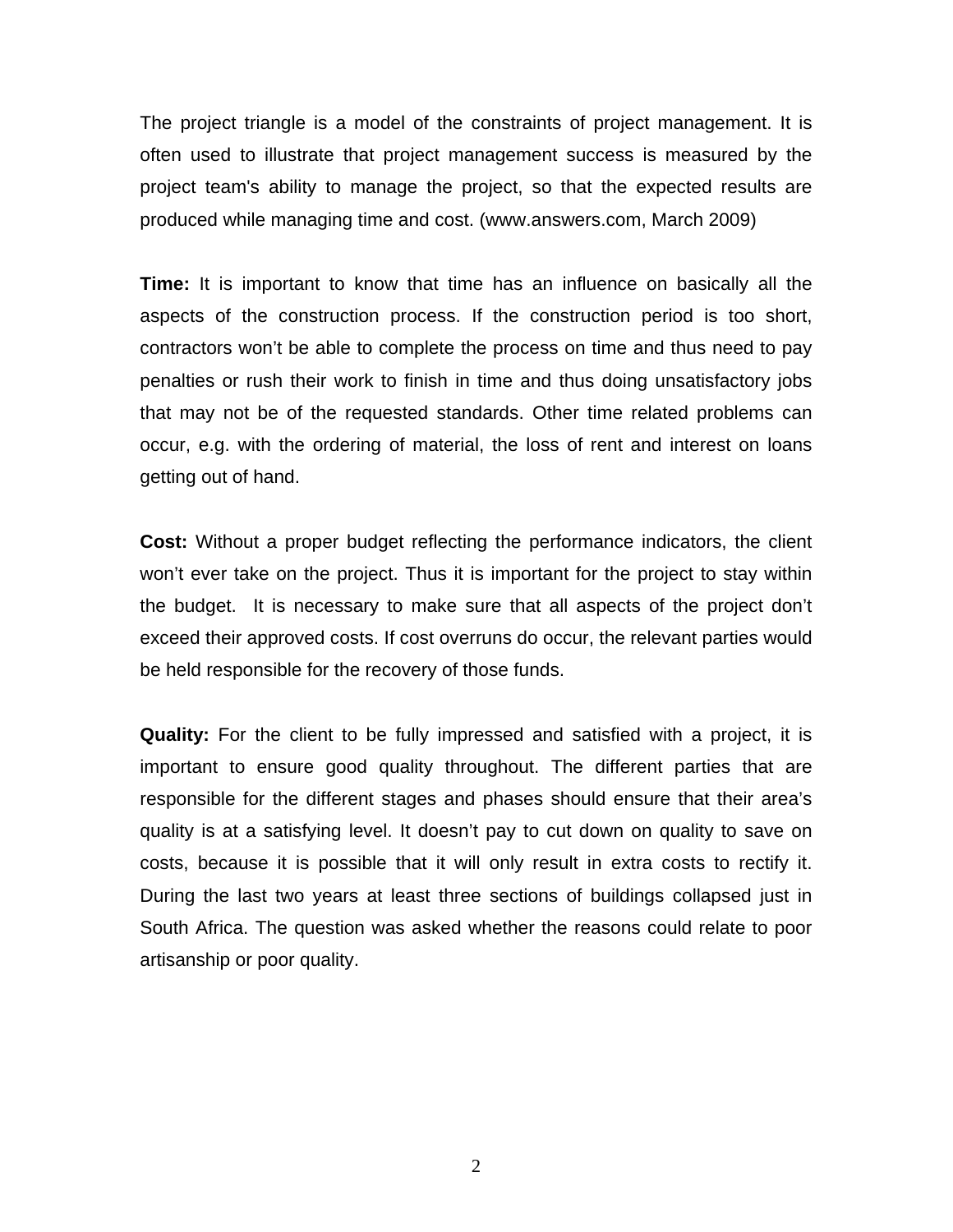<span id="page-9-0"></span>From the project triangle's point of view, it would be possible to evaluate the ability of the different consultants to manage each of the elements in the project triangle.

Each consultant's training at tertiary level focuses on different phases of the construction process. No specific training for a consultant is needed for that consultant to act as principal agent, thus allowing any consultant to fulfil this duty. The problem with this is that no consultant gets trained with the mindset to be a principal agent. It is possible to transfer general management skills but none of the curricula of the consultants' training is aimed to capacitate them with the skills that are needed to be principal agent.

This shows the big gap in the built environment for educating the different consultants, or at least the most favorable consultant, to act as a professional principal agent. Surely there are specific skills that can be transferred to the consultant to make him/her be a better principal agent. This research is an attempt to enlighten these factors to help to improve the built environment.

#### **1.2 Main problem**

Which consultant as principal agent can contribute the most to the cost effectiveness of a building project?

#### **Hypothesis:**

The quantity surveyor, with his training in cost management, which includes time and quality management, will be the best candidate to act as principal agent.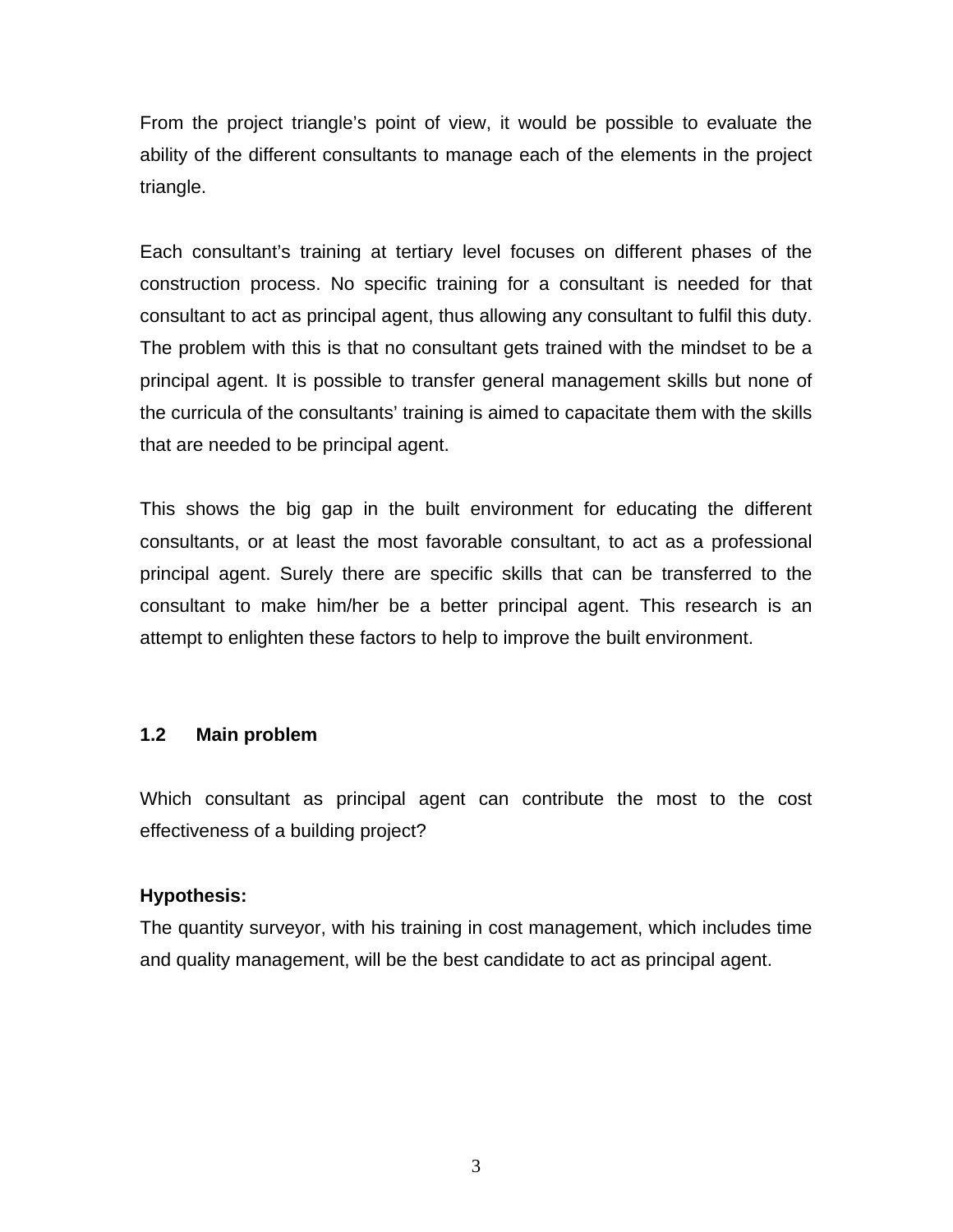#### <span id="page-10-0"></span>**1.3 Sub-problems**

#### 1.3.1 What is the main role of the principal agent in the project?

#### **Hypothesis:**

The principal agent's main role is managing the complete project, making sure that all the relevant parties know exactly what is expected. As representative of the client, the principal agent needs to make decisions regarding immediate problems arising on site.

#### 1.3.2 Which consultant as principal agent would manage time the best?

#### **Hypothesis:**

Out off a fully representative professional team, the project manager is the best qualified to oversee a construction programme and ensuring that specific tasks happen at the correct time.

### 1.3.3 Which consultant as principal agent would manage cost the best? **Hypothesis:**

The quantity surveyor will, with his experience and training as a cost consultant, and knowing what a project will cost at a certain time, as well as to project cost for the future, be the best principal agent.

### 1.3.4 Which consultant as principal agent would manage quality the best?

#### **Hypothesis:**

The architect is the consultant who designs the project and prepares the specification, and the professional who sells the idea to the client. The architect will be the only one that can comment if he/she is satisfied with the quality of the project.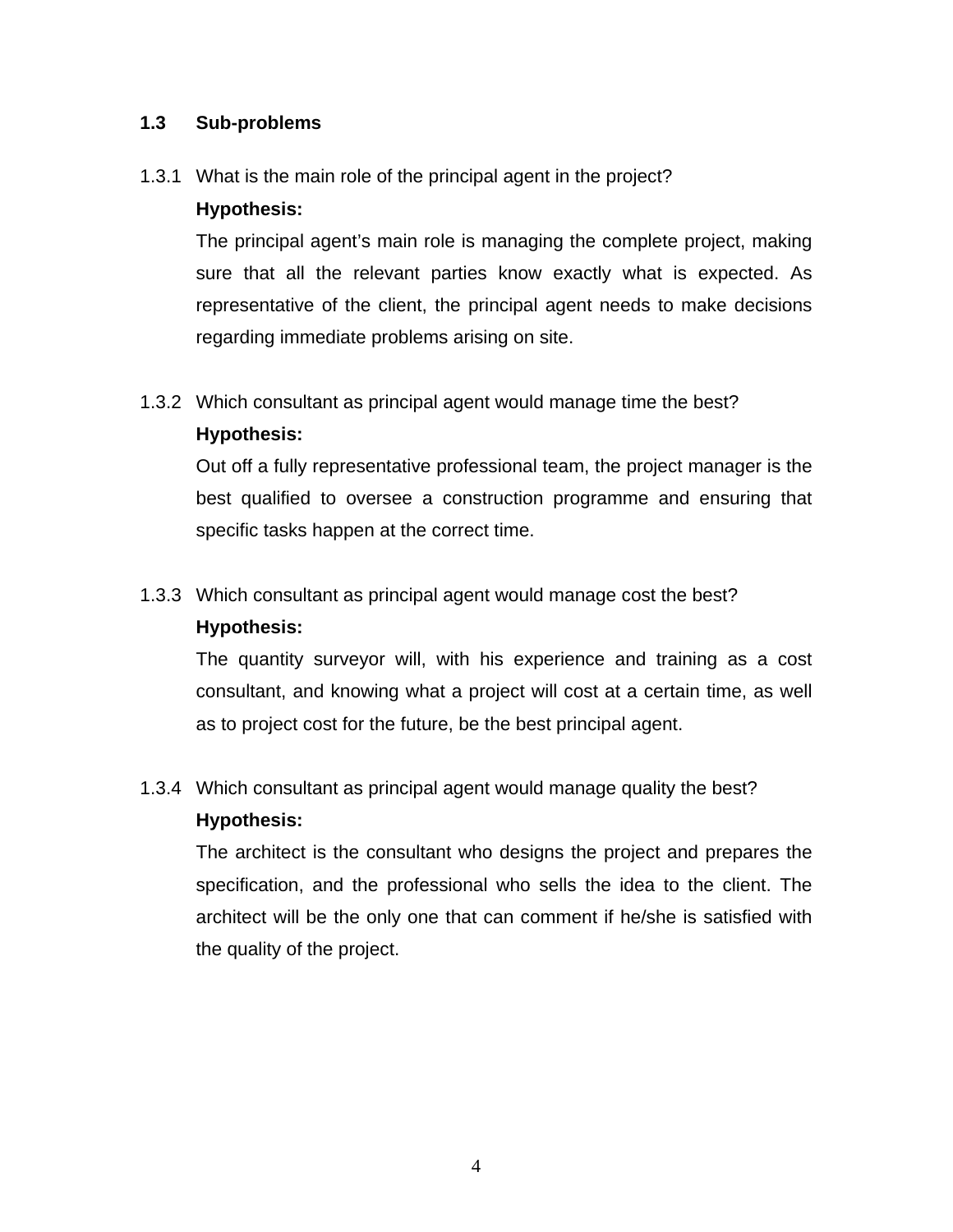#### <span id="page-11-0"></span>**1.4 Delimitations**

Seeing that it isn't only in the built environment that a principal agent is used, it is necessary to narrow down the research field to make it a more relevant study. Thus for thoroughness, research will only be done on construction industry projects. Note also that it is bound to projects within South Africa. Although it would be necessary to use additional information of studies that was done outside of South Africa.

#### **1.5 Definition of Terms**

The following definitions are taken out of the Government Gazette Nr 31429 of 19 September 2008.

**"Built Environment"** refers to the functional area in which registered persons practice. The Built Environment includes all structures that are planned and/or erected above or underground, as well as the land utilized for the purpose and supporting infrastructure.

**"Construction Management"** is the management of the physical construction process within the built environment and includes the co-ordination, administration, and management of resources. The Construction Manager is the one point of responsibility in this regard.

**"Construction Programme"** is the programme for the works indicating the logic sequence and duration of all activities to be completed by the contractors, subcontractors, and suppliers, in appropriate detail, for the monitoring of progress of the works.

5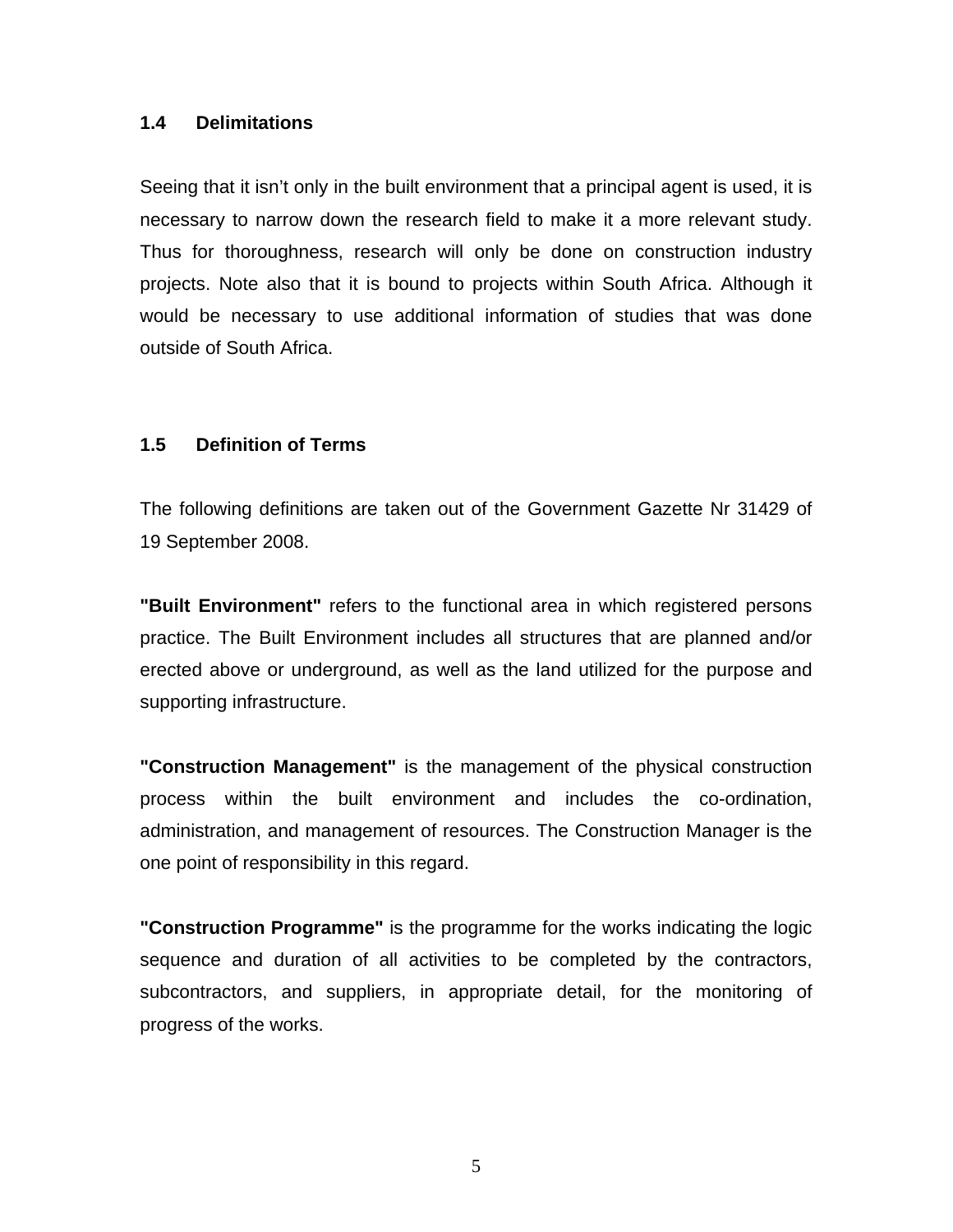<span id="page-12-0"></span>**"Contractor"** means any person or legal entity entering into contract with the client for the execution of the works or part thereof.

**"Cost Consultant"** means the person or entity appointed by the client to establish and agree all budgets and implement and manage the necessary cost control on the project.

 **"Principal Agent"** means the person or entity appointed by the client to manage or administer the services of all other consultants.

**"Works"** means the work that needs to be done within the project scope.

#### **1.6 Abbreviations**

**"JBCC"** is the abbreviation for the Joint Building Contracts Committee

**"CPAP"** is the abbreviation for Contract Price Adjustment Provision

#### **1.7 Importance of the study**

Throughout the built environment, it seems that there is an unwritten rule that the architect should act as the principal agent. When considering the different aspects concerning the responsibilities of the principal agent, it should be possible that there may be another consultant who will fit the requirements better.

This study can assist to make it clearer for the clients in the construction industry to appoint a more suitable candidate for the job as principal agent, who may save him/her money and get the job completed in the timeframe that was decided upon.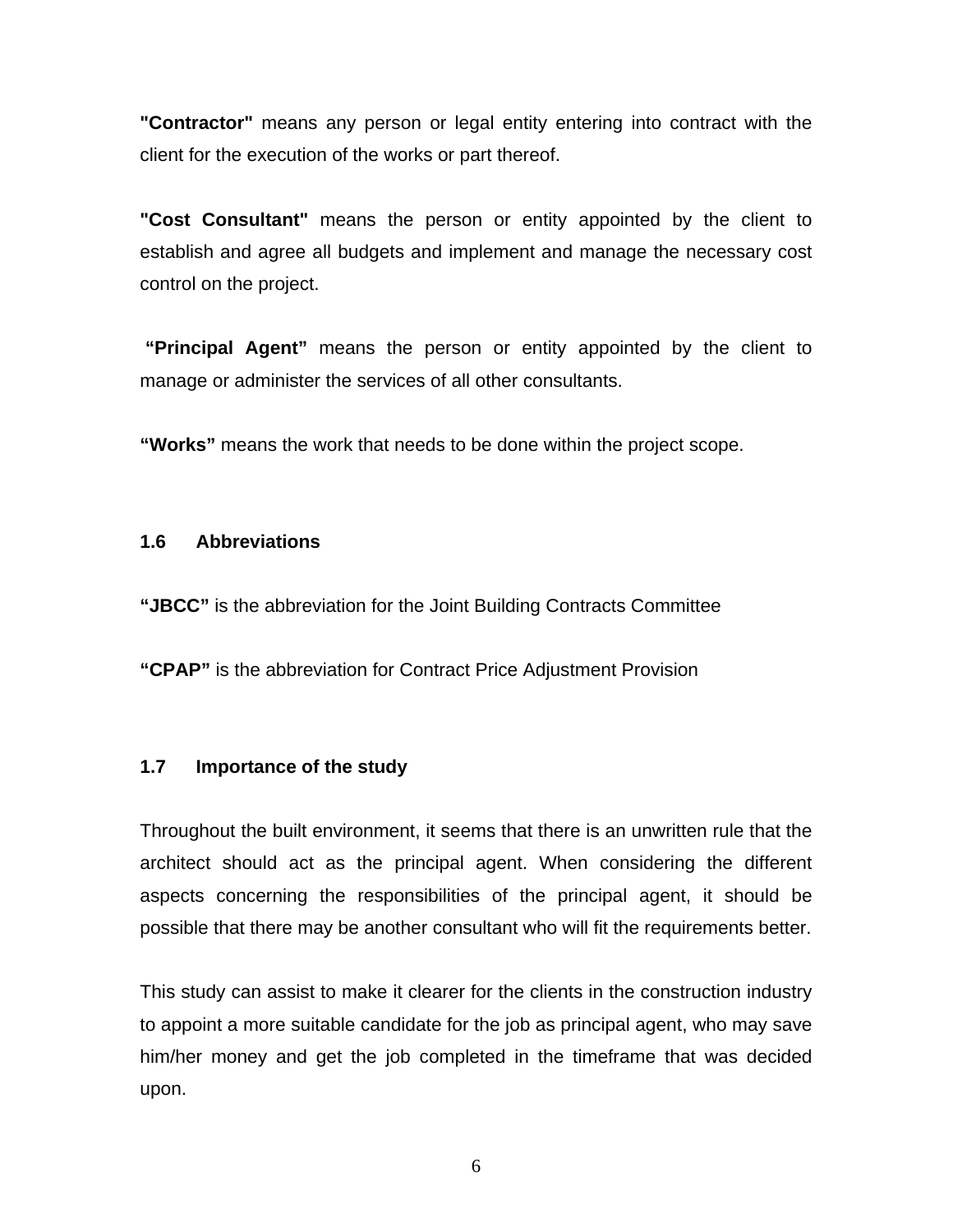<span id="page-13-0"></span>When the most suitable candidate is identified, it may be possible for tertiary institutions to implement more theoretical knowledge regarding the criteria for being a principal agent, in their courses.

#### **1.8 Research Methodology**

The research methodology would be done through extensive research on the internet and different literature studies. It will be possible to gather enough information to come to the conclusion of who will be the most effective principal agent. If necessary, personal interviews with the consultants will be held to establish their views in this matter.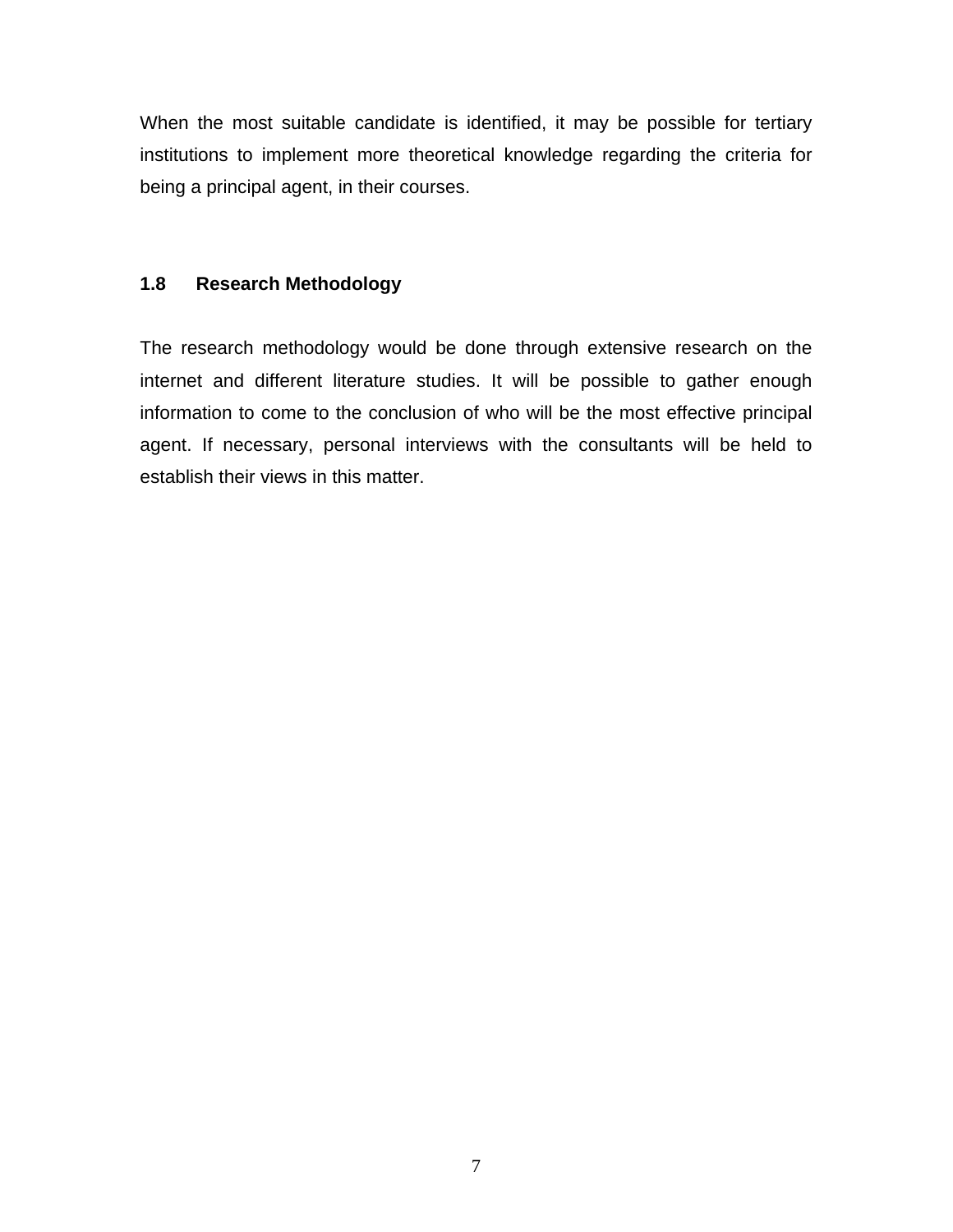#### **CHAPTER 2**

#### **PRINCIPAL AGENT'S MAIN ROLE IN A PROJECT**

#### <span id="page-14-0"></span>**2.1 Introduction**

In the Series 2000 of the JBCC Principal Building Agreement, the term principal agent is defined as follows: "the party named in the contract data and/or appointed by the employer with full authority and obligation to act in terms of the agreement." It also states that the principal agent will be the only party having the authority to legally bind the employer. The only exception to this rule is where the principal agent delegates some of his authority to other members of the professional team.

According to Finsen (2005:44) the employer is represented by a principal agent on whom nearly all of the employer's rights and obligations devolve. He states the following: "the employer retains the fundamental right to have the building built for himself, and the fundamental obligation to pay for it. The agent acquires the right, *inter alia*, to order additional work, to extend time for completion and to approve or reject work, and the obligation to certify completion and to certify payments from time to time." (Finsen, 2005:44)

The principal agent's duties are linked to the following processes in the building project:

- Compiling of documents
- Appointing employer's agents
- Determining risk and setting up insurances
- Preparation for and execution of the works
- Coordinating nominated/selected subcontractors and direct contractors
- Issuing practical, works and final completion
- Authorizing payment
- Adjustment to the contract value
- Termination of contracts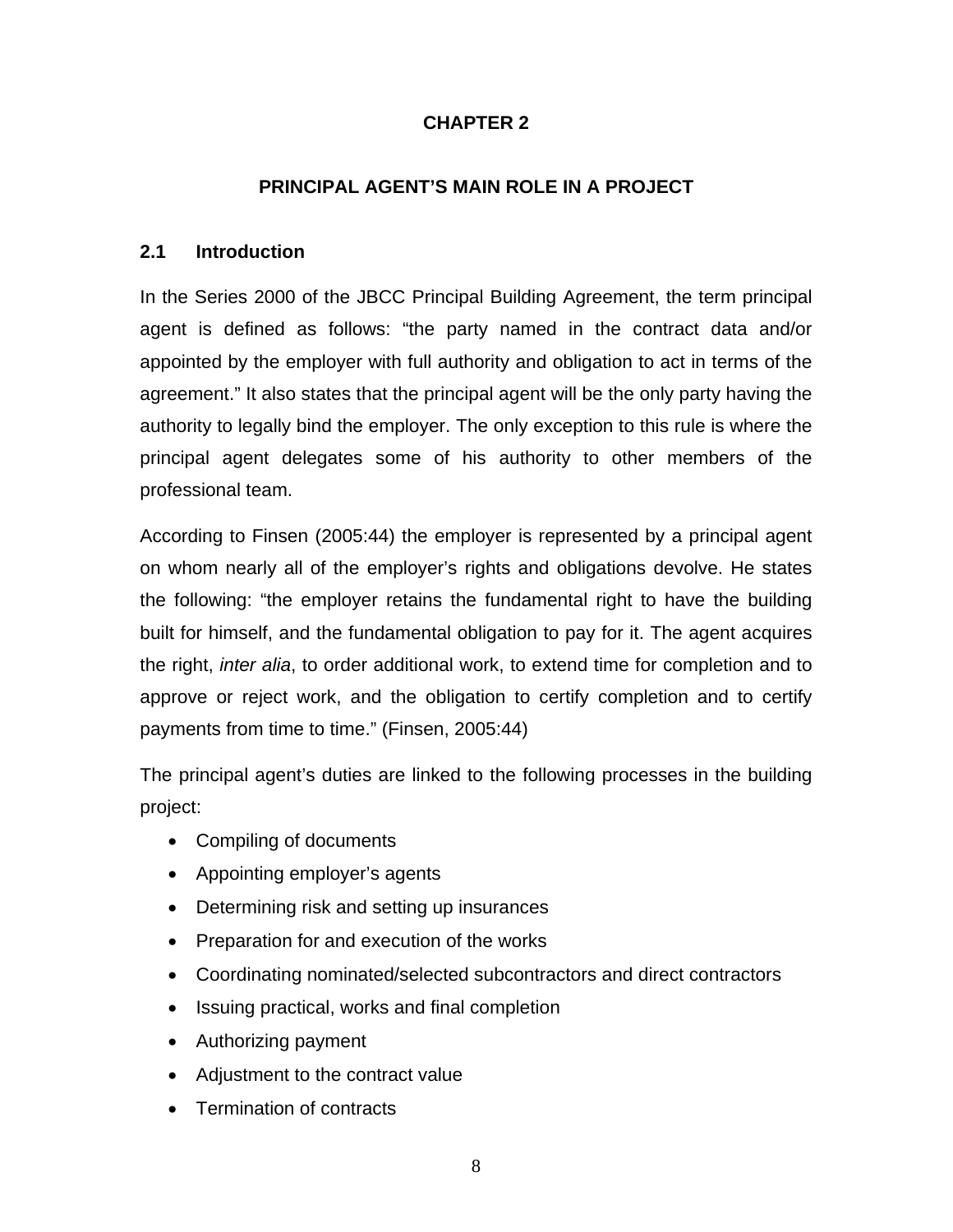#### <span id="page-15-0"></span>**2.2 Duties**

The above duties to be performed by the principal agent can be described as per Maritz (2009) and are set out as follows:

- Documents
	- o Completing of contract documents and arranging for signing, where after the principal agent is responsible for the safekeeping of the documents after distributing copies to the contractor.
	- $\circ$  Supplying the contractor with all the extra documentation needed to complete the project and acknowledges that the information in the contract data is of utmost importance for him/her and the contractor.
- Employer's agents
	- o Receive notices on behalf of the employer.
	- o State legal interest or involvement of the principal agent or any agents in the project in the contract data.
	- $\circ$  Delegate to other agents authority to issue contract instructions etc.
	- o In June 2000, the JBCC set out an advisory note to help with the interpretation of the clause about the delegation of authority. The principal agent, as stated in this advisory note, **may not** delegate the authority to do any of the following:
		- **If** Issue an interim payment certificate of a final payment certificate to the contractor,
		- **If** Issue special payment certification in favour of a nominated or selected subcontractor or other parties,
		- **In Issue a certificate of practical completion, works completion** or final completion,
		- Grant, reduce or refuse an application for a revision of the date for practical completion,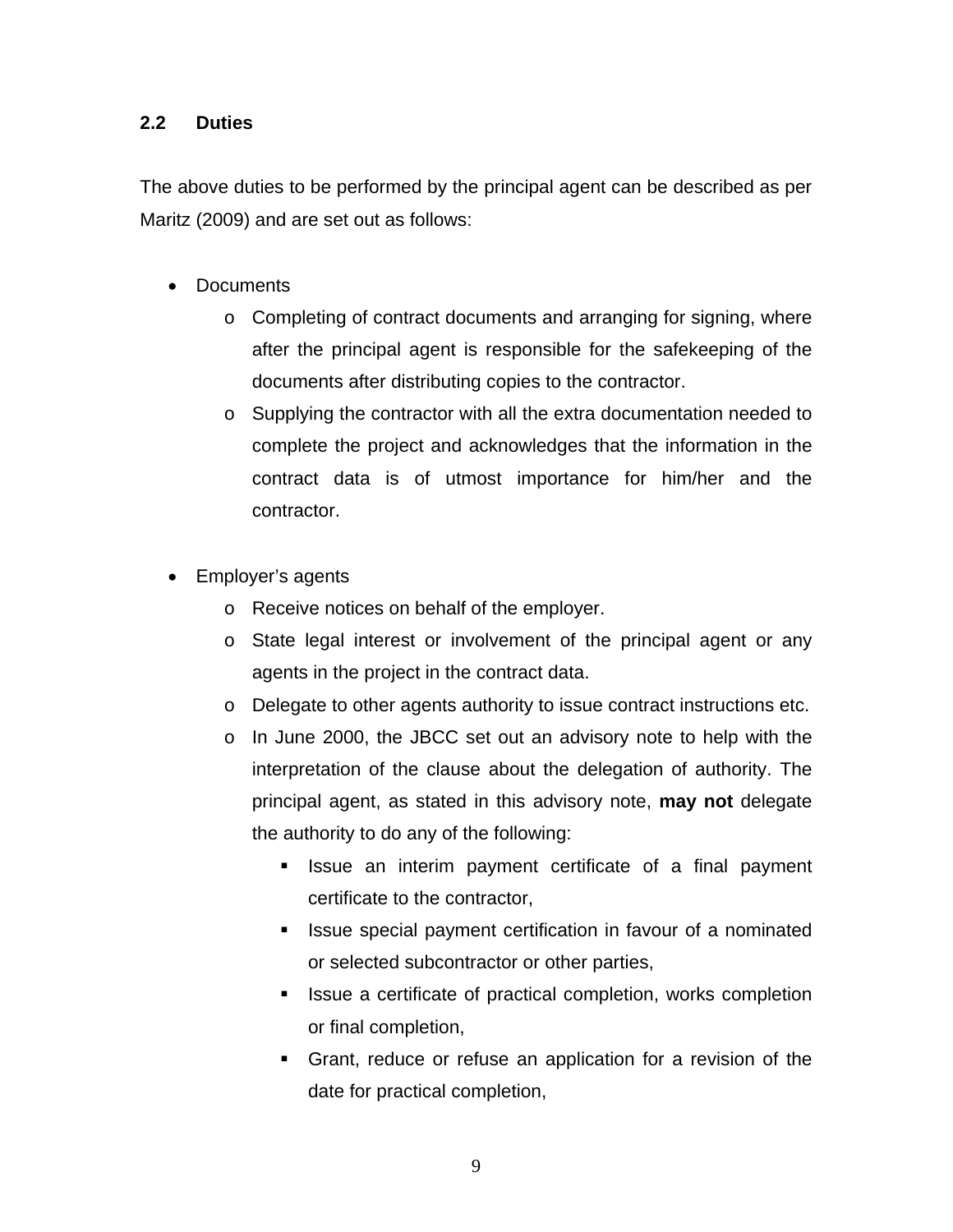- **If Issue to the contractor notices of cancellation of the** agreement; and
- **Determine a disagreement between the employer or his** agents, on the one hand, and the contractor on the other.
- o Duties that **may** be delegated, to the extend that they relate to the agent's specific aspect of the works, as set out in this advisory note, is such as:
	- Accepting a design from a nominated or selected subcontractor in terms of the nominated/selected agreement,
	- $\blacksquare$  Periodically inspecting the works,
	- Issuing practical completion lists, works completion lists and final completion lists and defects,
	- **Preparing valuations for interim payment certificates; and**
	- Valuing variations and preparing the final account.
- $\circ$  The principal agent is allowed to delegate the above duties as long as he/she notifies the contractor of what authorities and duties he/she has delegated to whom.
- Risk and insurances
	- o Keeping the employer informed of all the times and dates work starts and when responsibility gets transferred.
- Preparation for and execution of the works
	- o Receive the priced document, documents specified in contract data, programme of the works from contractor and any revisions thereof and approve quality and standards of the works executed.
	- o Use detail from contractor and quantity surveyor to compile a cash flow.
	- o Issue written instructions to the contractor and notify him/her to proceed if he/she fails to do so in 5 days.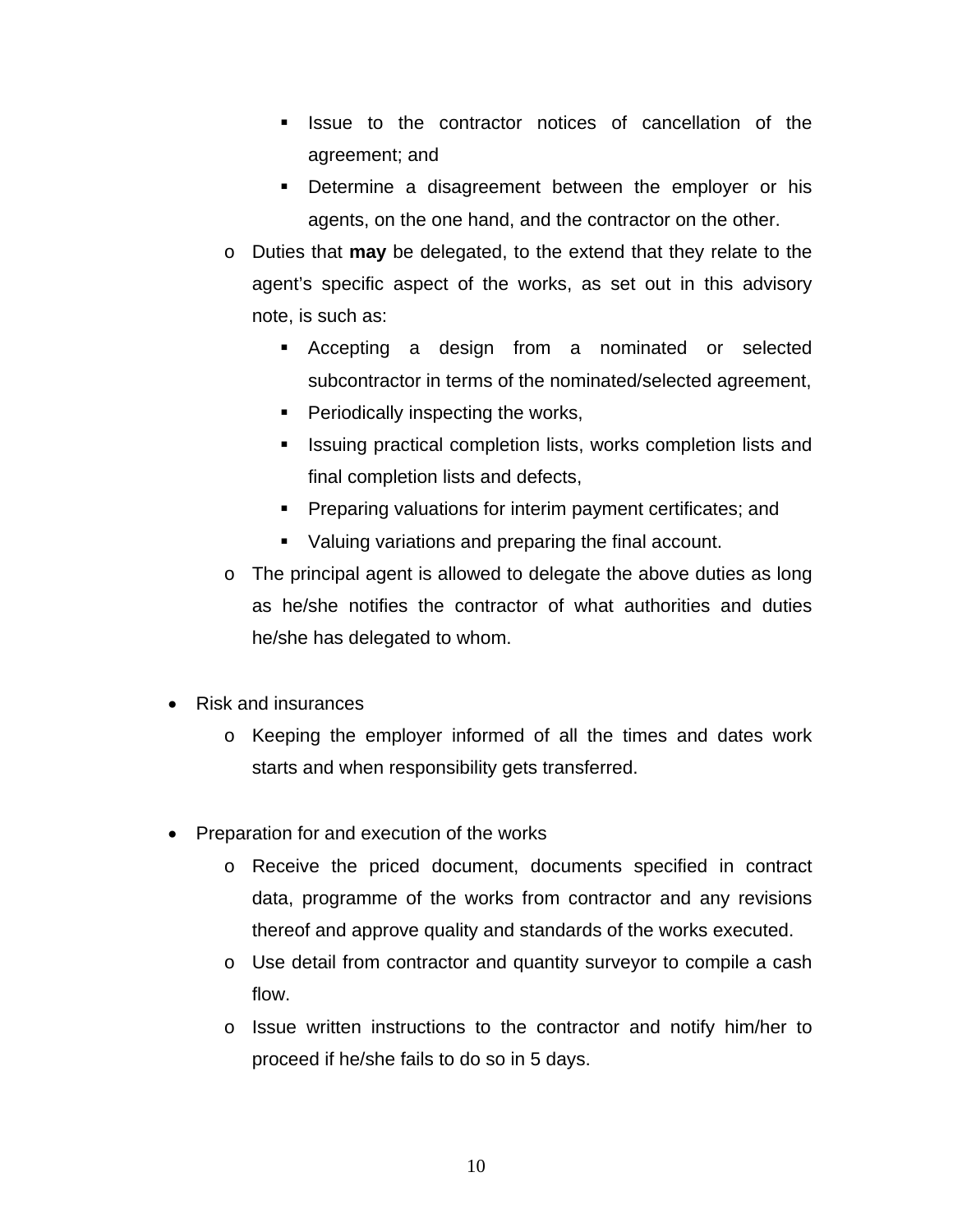- Nominated and selected subcontractors and direct contractors
	- o Prepare tender documents for nominated and selected subcontractors and call for tenders and appoint the successful contractor.
	- o Request proof from the contractor that payment has been made to nominated and selected subcontractor by the contractor and if not satisfied, certify payment direct to a nominated subcontractor if instructed by employer.
	- o Instruct the contractor to permit work to be executed and installed by direct contractors as described in the schedule of works.
- Practical completion
	- o From time to time inspect the works and inform the contractor of the standard and state of completion required to achieve practical completion and when the anticipated date will be and issue a certificate of practical completion when it is reached.
	- o Where practical completion has not been reached issue a practical completion list defining outstanding work and latent defects to be rectified in order to achieve practical completion.
	- o Receive from the contractor all operating and instruction manuals, guarantees, etc.
- Works completion
	- o Within 7 days of issuing the certificate of practical completion, issue a works completion list defining the outstanding work and defects still to be rectified to achieve works completion. If all works are done, issue a certificate of works completion.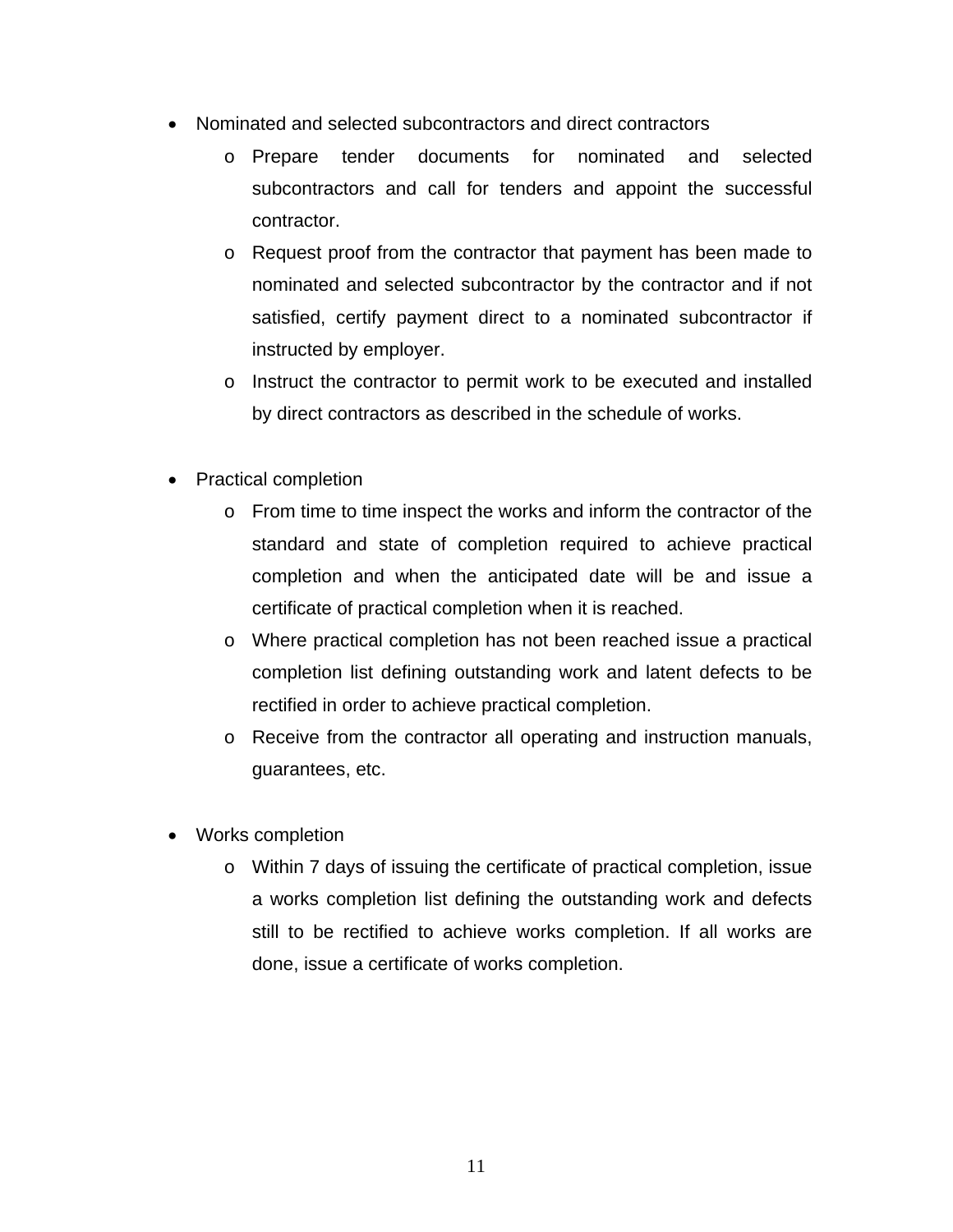- Final completion
	- o Where the works has reached final completion and the final account is settled, after the defects liability period is over, issue to the contractor a certificate of final completion with a copy to employer.
- Payment
	- $\circ$  After receiving a payment claim from the contractor, the principal agent issues a monthly payment certificate that goes to the contractor and a copy to the employer.
	- o As soon as the principal agent issues the final certificate of completion, he/she issues the final payment certificate to the contractor.
- Adjustment to the contract value
	- o When an adjustment to the contract value occurs due to a contract instruction, the value needs to be calculated and adjusted according to the priced document. The value of the provisional work or original work needs to be omitted and the new work's value to be added.
	- o Omit budgetary allowances and prime cost amounts and determine the actual value of work related thereto with allowances for waste.
	- o Adjust the preliminaries in terms of the alternative selected as well as the adjustment for the CPAP if applicable.
- Termination
	- o Notify all the parties if any event causes the contract to be terminated.
	- o Needs to do status reports and final account on all the work done or not done and issue this report to the employer and contractor.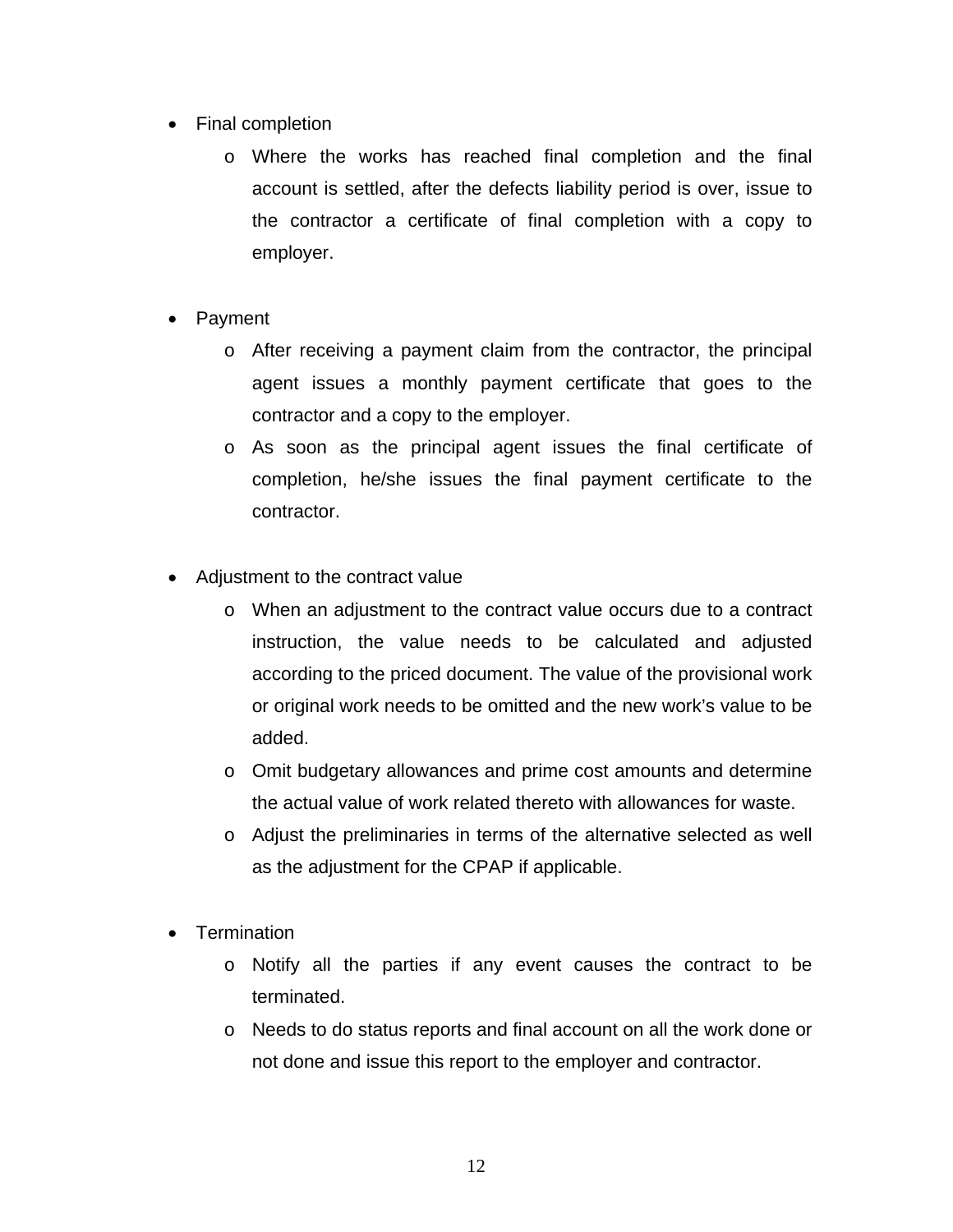- <span id="page-19-0"></span>• General
	- o Involved in all administrative work to be done on site, seeing that everything happens according to the laws and regulations, making sure that the contractor have access and information regarding the site before he/she starts execution of the works.
	- o Have to be present when the site is set out, and levels are determined.
	- o At the end of the works determine if revision of the practical completion date is justifiable and to ensure that all expenses and loses are recovered by both the contractor and the employer.

#### **2.3 Consultants**

In the Series 2000 of the JBCC Principal Building Agreement no mention is made of any of the consultants to be introduced in the project. The employer appoints a principal agent, who can be any of the consultants, and then has the option of appointing any other consultant as he/she sees fit. This means that the architect, quantity surveyor, engineers and project manager still have their respective roles in the project; it is just not specified in the standard form of the contract and needs to be made provision for. It needs to be kept in mind that the agreement at this stage is between the employer and the contractor. The appointments of all the consultants are through a separate consultant agreement between each consultant and the employer.

For this study, it would be necessary to create a scale on which the different consultants can be judged accordingly. Each individual will be given a value, call in the PA-value, from one (1) to four (4), on how involved their profession is with each different constraint. One (1) being slightly to no involvement and four (4) being the most involved with that constraint. This will help to come to a conclusion at the end of the project on the involvement of each profession

13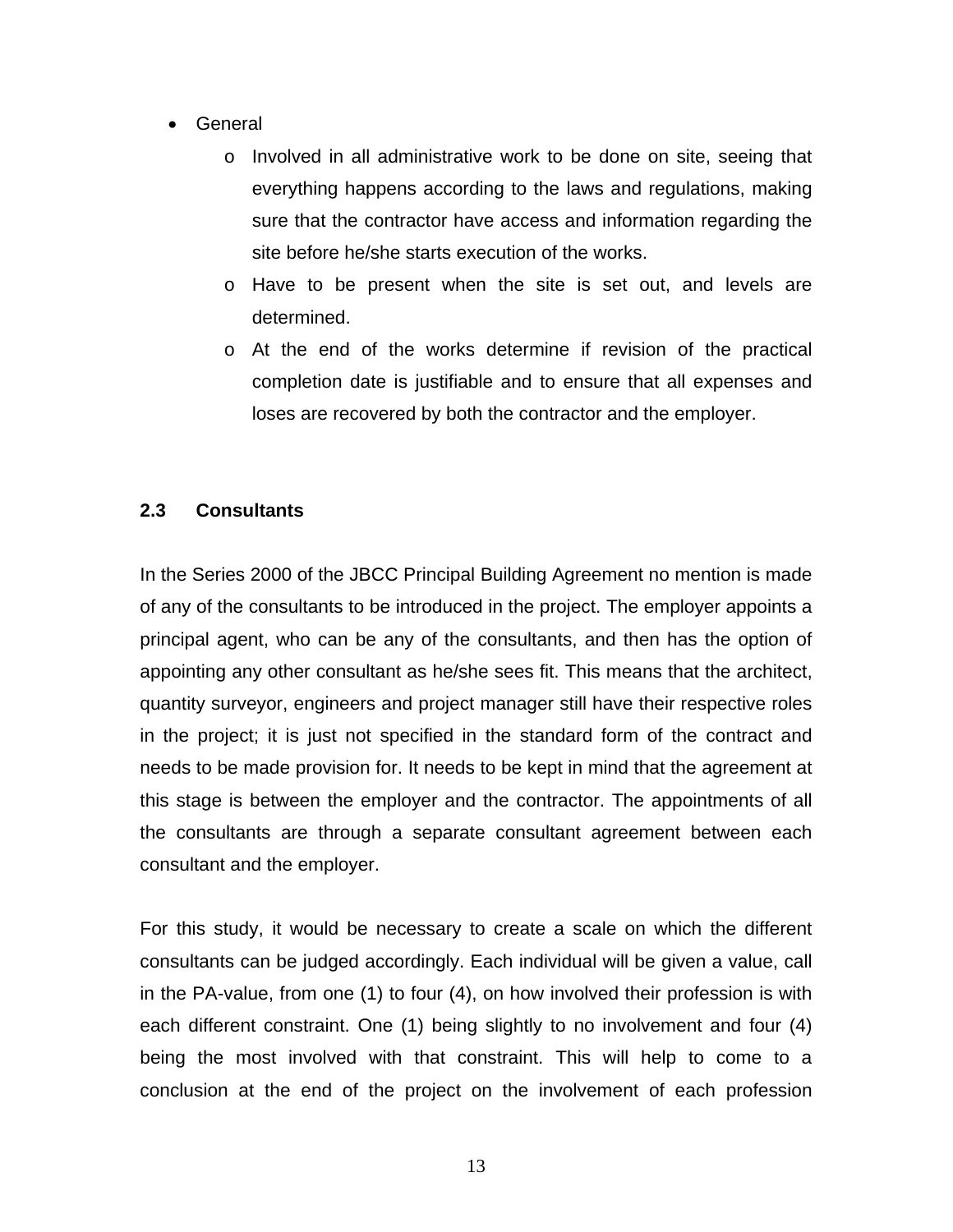<span id="page-20-0"></span>throughout. Taking that the most involved professional will be the best principal agent for a project.

#### **2.4 Summary**

As seen above, the principal agent's role runs throughout the whole project, from appointing the contractor right through to signing the final completion certificate. This means that he/she has to be involved in every step of the project and keep up to date on everything that happens on the project, positive or negative. To have the insight to make decisions, it is necessary to be well informed to ensure that the correct choice is made whenever the project needs direction.

#### **2.5 Conclusion**

As seen above, there is no main role of the principal agent in the project, but needs to emphasize that the principal agent is of utmost importance to keep the project on track and needs to give input in almost every aspect.

#### **2.6 Testing of hypothesis**

The principal agent's main role is managing the complete project, making sure that all the relevant parties know exactly what is expected. As representative of the client, the principal agent needs to make decisions regarding immediate problems arising on site.

The hypothesis is correct. The principal agent's main role is to make sure that all the relevant parties know what to do and it is expected of the principal agent to solve problems throughout the project lifetime.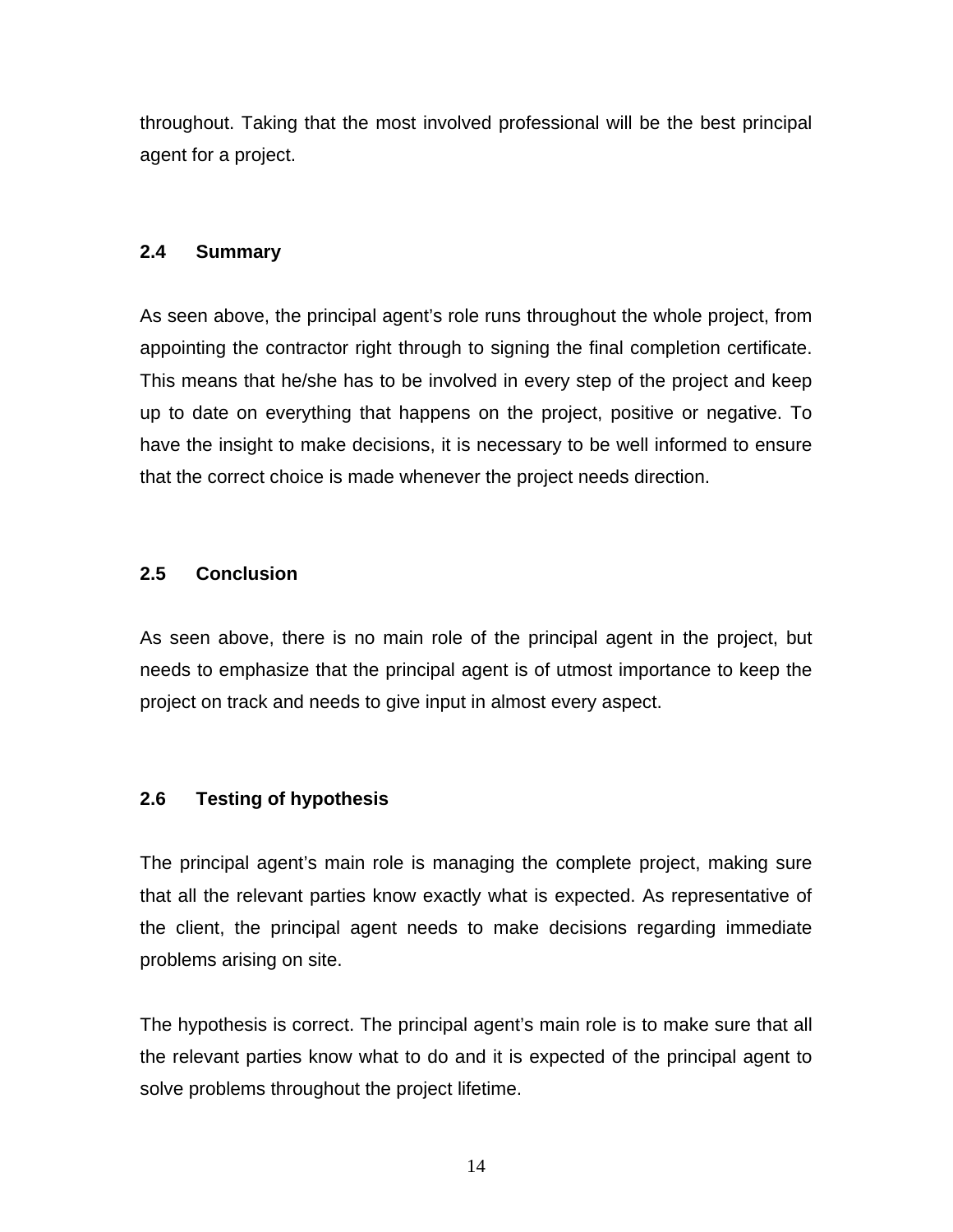#### **CHAPTER 3**

#### **MANAGING TIME AS PRINCIPAL AGENT**

#### <span id="page-21-0"></span>**3.1 Introduction**

Time is one of those things in life that once it has been lost it can never be regained or replaced. It is therefore necessary for managing time to the best of our ability. Time management is about controlling the use of your most valuable resource. (http://www.doh.gov.za/pdphcp/monitoringproject\_management.pdf) "In construction the effective time management principles must be employed to make it a resource." (Kerzner, 2006: 280)

Resources are used throughout construction to complete any task or project. Time is not a resource that can be set aside to be used later, which makes it unique in this process. From the previous it can be seen that it is necessary to manage time to ensure a project is completed within a certain time frame. (Abrahamse, 2002: 40)

Two of the areas for which time management is of an essence, are during planning and during construction of the project. The following, according to the University of Stellenbosch's Projektus program (July 2009), sets out the guidelines for both areas as:

- "Time management during planning
	- 1. Identify all the tasks that have to be undertaken within the project.
	- 2. Determine the interdependence between the tasks.
	- 3. The project team (preferably the person who will be doing the work) indicates how much time will be required per task.
	- 4. Distinguish between effort and duration. **Effort** entails how long a task will take in ideal circumstances. Once the availability of resources and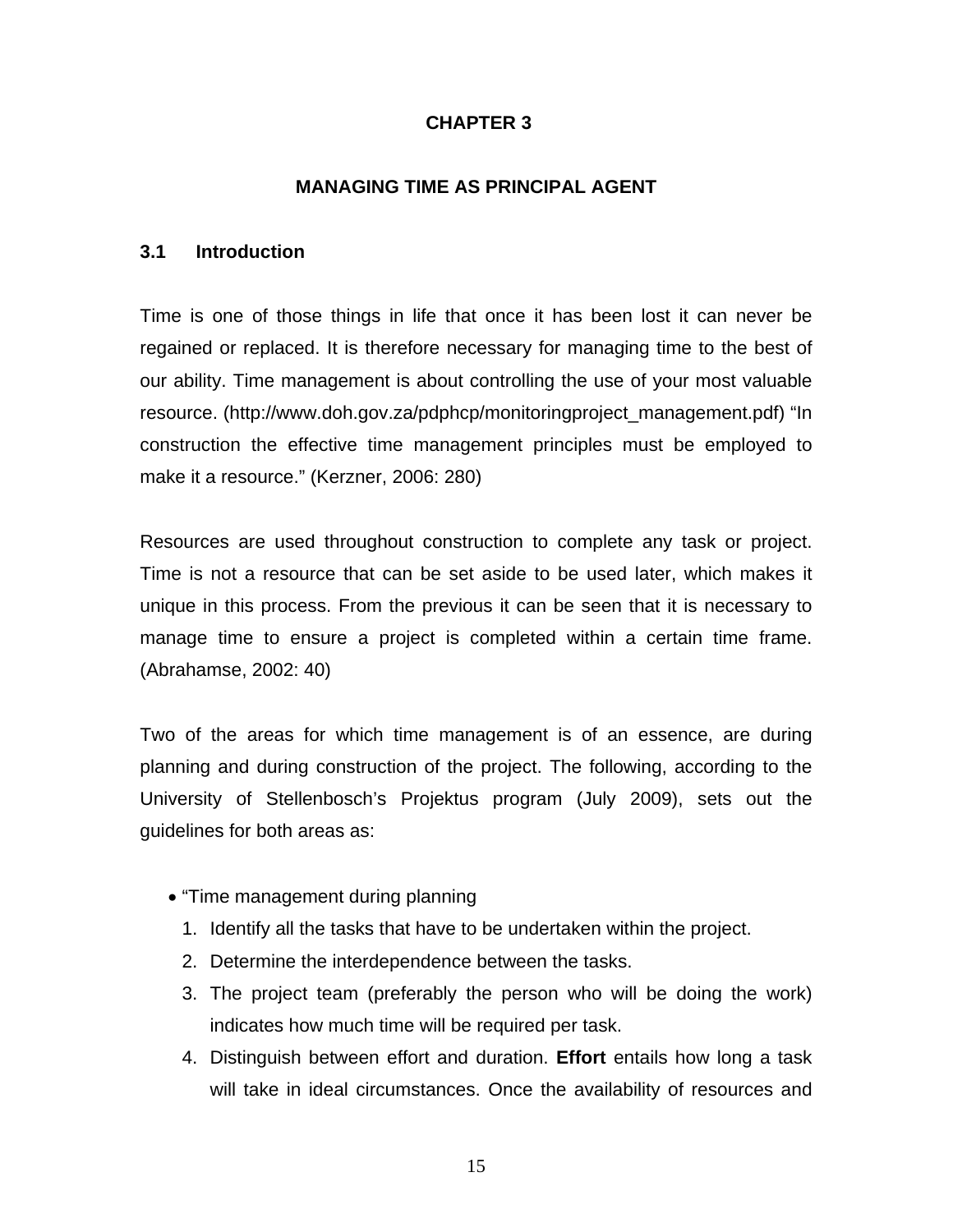other factors have been taken into account this is referred to as **duration**.

- 5. Remember to plan for the review of planning and reports, management time and meetings.
- Time management during execution
	- 1. Concentrate on results, not upon "being busy".
	- 2. Each team member must be clear on what outcome he/she is expected to achieve.
	- 3. As the project a progress, each team member indicates exactly how much time has been spent on a task.
	- 4. The team member also indicates how much time will be required to complete the task.
	- 5. Every week each team member hands in his/her time sheet with the information included.
	- 6. The project plan is regularly adjusted according to the actual duration. This enables the project team to keep track of actual progress as well as potential adjustments to target dates. "

(http://www.sun.ac.za/projektus/fases/prosesse/tydsbestuur/riglyneTydsbestuurE .htm, July 2009)

There are a number of ways in the construction process in which time can be better utilized, for instance working overtime, cutting on lunch breaks and tea time, etc. Most of these are against the human rights of the labourers. It is necessary to act in a humanely way to respect the labourers and offer them a sense of work ethic that will make them enjoy work more and be proud of what they are achieving.

The real way to increase the utilization of time will have to improve management of time. This meaning that somebody must be responsible for applying leadership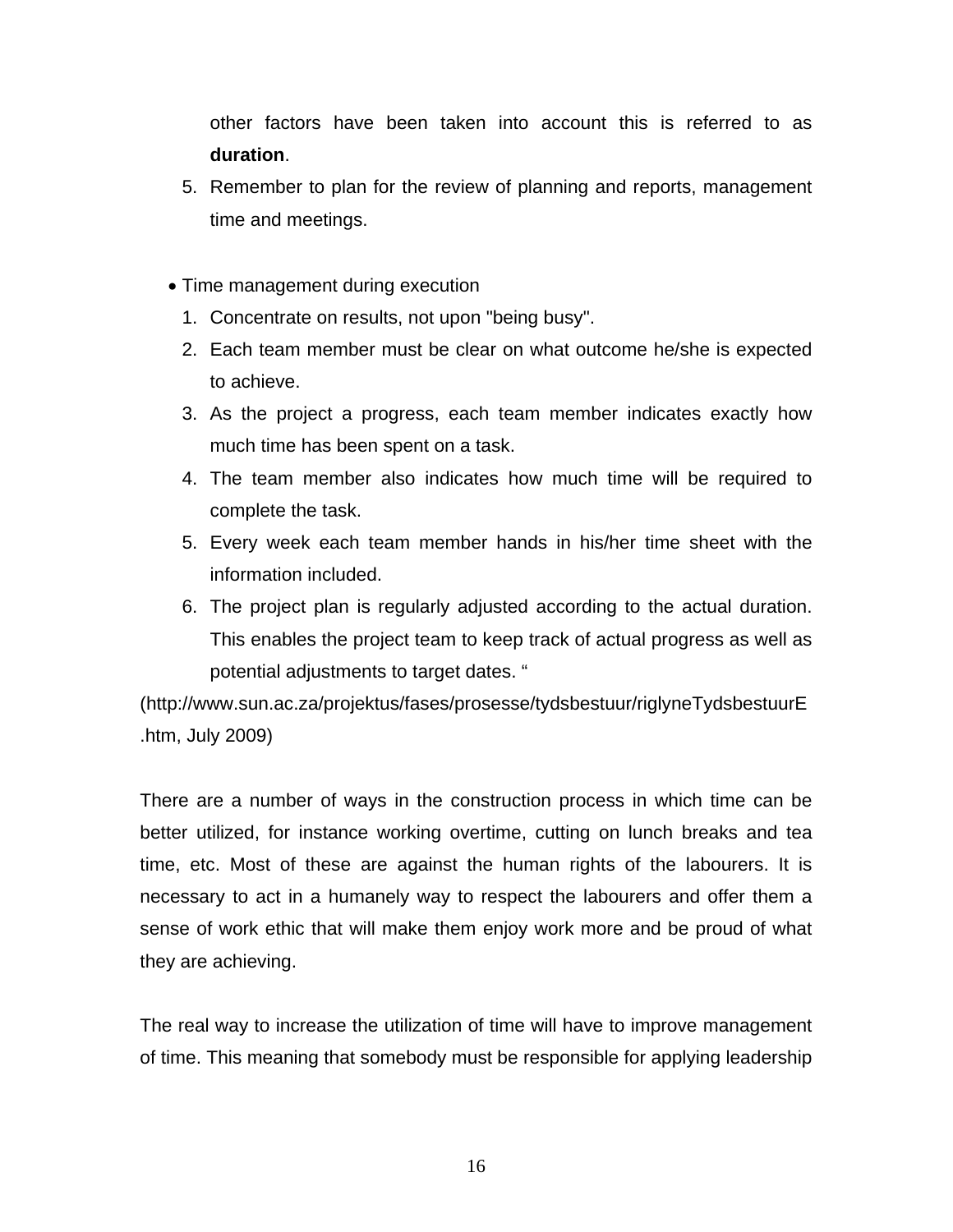<span id="page-23-0"></span>where necessary and be skilled enough to convey this in the construction process.

#### **3.2 Relationships with other constraints**

Time only has an affect on the other constraints, cost and quality, if the period of time is reduced or the project scope changed that increases the work load. As soon as the timeframe is reduced or the work load increased, the pressure is especially on cost, due to the fact that more labour resources are needed to complete the project in the new specified time. More labour means higher cost. Shorter time to complete the project also means that some corners have to be cut that can reduce quality significantly.

The only way to increase the timeframe is through an extension of time. "No client will just decide that he thinks it is worth it to increase the project's construction period. With an extension of time, the contractor is usually the party that is in desperate need of extra time to complete the project. He has to have good reasons for the request of extending the time, and it is never certain that he will be granted the extension." (Malherbe, June 2009) A lot of times the extension is regulated by the contract that has been signed. There are several clauses in the JBCC contract that give a detailed set of rules when and where a contractor may not make a request for extension of time.

#### **3.3 Motivation through time**

Just as there are penalties imposed for late completion, it is possible for the client to adjust the contract to pay an incentive to the contractor if he/she completes the project sooner as what was decided in the contract as the construction duration. Some of these incentives can motivate the construction managers to encourage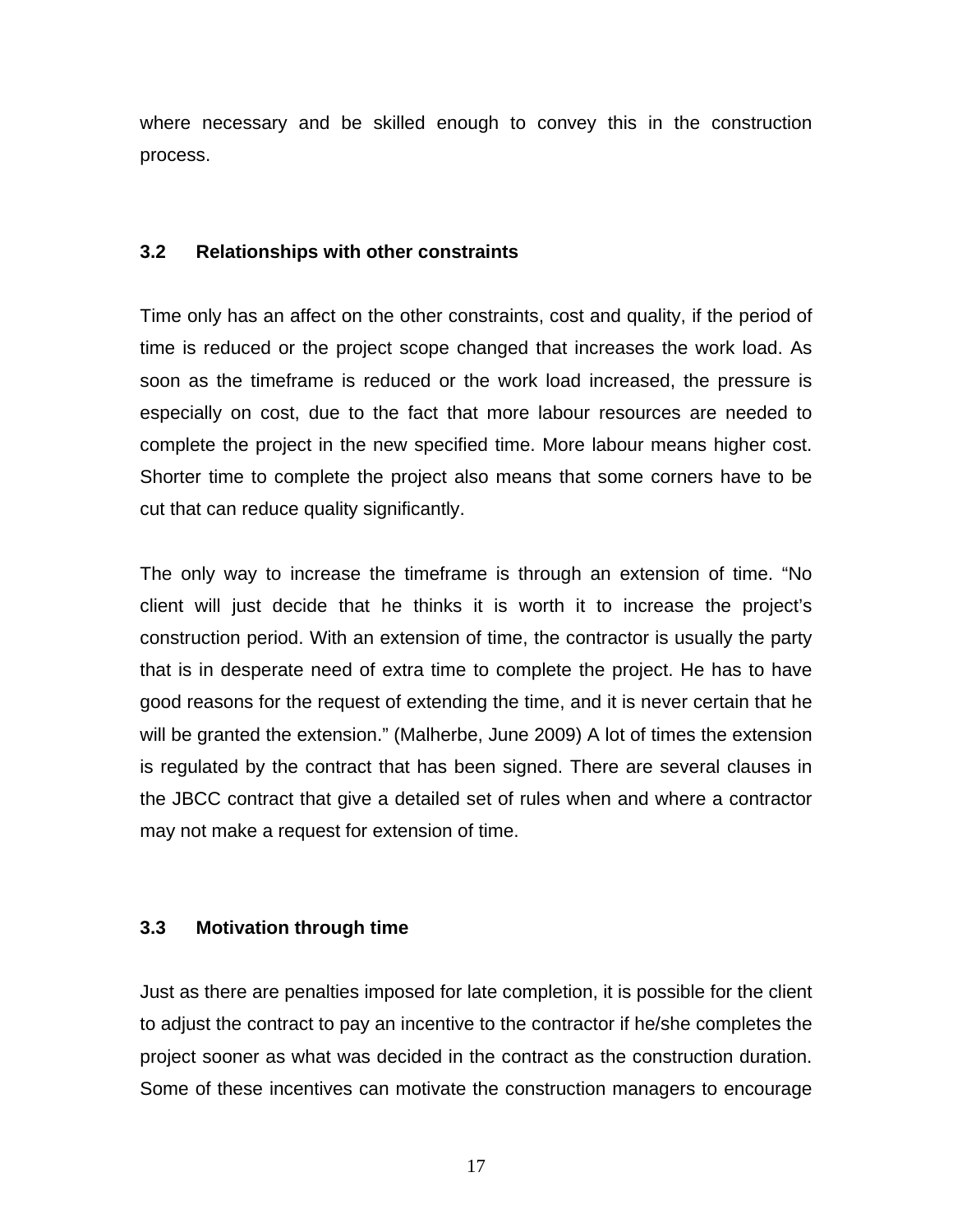<span id="page-24-0"></span>their labourers to finish their task as soon as possible, because they will also taste the fruits of their actions.

The main consequence of rushing a project can lead to unsatisfactory quality, thus increasing the importance of quality management from both the contractor and the principal agent.

According to Nel (July 2009), it is not advisable to make a contractual incentive for finishing early. Rather tell the contractor that if he/she does finish within the designated timeframe, the client may see it good to pay out an extra incentive. This way you prevent the contractor to rush the project and cut on quality, rather just keep him/her from wasting unnecessary time.

#### **3.4 Taking responsibility of time on a project**

Usually the different consultants have their own opinion of what timeframe is needed to finish a project. Generally they all decide on a timeframe that will be acceptable for a contractor to feel safe in completing the project on time. At no stage before the contract is signed, does the contractor really have a say in the contract period. This means that the professional team must have a really good sense of how long each process will take to complete.

It is then in the hands of the principal agent to ensure that the project keeps to the schedule set out at the beginning and to report and initialize a strategy on how to counter attack any such setbacks. Malherbe (June 2009) also stated that the principal agent must work with the contractor to help him/her keep to the programme set up at the signing of the contract and help identify any such delays that may still or have already appeared along the way.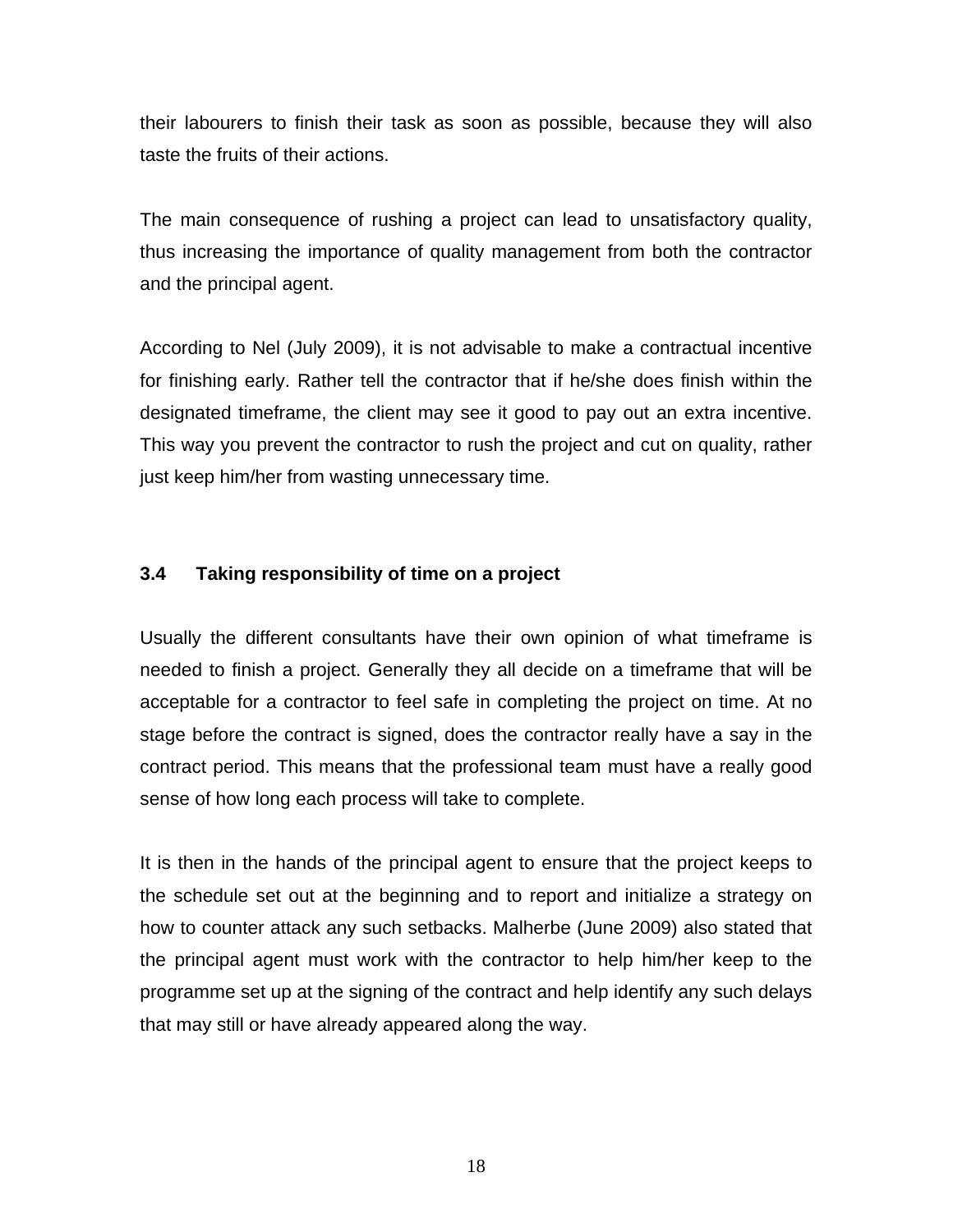<span id="page-25-0"></span>As soon as a delay occurs, the principal agent and contractor must set a definite plan on how to rectify the problem and how they plan to handle the aftermaths of the situation. They then need to consult with the other professionals to determine what influence this plan may have on all the other constraints.

Nel (July 2009) also states that it usually is the cost constraint that may be influenced by the plan they initialize when they want to increase the timeframe, due to the fact that more resources are needed to implement this extension plan. The quantity surveyor must then consult with both the principal agent and the contractor to make this plan work without damaging the whole budget of the project.

Needless to say, it is definitely the responsibility of the contractor to stay on time, but the principal agent has a big role in representing the client in these situations, making sure that the client does not loose any unnecessary money due to a problem that could have been rectified at an earlier stage.

#### **3.5 Consultants and the time on a project**

For a project to happen within a certain timeframe, the consultants play a crucial part. Each consultant can help to identify problems in their fields and solve the problem as soon as possible. Seeing that all consultants have experience in different projects, it is their responsibility towards the client to identify possible delays before they do happen.

In their initial project meetings, when they decide on how long it will take to finish the project, some individuals will have to take lead. The only consultant that gets any training whatsoever in determining the programme on a project, is the project manager. No other professional will have enough knowledge or experience to take on this task without burning their fingers.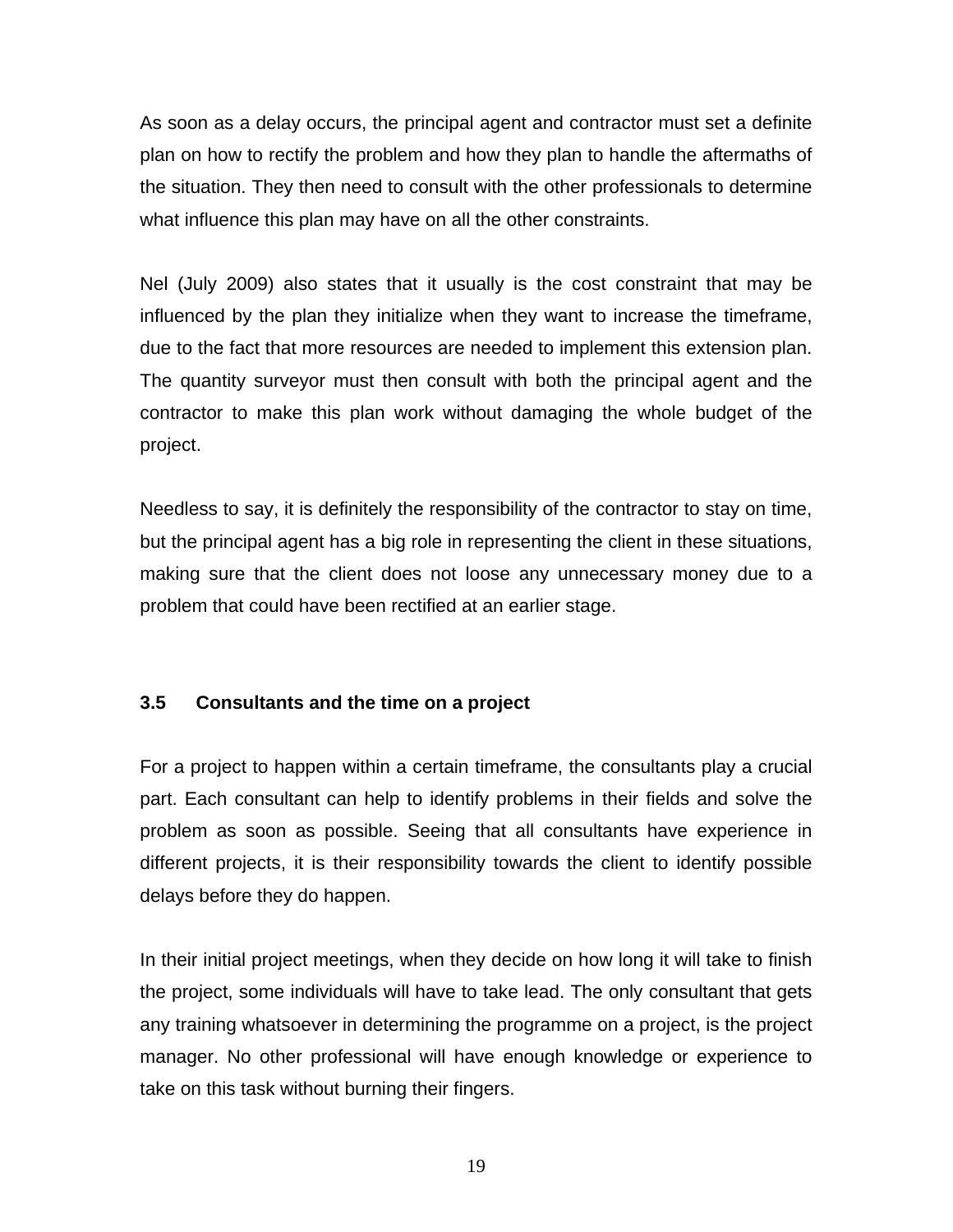Every consultant's course on their way to becoming a professional person, do touch on the ways of setting out a programme and listing activities to make sense of the order and magnitude of each task. For the project manager it is a matter of second nature. To become a project manager, it takes mainly post graduate studies and extra courses to establish one as a project manager.

The project manager gets trained how to set up a programme; manage the already set programme and how to deal with delays within the programme. This isn't just a responsibility that any consultant can walk into and decide that he/she can do. A lot of professionals believe that they are capable of doing this specialty without prior training, but there are a lot more involved than making a beautiful bar chart.

With external training any profession within the built environment can be trained to be a project manager. Usually it does happen that more quantity surveyors do these external training as project managers, due to the fact that it will help them in the forecasting and estimating of cash flows.

The project planning and construction periods (time) have an important effect on time-related cost aspects such as:

- Preliminaries (especially salaries, plant and other time-related items)
- Pre- and post-tender construction cost escalations
- Financing cost (interim interest)

It is also of benefit to the client if a project can be completed in a shorter period so that it can generate an income stream sooner.

The effects of time on final building costs as outlined above must always be taken into account in building cost estimates. This requires highly specialised knowledge and skill, as found in the competent professional quantity surveyor. (Social Housing Foundation: 2006)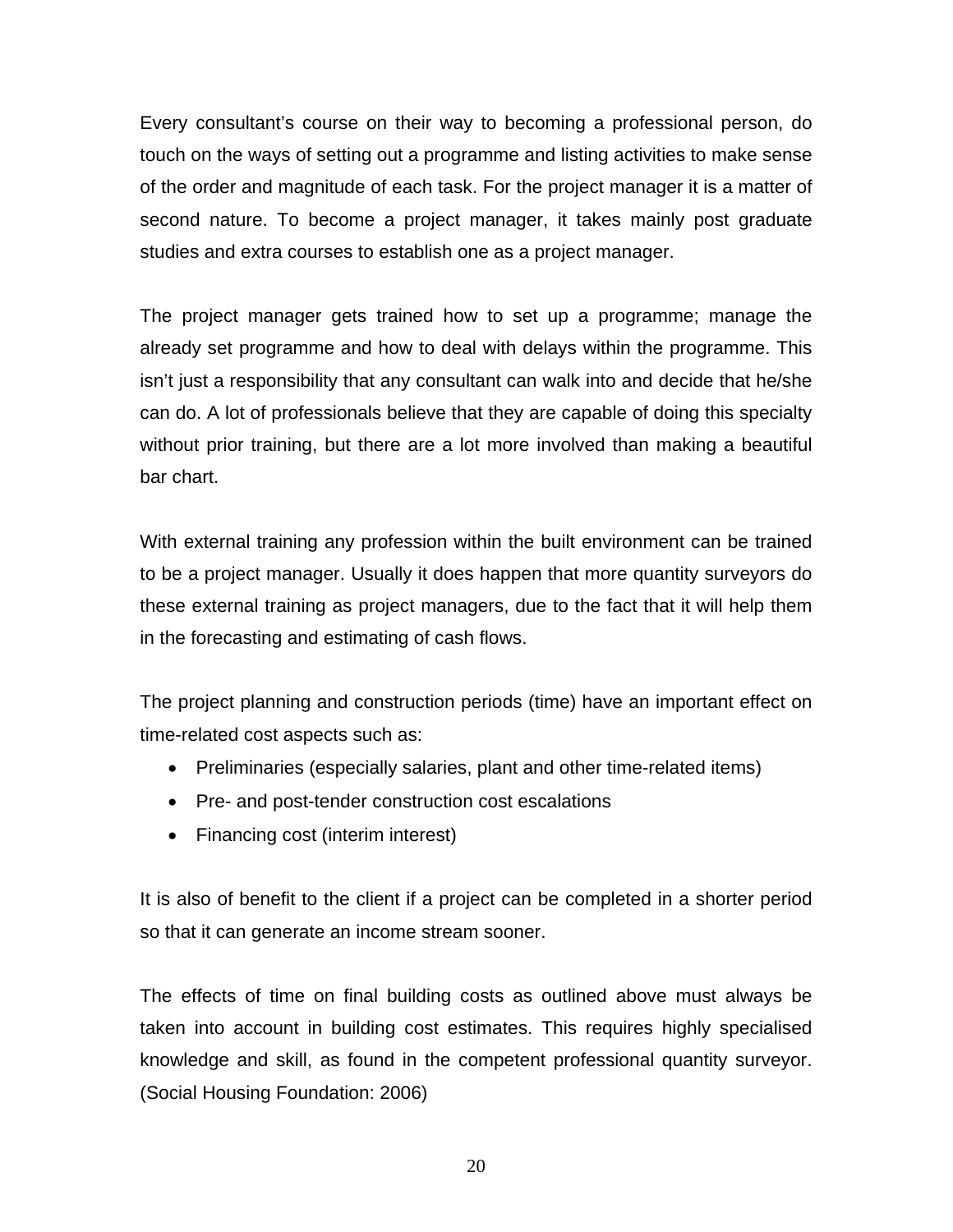Taking each consultant and awarding them a PA-value on their involvement, it can be see that the project manager is the most involved getting a 4. With the time / cost constraint the quantity surveyor do have a relatively intuitive knowledge of how time will influence the project thus awarding them a 3. Due to the experience and knowledge on how the process works and how much time each part of the building process takes up, the architect is awarded a 2. Due to the fact that an engineer has very little to do with the time management on a project, he/she can only receive a 1.

By setting this into a bar chart, it is clear that the project manager is the most competent principal agent if time is taken as the primary constraint.



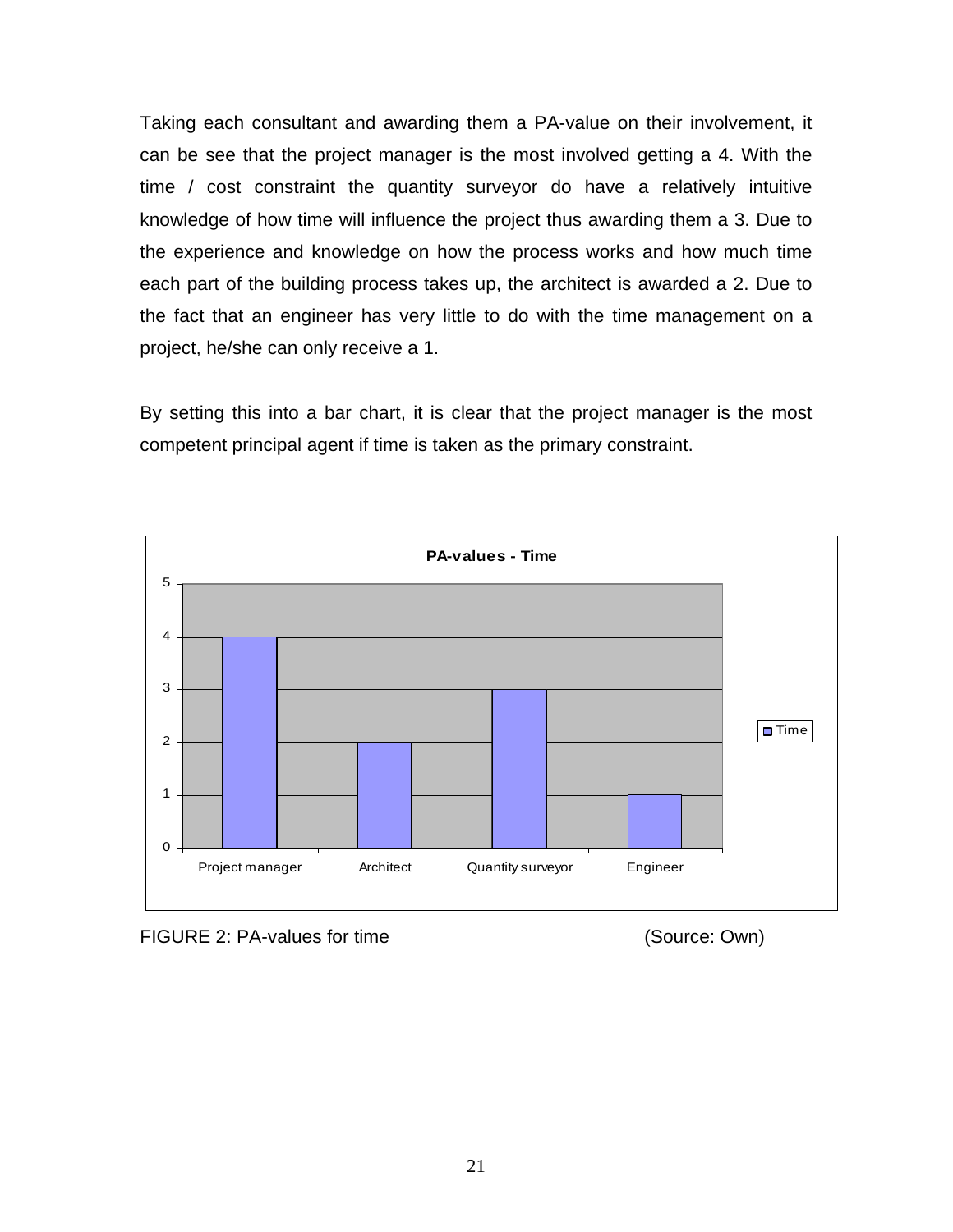#### <span id="page-28-0"></span>**3.6 Summary**

Time management is a very important part of any construction process. All the different consultants are influenced by the duration of the project, if it is due to extra costs, better quality or even earlier occupation. Thus is it necessary to employ a principal agent that can organize this process to the benefit of the project. From above it is clear that the only qualified professional to be capable of completing the task of time management satisfactory is the project manager.

#### **3.7 Conclusion**

When a professional team is brought together to do a new project, it would be convenient to be able to employ a project manager as principal agent. Due to the nature of different projects, it is not always possible or feasible to appoint a project manager on every job. The job as principal agent then needs to shift to another consultant. All the different aspects will then apply to make the right choice in appointing the principal agent.

#### **3.8 Testing of hypothesis**

Out off a fully representative professional team, the project manager is the best qualified to oversee a construction programme and ensuring that specific tasks happen at the correct time.

As seen above, this hypothesis is proven to be correct. If any other professional is chosen due to the fact that no project manager is appointed, the consultant chosen must have previously been a principal agent on a job with positive references.

22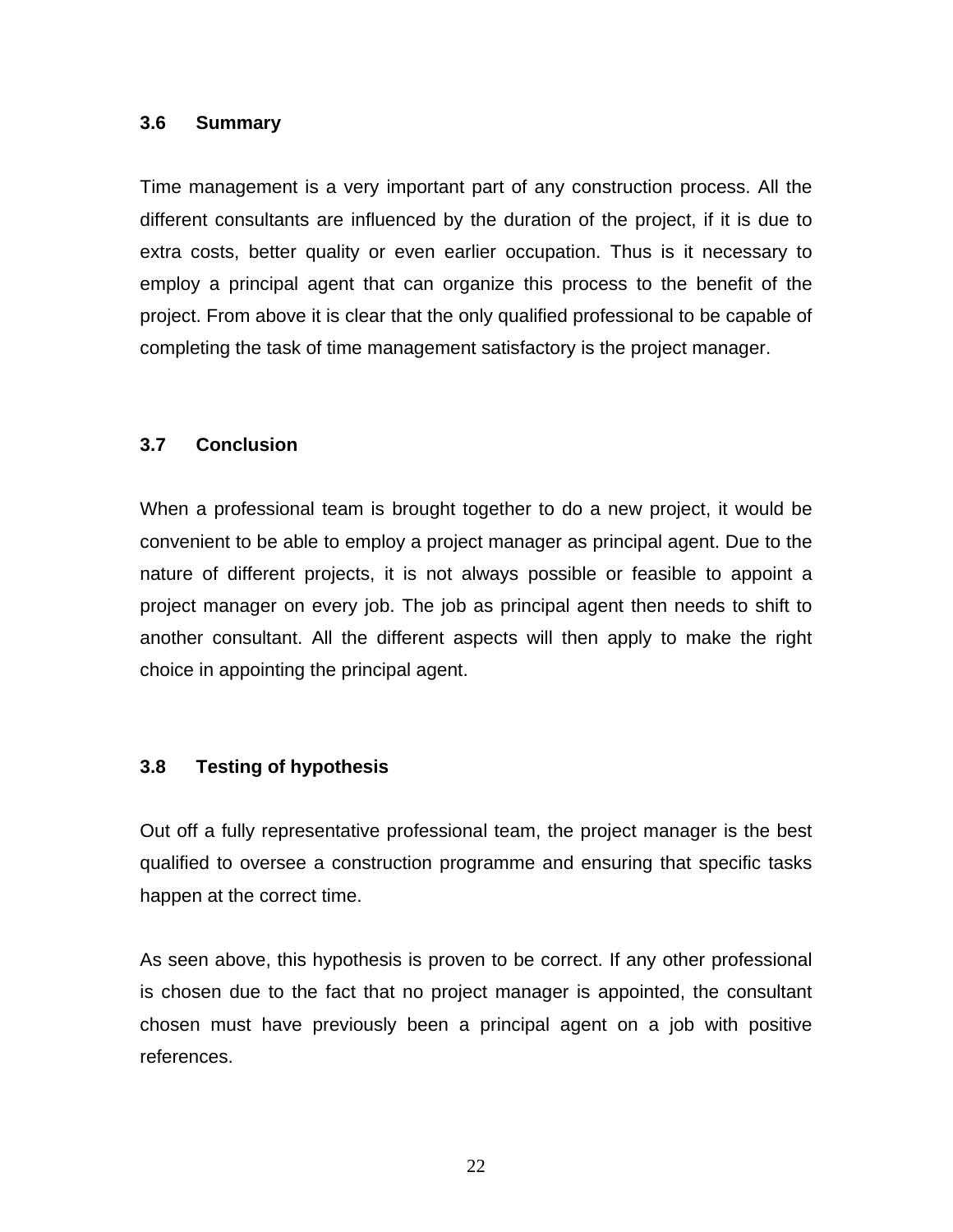#### **CHAPTER 4**

#### **MANAGING COST AS PRINCIPAL AGENT**

#### <span id="page-29-0"></span>**4.1 Introduction**

According to Kerzner (2006: 597) cost control is equally important to all companies, regardless of its size. He also states that small companies generally have tighter monetary controls because the failure of even one project can put the company at risk, but they have less sophisticated control techniques. "Large companies may have the luxury to spread project losses over several projects, whereas the small company may have few projects." (Kerzner, 2006: 597)

"Contract administrators, architects and managing engineers may not have the financial acumen or background on your organization to make decisions that could affect thousands or millions." (www.exed.wisc.edu, August 2009) Thus is it necessary for a professional that is trained to do this financial decisions to run the financial side of a project.

On www.exed.wisc.edu (August 2009) they claim that not many firms develop inhouse expertise for construction projects, remodeling and commercial moves, although a quick review of the "cash flow" statement indicates that such projects may be one of the major uses of funds during a fiscal year. It is necessary to then employ or train staff to be able to manage all these funds and save the company cost on every level possible.

Another alternative to controlling cost is to appoint a principal agent with the necessary skills to control the cost while the project is running. It will be his responsibility to keep the project within the agreed budget and make decisions on whether or not it will be possible to do certain adjustments to the contract and contract period.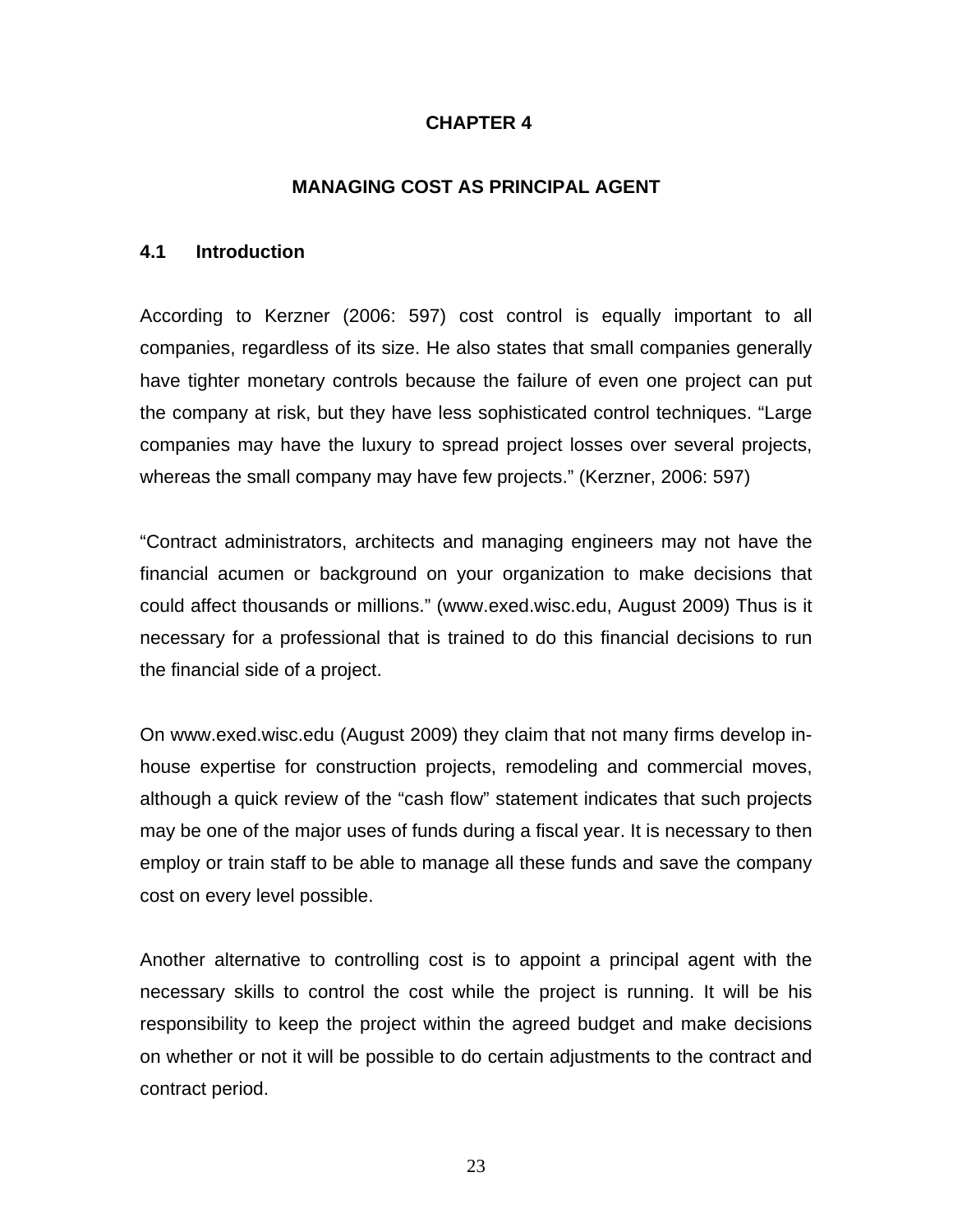#### <span id="page-30-0"></span>**4.2 Relationships with other constraints**

Of all the constraints in a project, cost is the easiest influenced by a change in the other two constraints. If time changes, it does not matter if the project lifecycle gets longer or shorter, it will almost always increase the costs involved in the project. When the project lifecycle gets shorter, it usually means that more resources are needed to finish the project on time. To implement more resources, money is needed to acquire those extra resources. This does not come cheaply.

The same will happen with any changes that may push the project lifecycle to be extended, the costs will increase. As shown in the Figure 3, the later the change, even just to shorten the lifecycle of the project, the more expensive that change may turn out.



FIGURE 3 – The cost of a change increases drastically over the project lifecycle Source: PMBOK 2004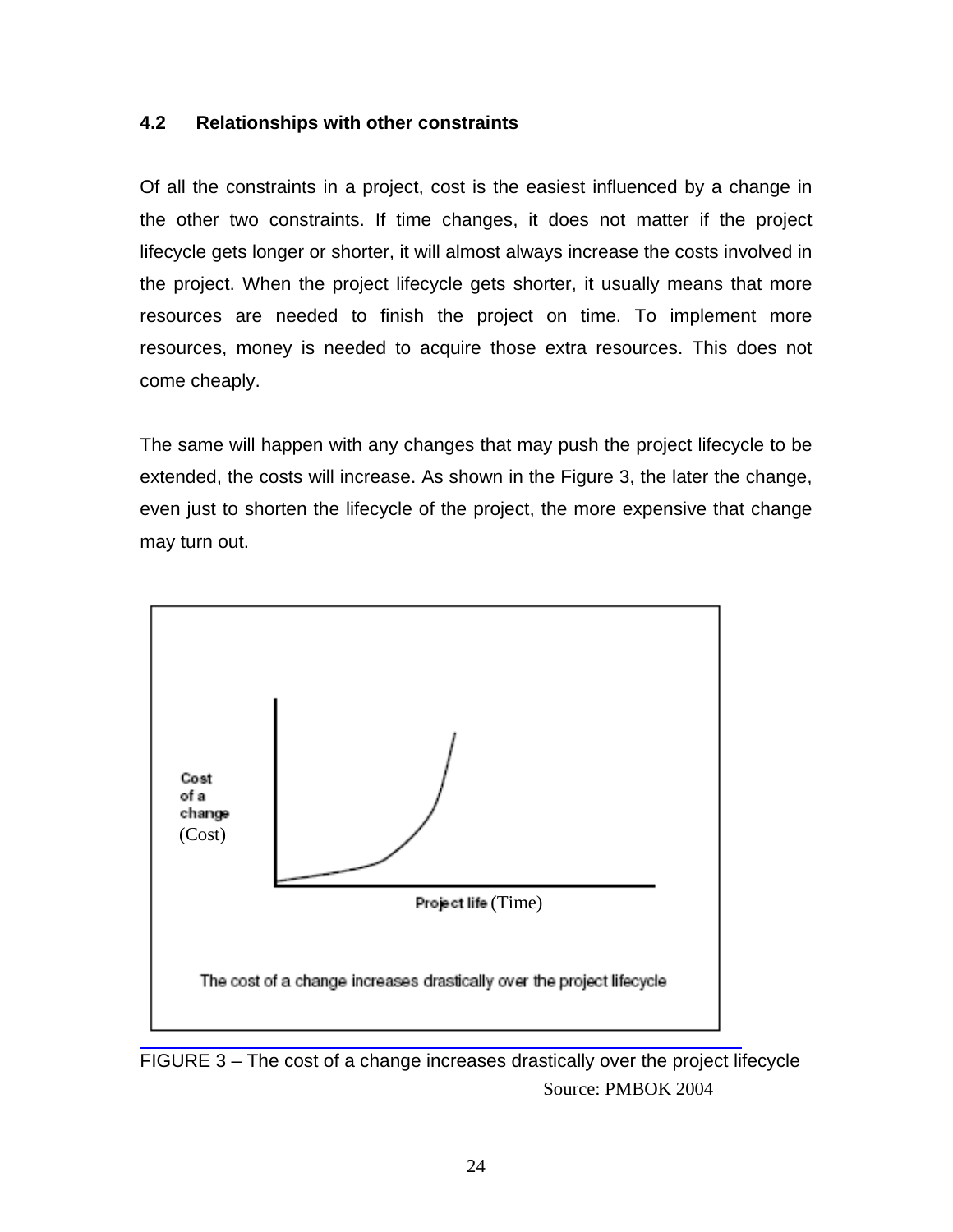Quality can also have a huge influence on the cost of a project. In the planning stages it is a necessity to design a cost effective project. This means that the quality level should be decided and then kept to those criteria.

As soon as a better quality material or finish needs to be used, the cost of the project will increase. That is why it is of essence that the quality level should not be changed during the project if there is a tight budget. It will most certainly lead to a cost overrun if this is not emphasized to the client from the planning stages.



Source: PMBOK 2004 FIGURE 4 - Stakeholders' Influence Over Time

Figure 4 just shows how the cost will increase as the lifecycle of the project goes on, as well as that the little changes later in a project will cost much more than big changes at the beginning. This all comes down to planning again. If the planning in the beginning is up to standard, then it won't be necessary to change the scope later on in the project.

For any constraint to be altered, there must be a common understanding that it will influence the other in one way or another and that cost usually increases with that decision.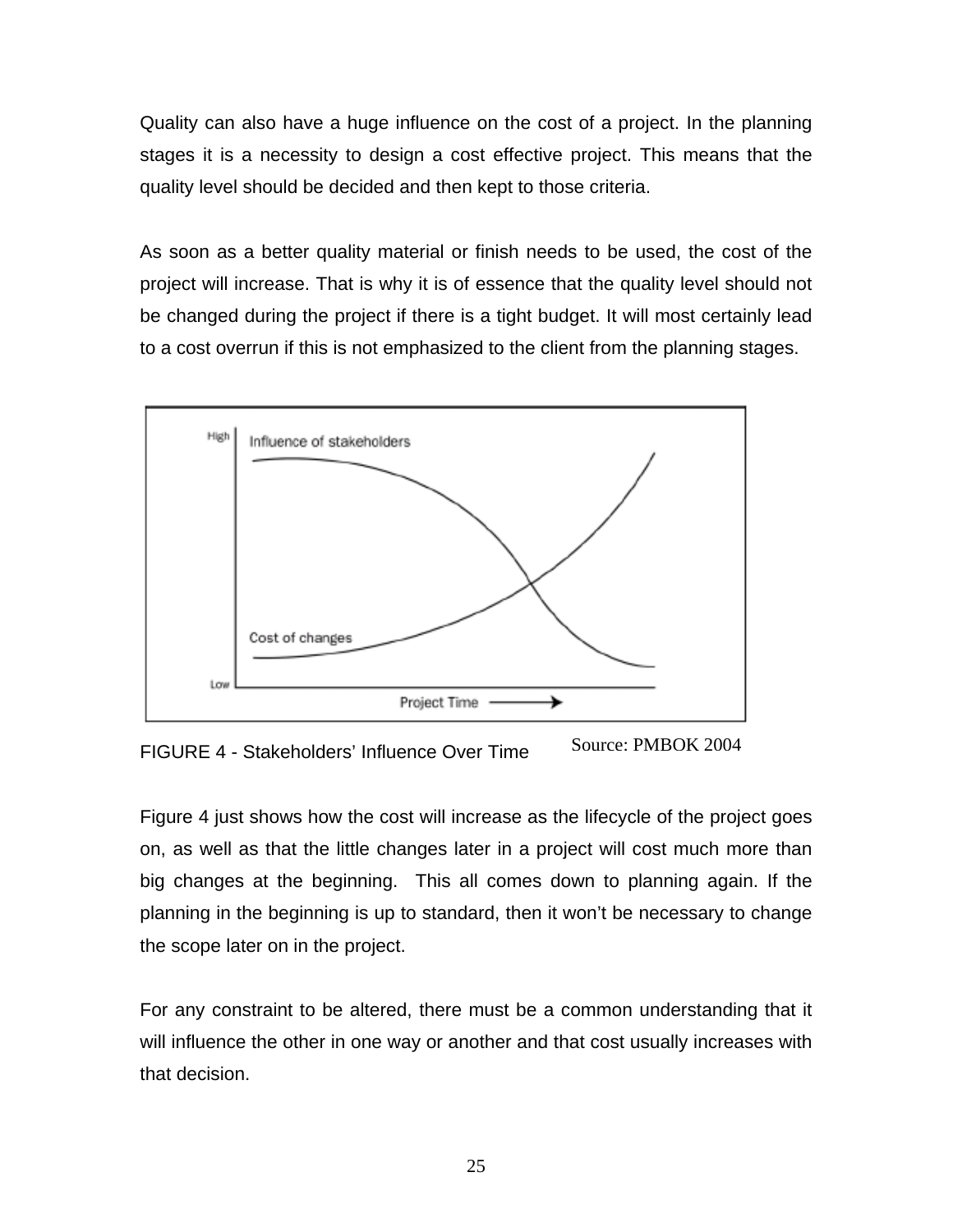#### <span id="page-32-0"></span>**4.3 Motivation through cost**

For any employee in any sector, from state institutions right through to the construction industry, the main way to motivate is to give financial incentives. This does have a firm influence on the cost of the project.

For all the different professional consultants on the project this is a sensitive subject. Most of the fees are calculated on the total project cost. This means that as soon as you cut the costs and save money for the client, most, if not all of the consultants, will have less fees. This could lead to an unpleasant management of a project if some of the consultants now feel disappointed if they have to settle for the lower fees.

What is needed is a type of profit sharing incentive. According to www.curt.org (August 2009) profit sharing appears to be the most frequent type of incentive program among construction companies. But the effectiveness of company-wide incentive systems is virtually impossible to determine. Two drawbacks inherent in profit-sharing programs are: 1) profit is controlled more by outside than inside forces, and 2) such rewards are irregular and infrequent. (www.curt.org, August 2009)

This is where the client must be fully aware of the state of mind of all his consultants and when it will be necessary to try and motivate them with possible incentives if they can manage to save him/her money on the project. Very few clients will ever settle for that approach and feel that it is him/her paying their fees, they must do everything in their power to keep the client happy. A happy client can mean more work in the future. Every consultant must then ask themselves what is more important, future endeavors or higher fees at the present stage.

26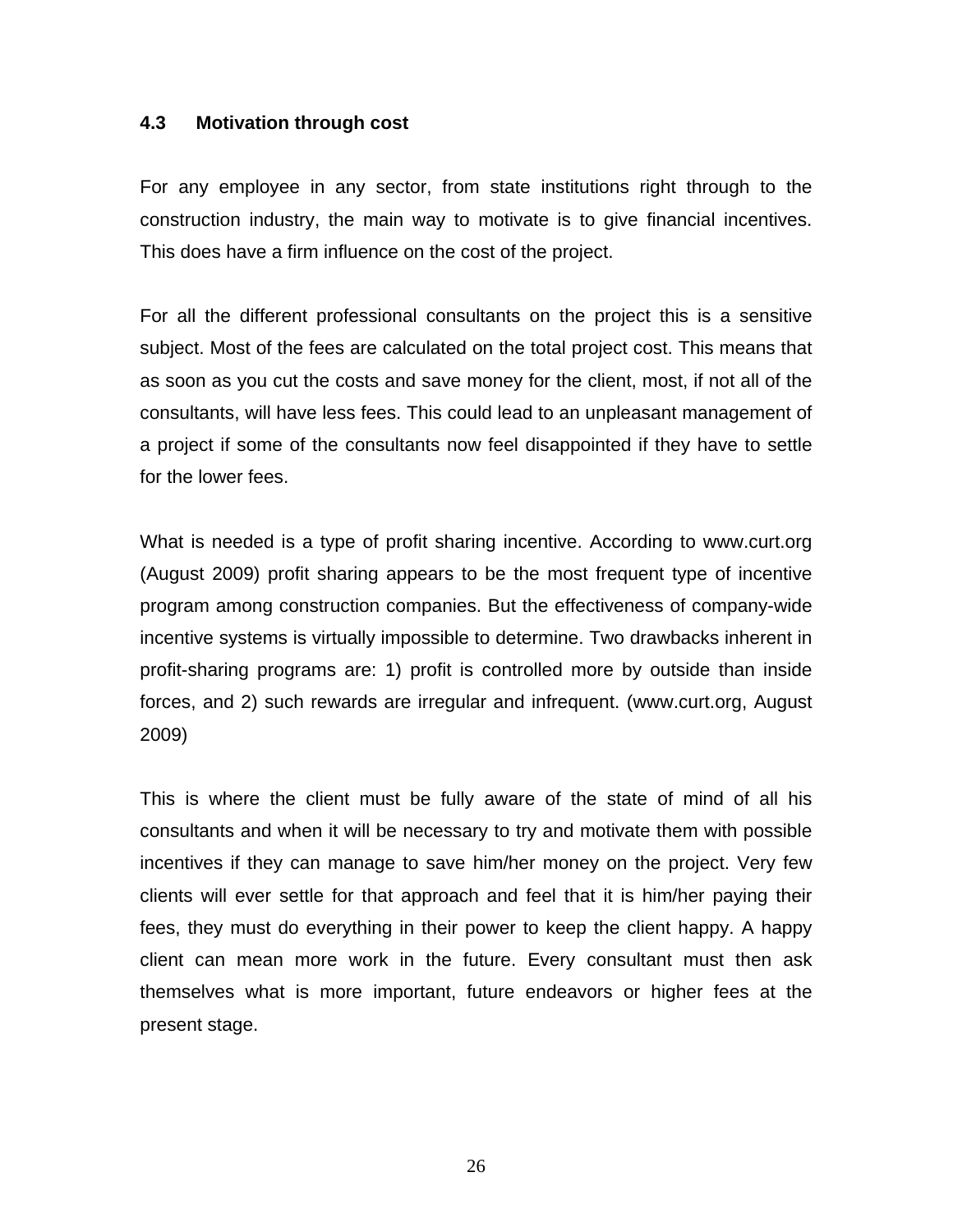#### <span id="page-33-0"></span>**4.4 Taking responsibility of cost on a project**

"Many people have a poor understanding of cost control. Cost control is not only "monitoring" costs and recording data, but also analyzing the data in order to take corrective action before it is too late." (Kerzner, 2006: 598) Not many professionals are capable of taking this action to correct the problem as it occurs within a project. Somebody needs to step up and take responsibility for the cost on the project.

Kerzner (2006: 598) states that the cost control should be performed by all personnel who incur costs, not merely the project office. Overseeing this actions a trained professional should be appointed. Due to the fact that good management is needed throughout the project, cost control implies good cost management, which must include some of the following:

- Cost estimating
- Cost accounting
- Project cash flow
- Company cash flow
- Direct cash flow
- Direct labour costing
- Overhead rate costing
- Other tactics, such as incentives, penalties, and profit-sharing (Kerzner, 2006: 598)

"In general, there are key principles that should be adhered to when preparing a program cost estimate at any stage of a major project. It is important that care is taken to present an achievable estimate even in the early stages of the project." (www.fhwa.dot.gov, January 2007)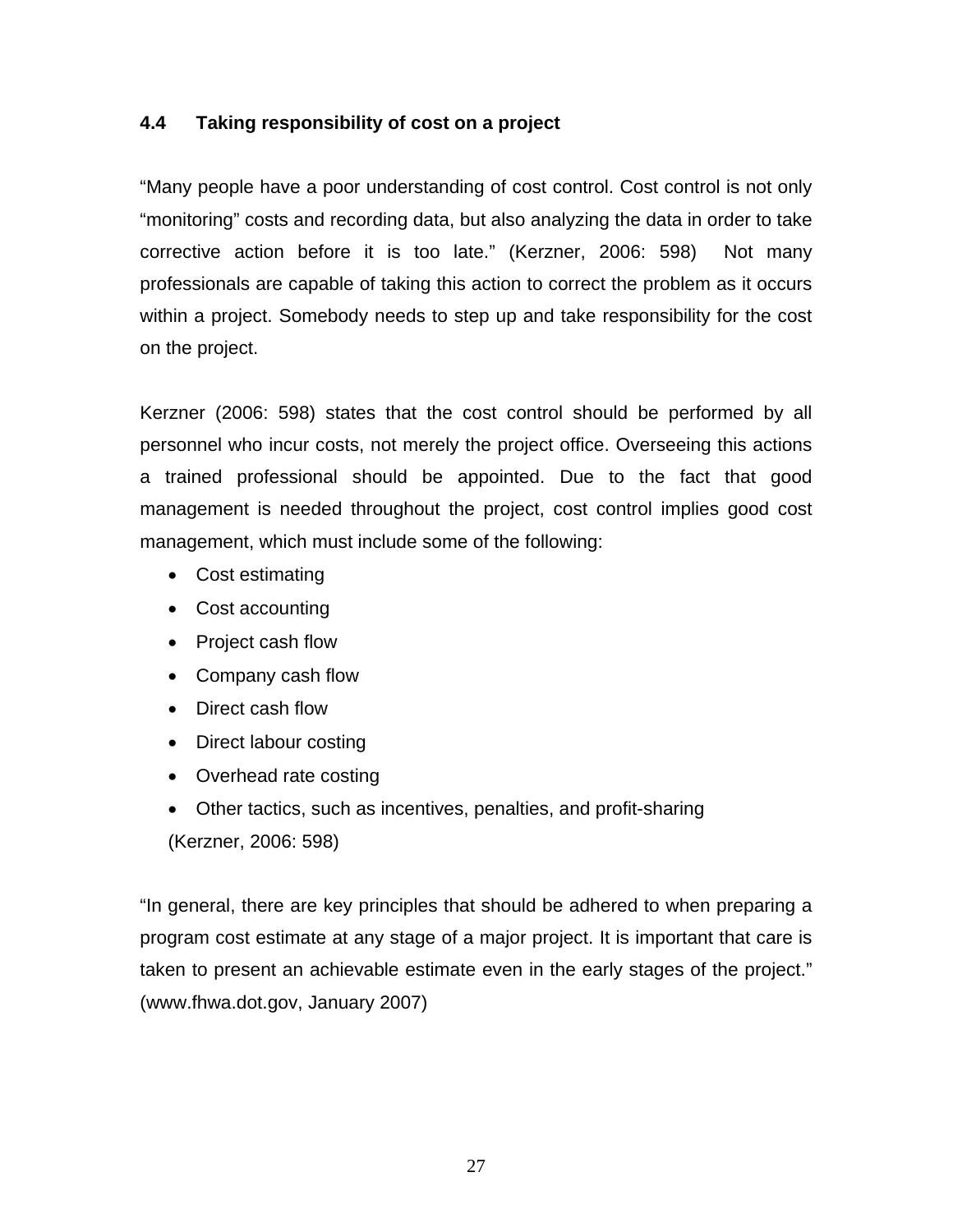According to Kerzner (2006: 652) problems can occur with any cost and control system and states that there are common causes, some of which are as follows:

- Poor estimating techniques
- Out-of-sequence starting and completion of activities and events
- Inadequate work breakdown structure
- No management policy on reporting and control practices
- Poor comparison of actual and planned costs
- Material escalation factors that are unrealistic

Kerzner (2006: 652) further states that cost overruns can occur in any phase of project development. According to him the most common causes for cost overruns in the different phases are:

- Proposal phase
	- o Failure to understand customer requirements
	- o Unrealistic appraisal of in-house capabilities
	- o Underestimating time requirements
- Planning phase
	- o Omissions
	- o Inaccuracy if the work breakdown structure
	- o Misinterpretation of information
	- o Use of wrong estimating techniques
	- o Failure to identify and concentrate on major cost elements
	- o Failure to assess and provide for risks
- Negotiation phase
	- o Forcing a speedy compromise
	- o Procurement ceiling costs
	- o Negotiation team that must "win this one"
- Contractual phase
	- o Contractual discrepancies
	- o Proposal team different from project team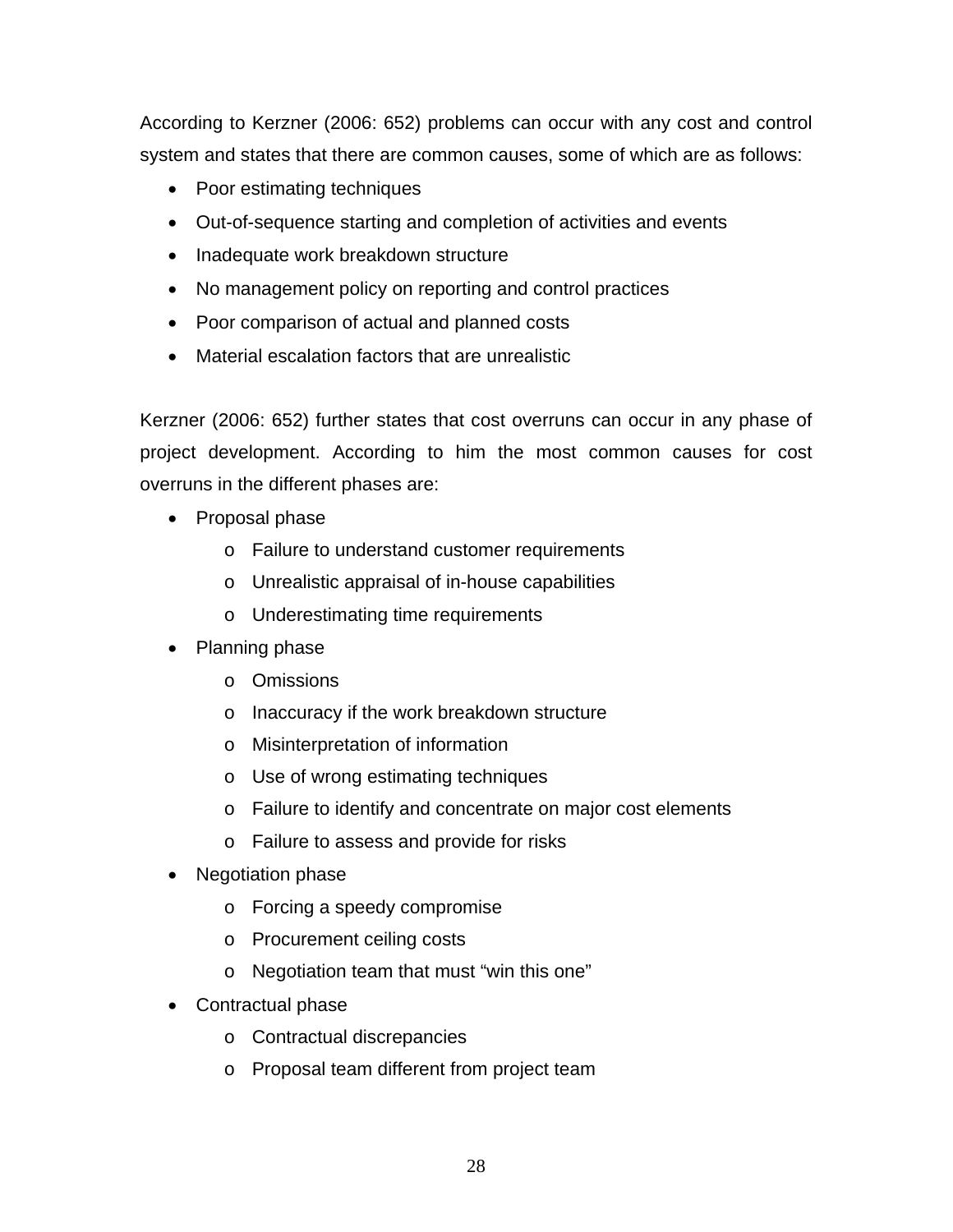- <span id="page-35-0"></span>• Design phase
	- o Accepting customer requests without management approval
	- o Problems in customer communications channels and data items
	- o Problems in design review meetings
- Production phase
	- o Excessive material costs
	- o Specifications that are not acceptable
	- o Manufacturing and engineering disagreement

#### **4.5 Consultants and the cost on a project**

"Today the quantity surveyor is generally recognized as one of the key personnel, in addition to the project manager, responsible for the success or failure of a project. At the time of bid the quantity surveyor knows more about the project than anyone in the construction company. He or she is relied upon to furnish reliable costs." (www.aspenational.org, August 2009)

Many professionals may through experience be able to control the costs of a project successfully, but only a quantity surveyor gets the training to run the finances on a project. From estimating a budget to making payments and settling the final account at the end of the project.

Butcher (2003: 3) believes that a quantity surveyor cannot be trained entirely in a classroom. The theory and science of estimating is important, but it takes experience with construction, as well as experience actually quantifying and costing work, to complete the training of a quantity surveyor. He also states that a person possessing the "art of estimating" has a good feel for the effort required to produce work, good construction experience, and knowledge of the theory and science of estimating. The less information available about a project, the more experience is required to do a cost estimate.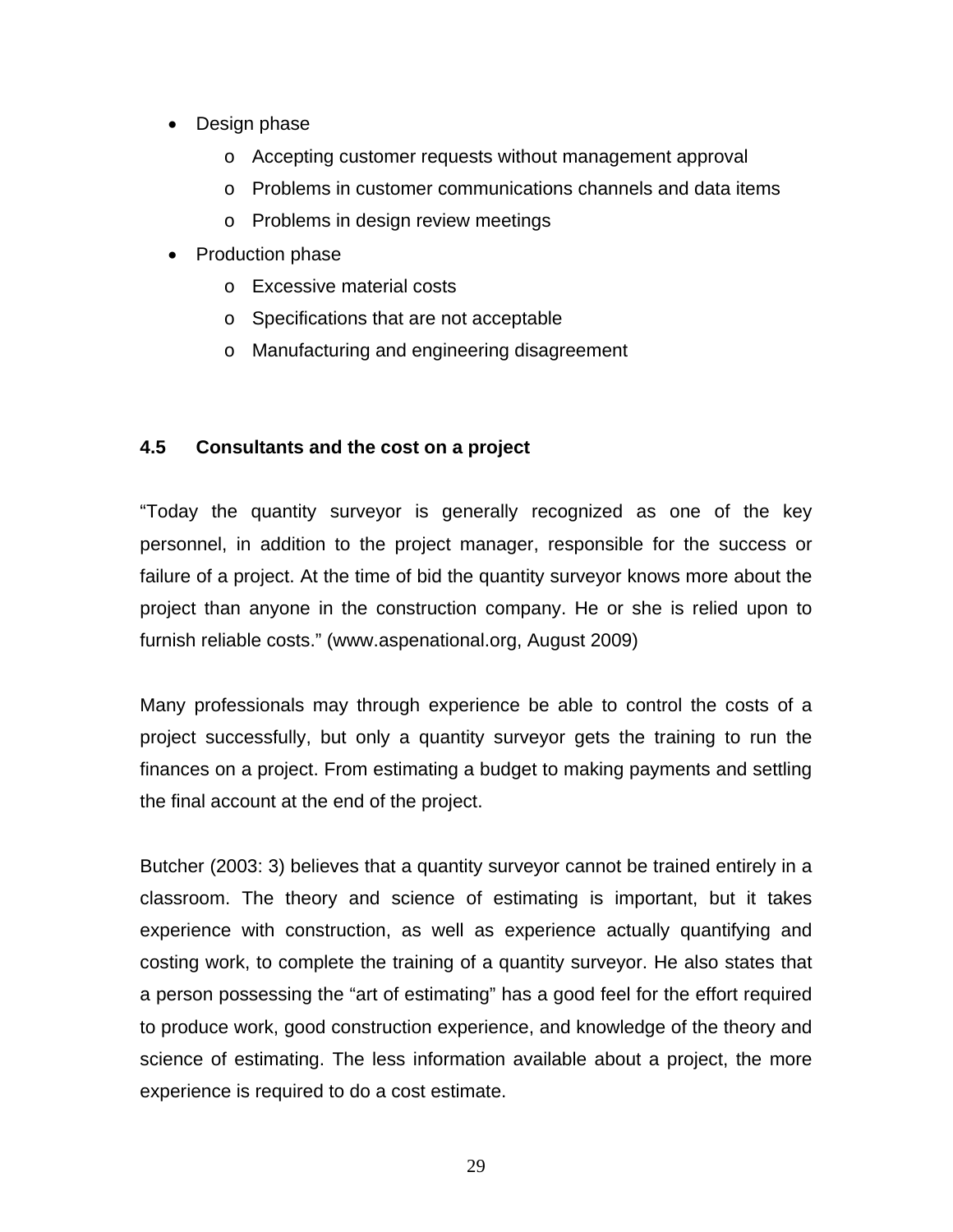<span id="page-36-0"></span>When it comes to costing of a project, the quantity surveyor is the only consultant sufficiently trained to be successful. That is clear to even the outside person looking at a project. Because of this the quantity surveyor gets awarded a 4 PAvalue for his involvement. All the other consultants on a project do have knowledge of the cost of their relevant field but a limited knowledge of the total cost structure and price costing of the project and therefore receives a 2 PAvalue.

This chart shows how the quantity surveyor stands out in the costing section of a project.





#### **4.6 Summary**

After seeing that cost is a major factor on any project, it is important to have a specialist in charge of the financial part of a project. Fortunately there is a specialized professional that receives training in cost estimating, cost controlling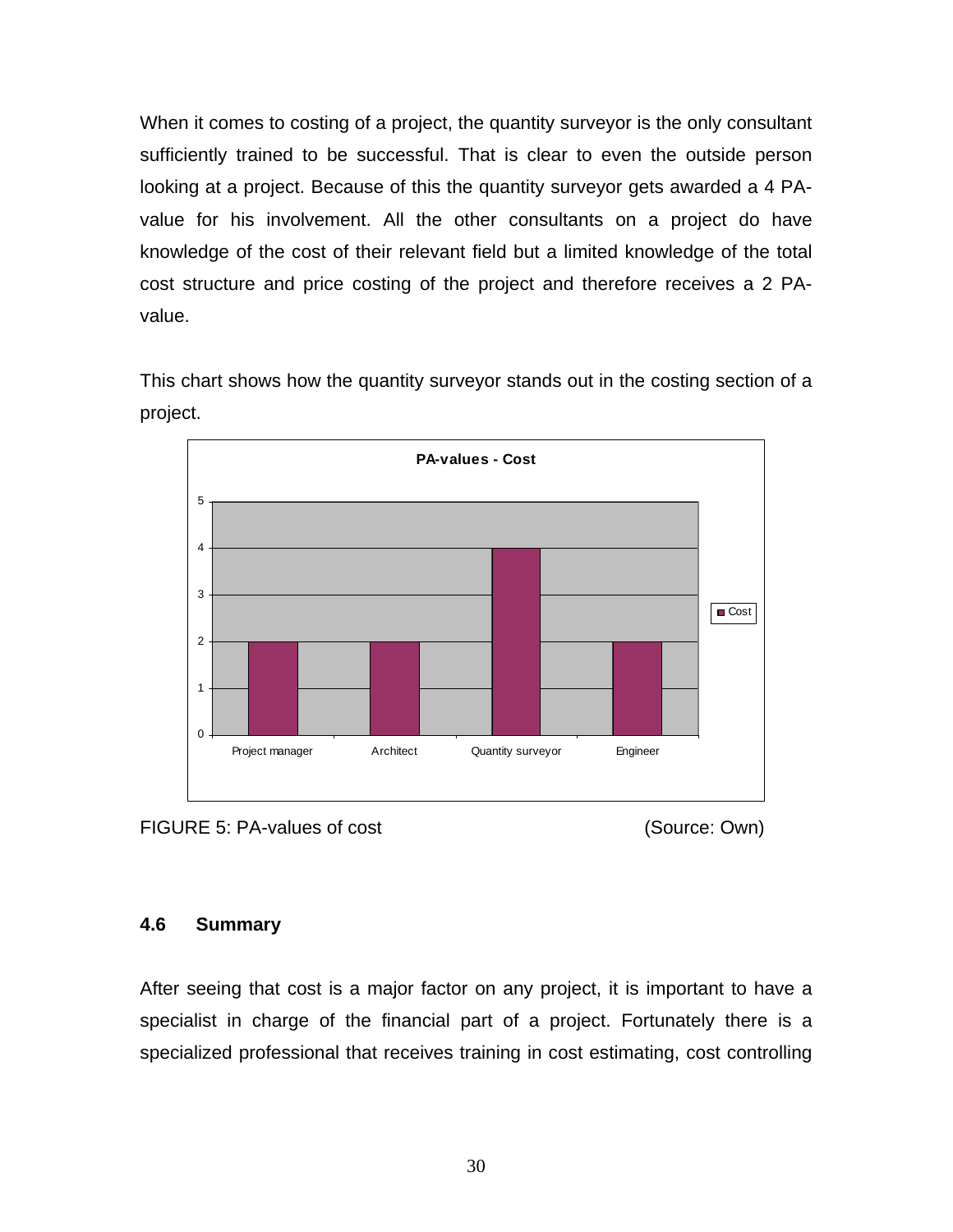<span id="page-37-0"></span>and budget planning. The quantity surveyor has all the skills necessary to drive and control the financial side of any construction project.

From a client's point of view it is a necessity to appoint a specialist in controlling the project's finances. Just like any other profession where there are financial managers that manage the finances of a project, the quantity surveyor is the professional in the construction industry with the best knowledge to control all the relevant financial matters.

#### **4.7 Conclusion**

The only professional that will be able to manage the financial controlling in the construction industry is the quantity surveyor. He/she is there to assist the client to complete any project within the budget and save money where possible. No other consultant will have the skill, either trained or through experience, to accomplish the financial advantages that a quantity surveyor will be able to bring towards a project. That will be a skill that any principal agent needs and this advantage will make the quantity surveyor the ideal principal agent to a project.

#### **4.8 Testing of hypothesis**

The quantity surveyor will, with his experience and training as a cost consultant, and knowing what a project will cost at a certain time, as well as to project cost for the future, be the best principal agent.

Thus the hypothesis is proven to be correct, the quantity surveyor will have through his viewpoint on costing, be able to keep the time and quality constraints in line to keep costs down.

31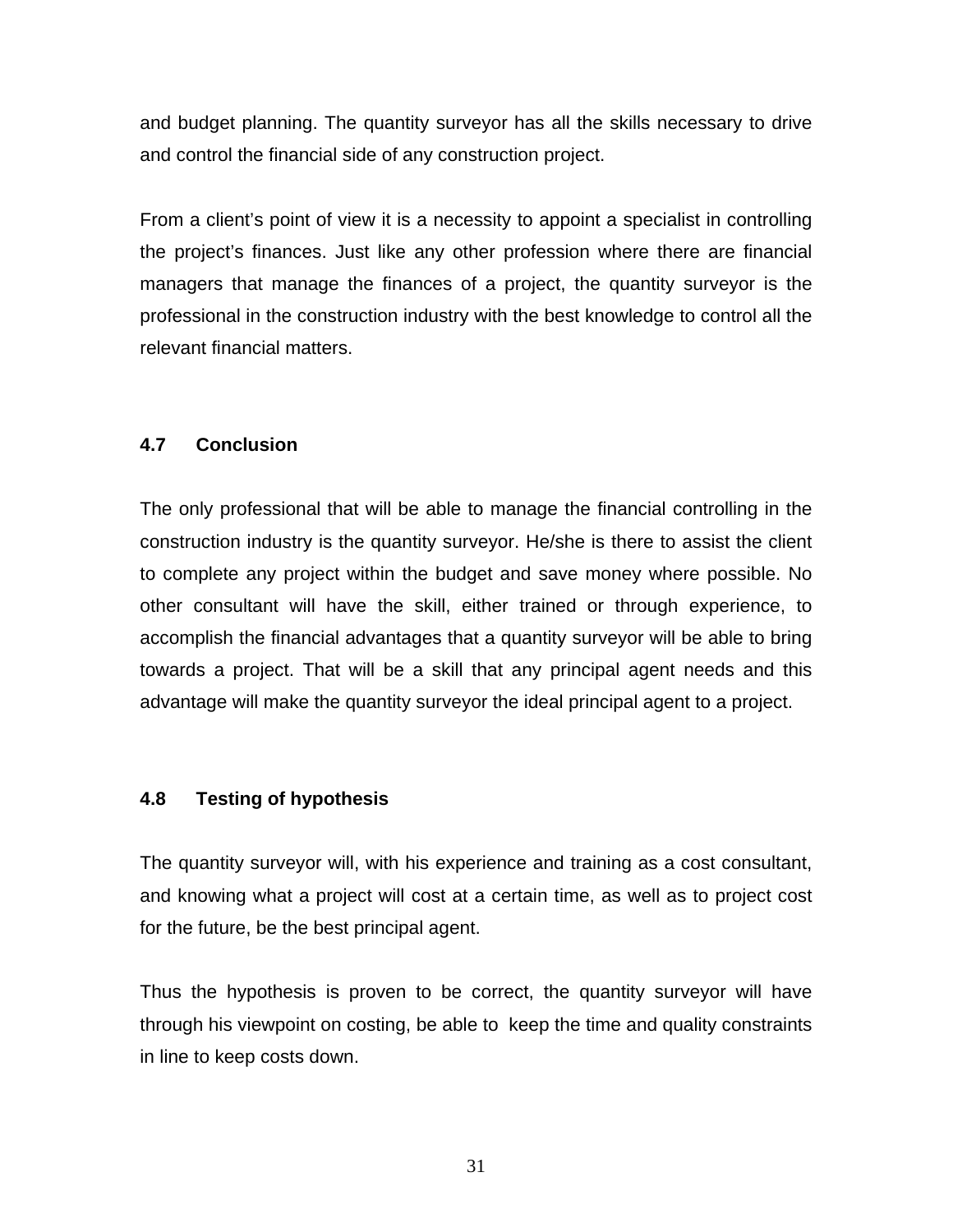#### **CHAPTER 5**

#### **MANAGING QUALITY AS PRINCIPAL AGENT**

#### <span id="page-38-0"></span>**5.1 Introduction**

To define quality in terms of the construction industry is not as easy as opening a dictionary and getting a definition for quality. The definition in the South African concise Oxford dictionary (2002) states quality as: "a degree of excellence; general excellence; attribute or faculty; relative nature or character." In the construction industry, this is a vague way of determining if a job is done at sufficient quality.

Quality is determined by the customer and the marketplace and includes all the product's attributes. Quality includes everything the client expects and requires and is continuously changing. (Hradesky, 1995: 2) At the end quality means that the product meets the client's expectation. The Quality Digest magazine refers to quality as the customers' perception of the value of the suppliers' work output. It further states that quality is a momentary perception that occurs when something in our environment interacts with us and reported as good or bad quality value. (www.qualitydigest.com, May 2009)

The client is the one that must define the level of quality of the work that he/she desires. But according to Joubert (2002: 9), "today most companies admit that quality is not accurately definable as the client defines it". He also states that today's quality is considerate to be more of a process than a product. "It is a process where lessons learned are used to change future products to better satisfy the client's needs and expectations." (Joubert, 2002: 9)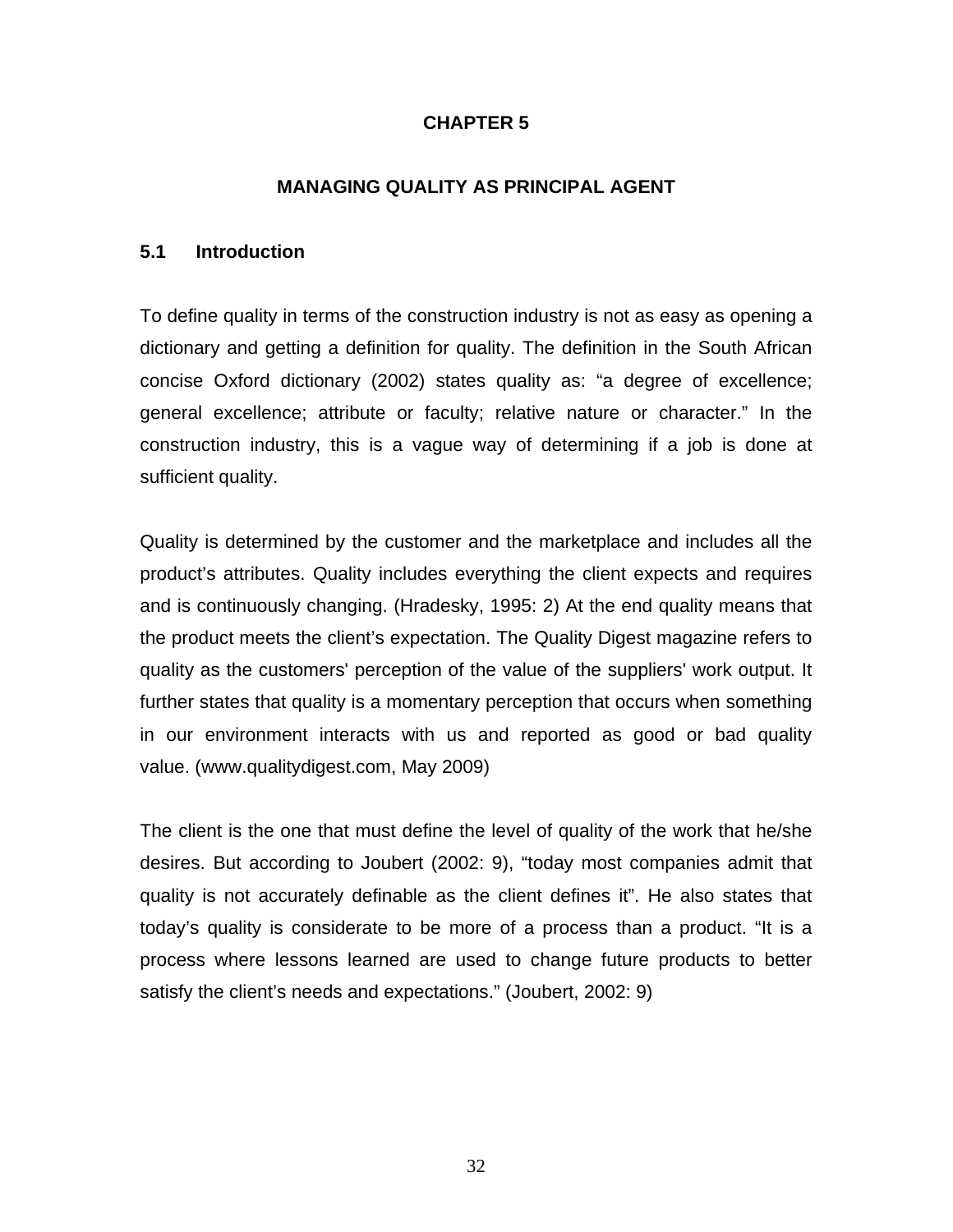#### <span id="page-39-0"></span>**5.2 Relationship with other constraints**

As seen with the project triangle, each constraint has an adverse effect on the other two constraints. The problem with the quality constraint is that as soon as you increase the quality on a project, it usually has an effect on both the time and cost constraints.

"The amount of time put into individual tasks determines the overall quality of the project. Some tasks may require a given amount of time to complete adequately, but given more time could be completed exceptionally. Over the course of a large project, quality can have a significant impact on time and cost (or vice versa)." (www.answers.com, March 2009)

Due to this effect it is of utmost importance to ensure that the design and budgeting at the beginning of the project, is at the standard that the client desires. For the client to expect a certain quality late in the project, that was not designed and budgeted for, can have a major influence on the programme and cost estimation that was originally decided upon.

#### **5.3 Motivation through quality**

As with all the other constraints it is necessary to set goals to work towards. If the labourer at the lowest level is motivated to finish his piece of work at a high standard of quality and knows he/she will be rewarded, he/she will complete all his work at that standard. "The timing of rewards is critical. The more immediate the reward given after the desired performance is achieved, the more powerful the effect of the reward or recognition becomes." (Hradesky, 1995: 188)

"People are not motivated by their salaries and therefore the company must provide alternative means of motivation. Rewards should also not only be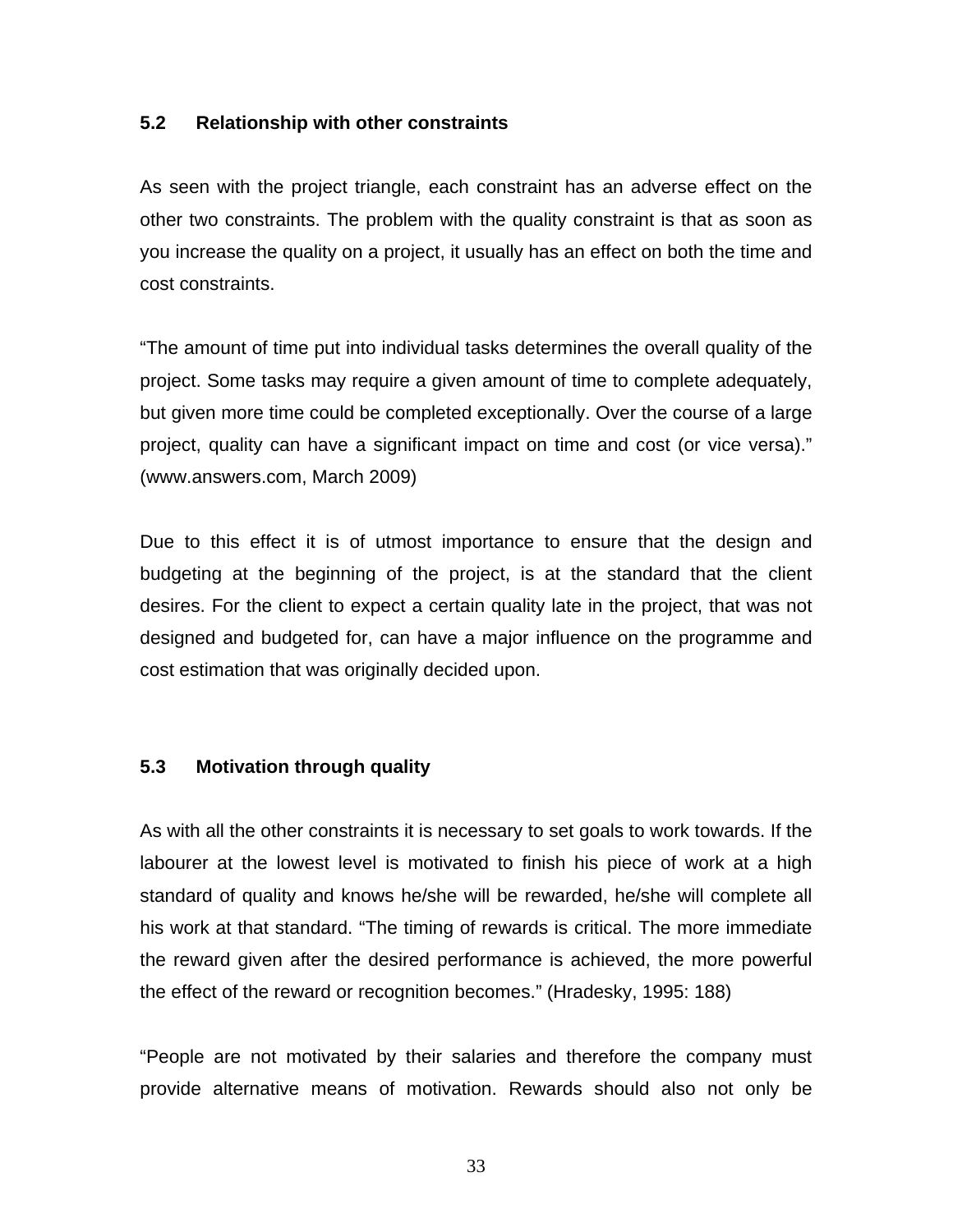<span id="page-40-0"></span>monetary rewards, but must give the person respect and enhance his pride in his work." (Joubert, 2002: 118).

According to Joubert (2002: 115) setting relevant goals will help employees to get a better understanding of what quality is required. This must flow through all levels of management all the way to the consultants in charge and keep the people on the project motivated and involved all through the process of quality management.

#### **5.4 Taking responsibility of project's quality**

For a project to have the desired quality at a reasonable cost and in a certain timeframe, it is necessary for consultants to make sure that this happens as fluently as possible.

Seeing that the client determines the quality, the consultants have to design; do cost evaluations and set enough time for the product to live up to the standards of the client. Therefore it is needed that each consultant in the professional team has the responsibility to keep up to the standards set by the client. To ensure that all the consultants work together on these goals, a main consultant is necessary to oversee all the work and needs to address the consultant that do not comply with the requirements of the client.

Sometimes it is necessary to create a quality system. This quality system must be implemented throughout the whole project, from the agents, right through to the contractor and subcontractors. Joubert (2002: 105) suggests that no quality system can function without regular audits and reviews. "The audits must ensure that actual methods are following the prescribed procedures while reviews will determine whether the quality system is attaining the desired results." (Joubert, 2002: 105) These audits need to be performed by the consultant responsible for

34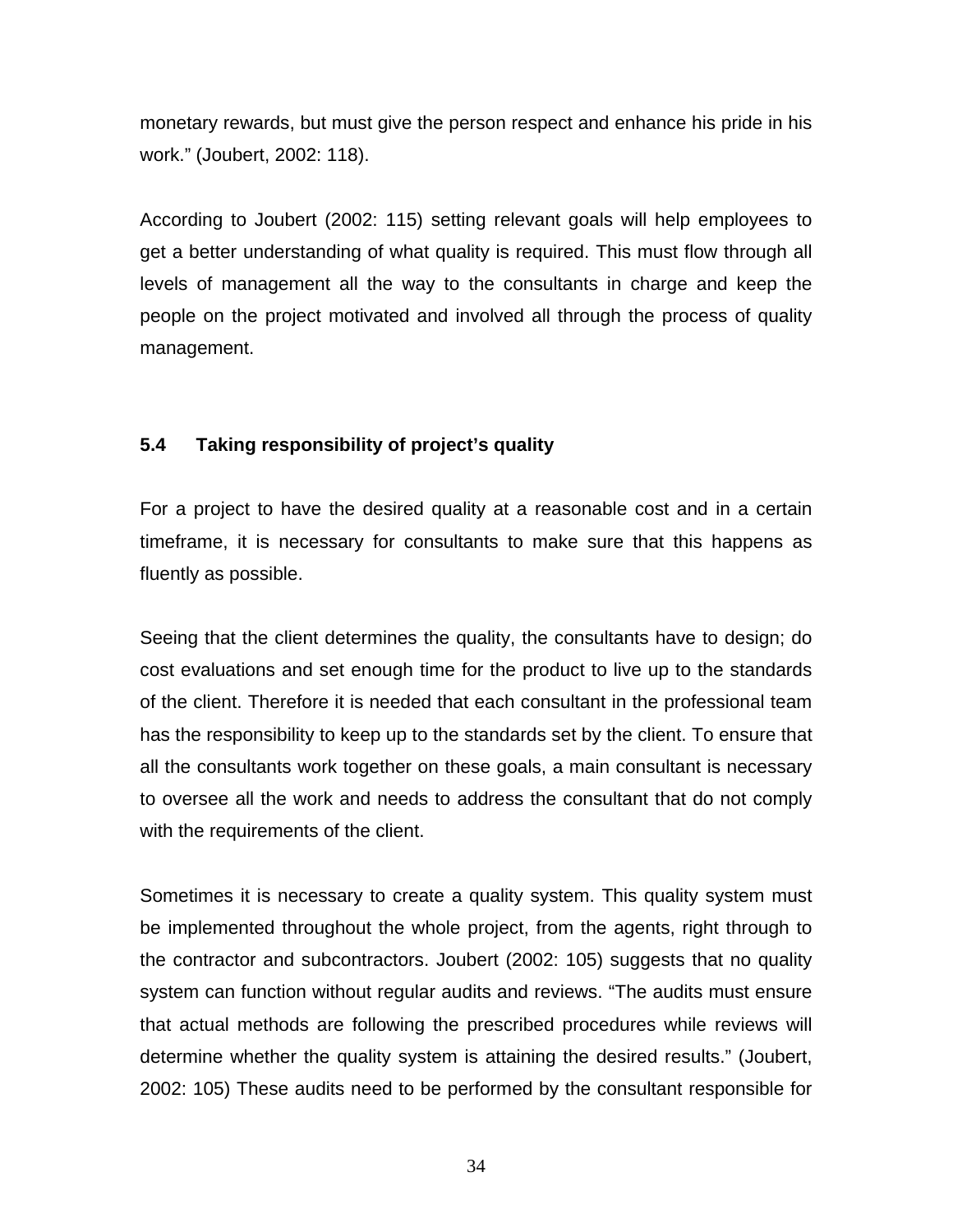<span id="page-41-0"></span>the quality of the project. It is then his responsibility to give the go-ahead to the other consultants to sign off on the completed works.

For a consultant to sign off on work that is not of the desired quality, can be catastrophic, not only to the project but to the reputation and the professionalism of the consultant. No client will ever work with a professional consultant that will sign off on substandard work.

The one consultant that has the authority to instruct the other consultants to comply with the requirements, is the principal agent. It is therefore the responsibility of the principal agent to see to the maintaining of the quality of the project.

The principal agent will be the one, according to the JBCC, that will prepare a practical and works completion certificate. For him/her to do so it is necessary to inspect the work and supply the contractor with a works completion list of work that he/she considers incomplete. (Finsen, 2005: 135) Thereafter it is the responsibility of the contractor to finish the works satisfactory and only then the principal agent should sign off on the completed work.

The above clearly shifts the responsibility of the quality of the works from the contractor to the principal agent. Thus making him/her the one that will be called upon if the work doesn't adhere to the quality as was agreed in the beginning.

#### **5.5 Consultants and the project's quality**

As seen in the above, the principal agent will be the party responsible to ensure that quality of the project is to the client's satisfaction. To determine which consultant will be the best in upholding the quality of the project, it is necessary to first determine how each consultant will view the changes in quality.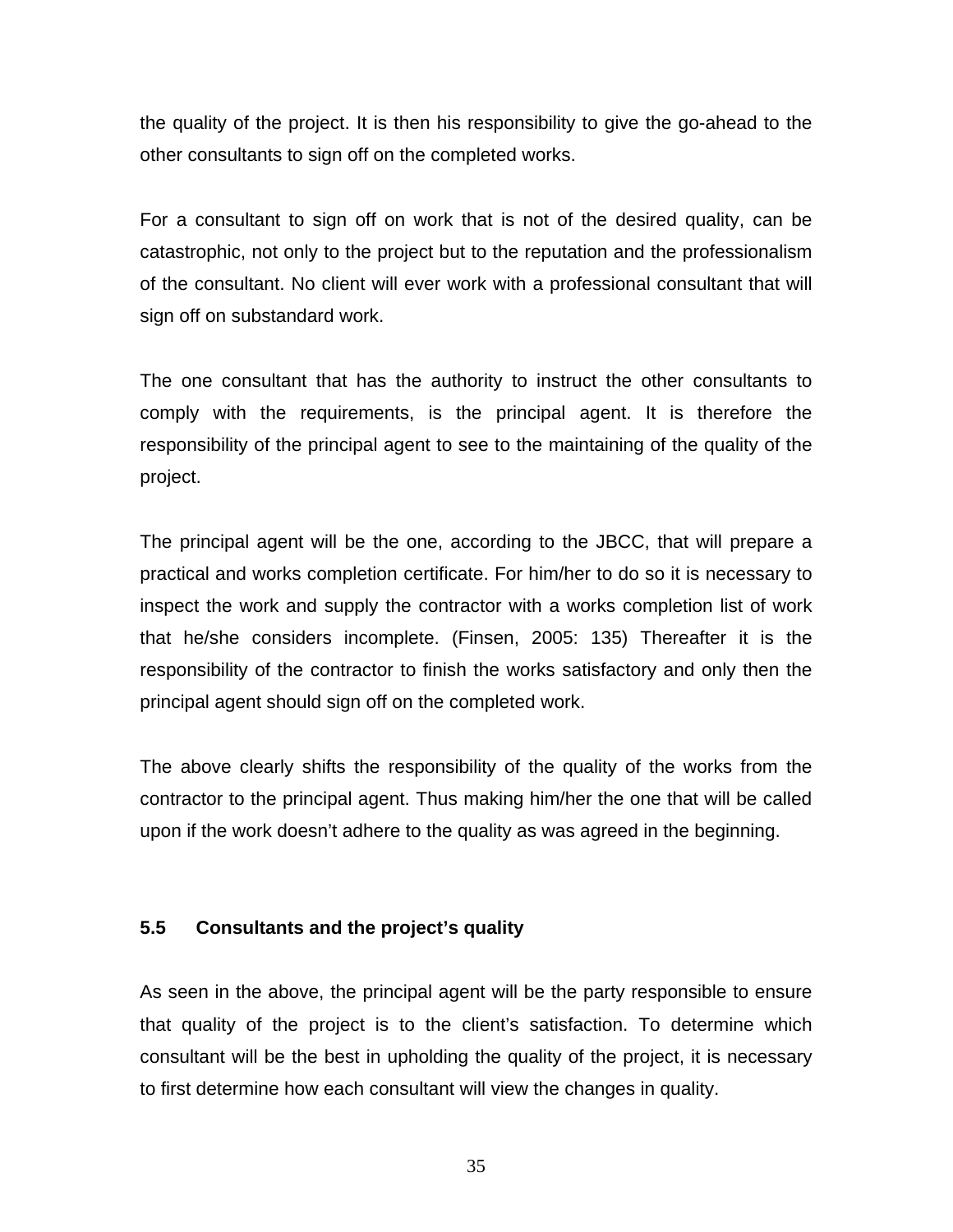The consultant that will be the best informed to fulfill this job, must have the knowledge and insight of the products and processes needed to get the ultimate quality. According to Joubert (2002, 111), "a consultant should be chosen with specific attention given to his qualifications, experience, knowledge and proven previous successes." It is not an ability that any educational institution can transfer to a consultant in training, but one that is acquired with years of first hand experience and intensive research.

It is a skill to be able to co-ordinate the constraints of the project triangle. For a consultant to be able to instruct a process of work to be of a higher quality, he/she should be able to know what the cost and time implications will be. No consultant, except the quantity surveyor and maybe the electrical engineer, are trained to work out the cost implication on the project. The project manager is the one who knows how a programme will be influenced if more resources needs to be used for a different task.

Architects are trained to know when to use which specification to suit their design. By designing a building using the best quality materials and processes can lead "to less construction waste and to optimum performance of the building operation and management stages. This will lead to significant cost savings both with regards to the project cost and to the cost to the environment." (Conradie, 2008: 1)

This shows that the architect has the ability to influence the cost right at the start of the design without cutting on quality but actually improve the quality.

Conradie (2008: 1) shows that with the use of appropriate quality techniques, supported by predictive simulation procedures, the architect can ensure that the design solution for a given set of design constraints and for a specific building, is sufficiently explored and providing the client with the best possible design of the best quality inside of the budget and accepted design specifications.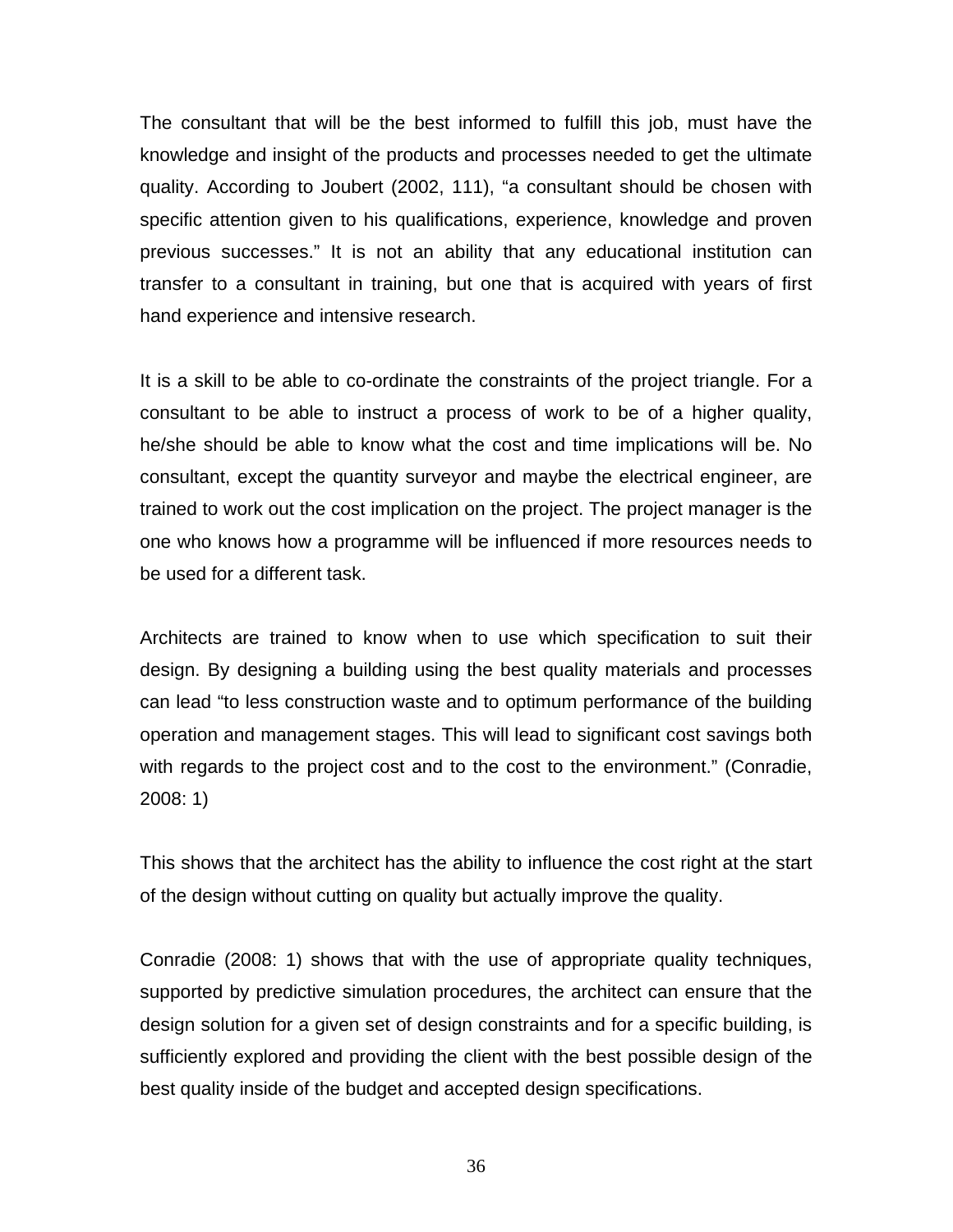The simulation procedures that Conradie (2008: 4) refers to, has to do with Computer Aided Design (CAD) used in architects' offices to maximize the benefit of a building throughout its life cycle at a minimal cost. This procedure is still not utilized at its full potential and can be exploited more by the architects to lift the quality of the building without using too many resources in the process.

Without these procedures, the architect must rely on his experience to maximize the output of his design in terms of quality and practicality. The architect will have the ability to scrutinize a piece of work and ensuring the quality is done to his/her approval.

In the paper "Quality management in South African architectural practices" Munting and Cruywagen (2008) reason that quality is of pivotal concern in the building and construction industries worldwide. The result, in a study including a number of South African architectural practices, indicates that these architects generally have a poor grasp of quality management theory. A systematic and documented approach to quality management is largely lacking in the profession.

For the project manager, quality is easily an oversight that may cause the project to run late, therefore the project manager only gets a 1 on the PA-value scale. The engineer again does not have a big involvement with the quality control of the project and also receives a 1. The quantity surveyor needs to understand when quality will interfere with the proposed budget and it is necessary for him/her to approve any cost adjustment influenced by the quality control of the project and is awarded a 3 on the scale. The architect is the liable consultant for all quality control and receives a 4 on the scale.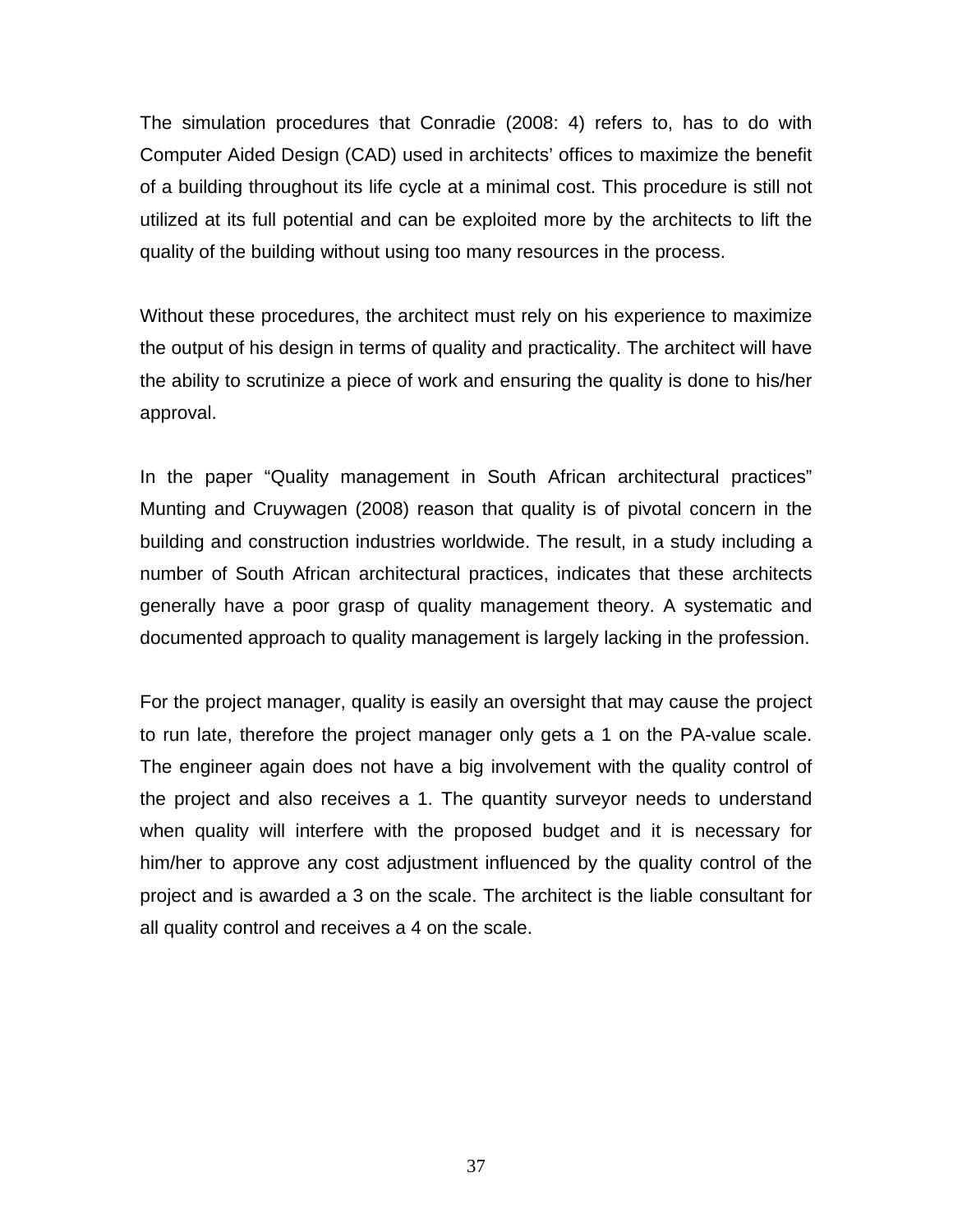<span id="page-44-0"></span>The comparison of the different consultants indicates that both the architect and the quantity surveyor will do a satisfying job of quality control, but the architect is the most equipped.





#### **5.6 Summary**

When it comes to which of the consultants will have the best knowledge of what quality is to the correct standard, it can only be the architect. He/she did the design and specification selection, which the client approved on, and only he/she will know if the quality is sufficient to be worth called his work. Due to the professional opinion of an architect, he/she will be the only one with the trained eye to decide if the quality is according to the client's standard before the client makes a judgment himself/herself.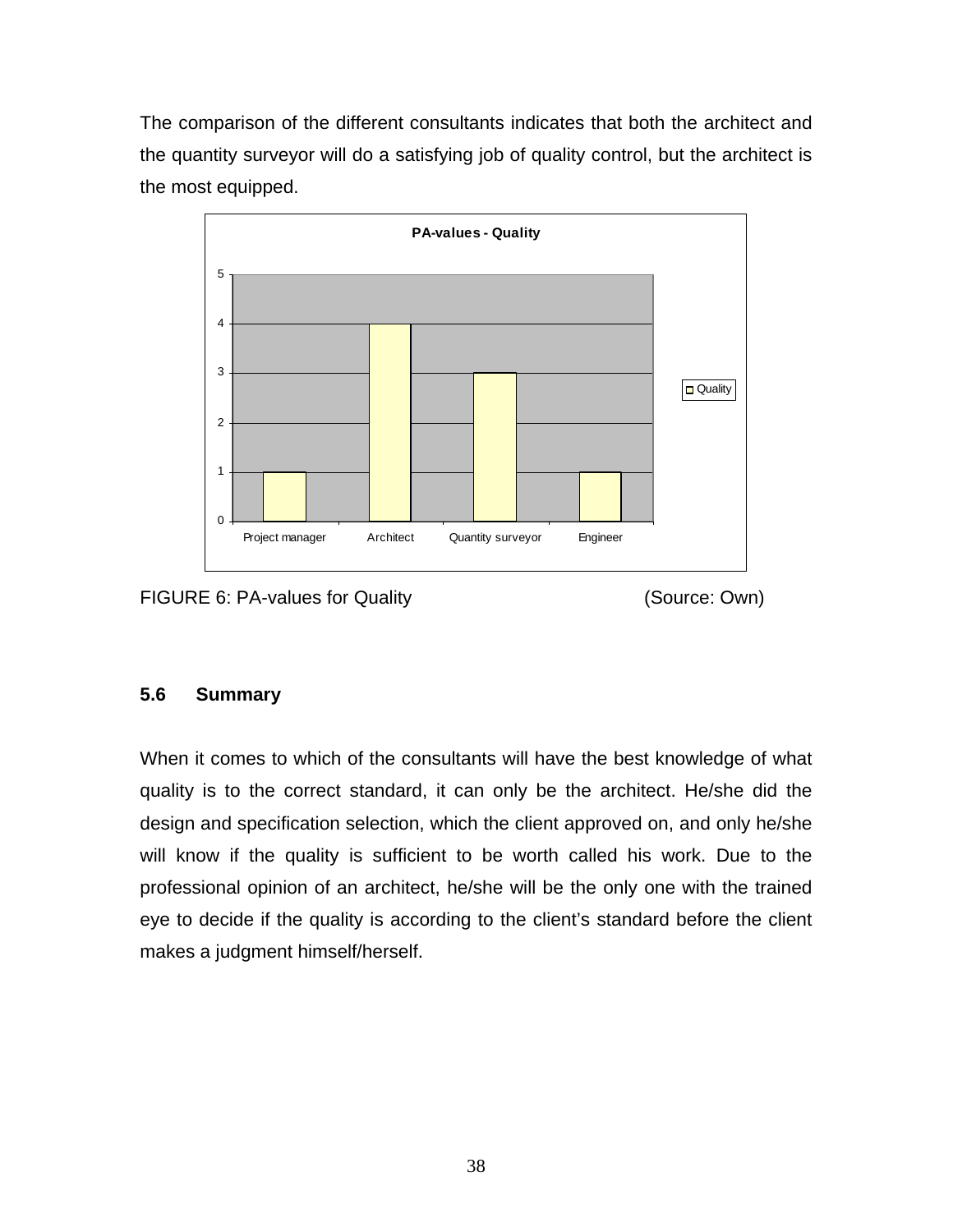#### <span id="page-45-0"></span>**5.7 Conclusion**

Due to the fact that no consultant are specialized to be a quality manager and that every consultant with enough experience can perform quality checks, it still remains that the architect do have the right criteria to be the most suitable consultant to act as principal agent when it comes to the control of the quality on a project.

#### **5.8 Testing of hypothesis**

The architect is the one who designed the project and prepared the specification, and the professional who sold the idea to the client. The architect will be the only one that can comment if he/she is impressed with the quality of the project.

As seen above, this hypothesis is proven to be correct. There won't be a professional in the construction industry that will have the knowledge to be a more suitable agent in charge of the quality of the project.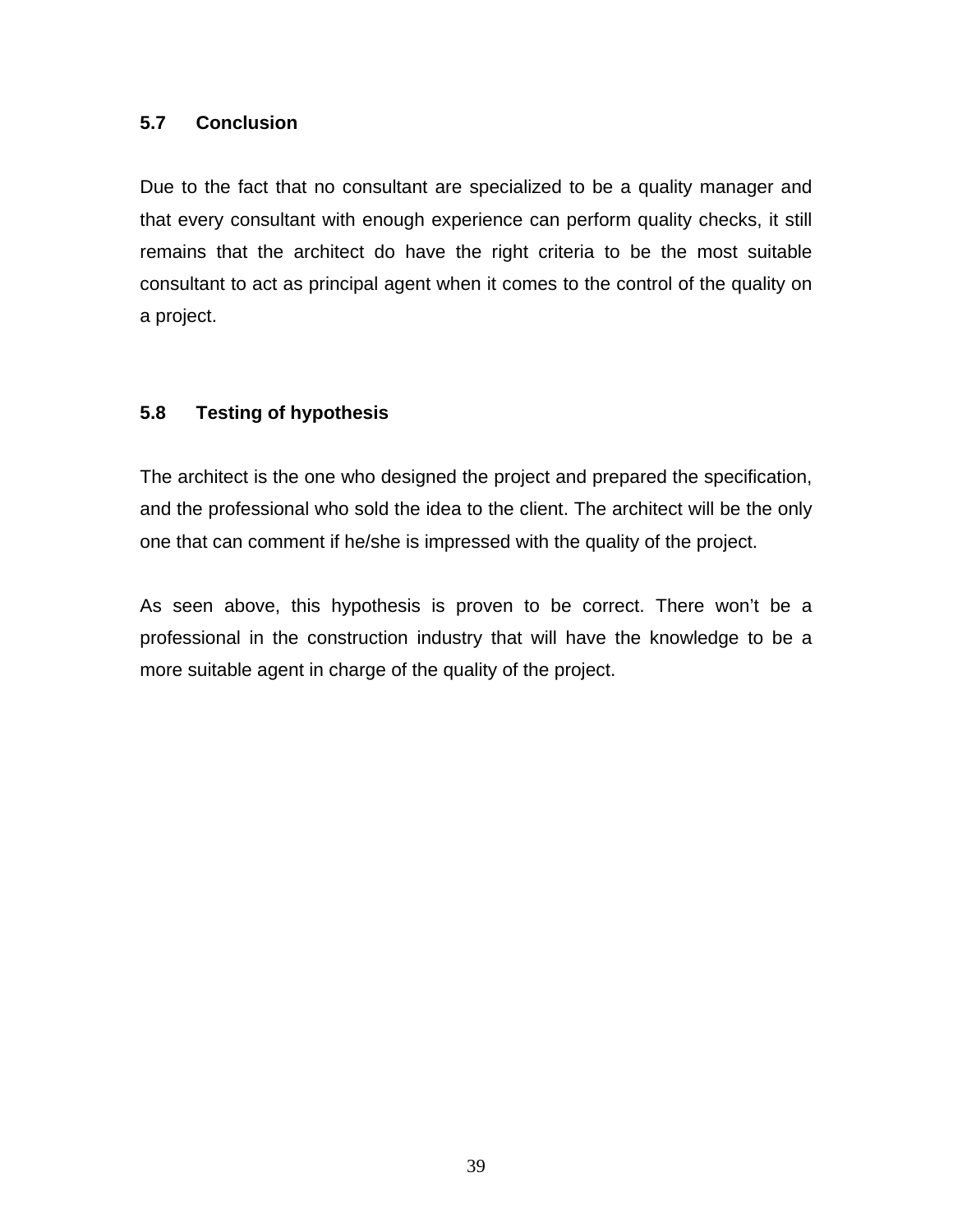#### **CHAPTER 6**

#### **SUMMARY, CONCLUSIONS AND RECOMMENDATIONS**

#### <span id="page-46-0"></span>**6.1 Summary**

After considering the different aspects concerning the responsibilities of the principal agent, it is possible to come to a conclusion that may give more clarity on which consultant can contribute the most to the cost effectiveness of a building project, as the principal agent.

Throughout the study, every aspect of time, cost and quality was looked at in depth to be able to make any sort of recommendation or give a better understanding on how every consultant will be more suitable for the job as principal agent.

It is necessary to look at each profession individually.

As project manager it is clear that the sole responsibility is to make the project finish on time. Project managers get trained to identify and propose possible solutions for any problems that may occur that may influence the programme of the project, positively or negatively. Their responsibility in terms of cost and quality is very vaguely set out. Very little time and effort is dedicated to the development of their skills in terms of these other constraints. For them the most important task is making the project run on schedule and finish on or before the specified date.

The architect, from which the project idea originates, will have an input throughout the whole project. From different materials to use to any forced changes in the project. Architects usually need to make sure that any changes fall within their idea for the whole project. They will, at any cost, make sure that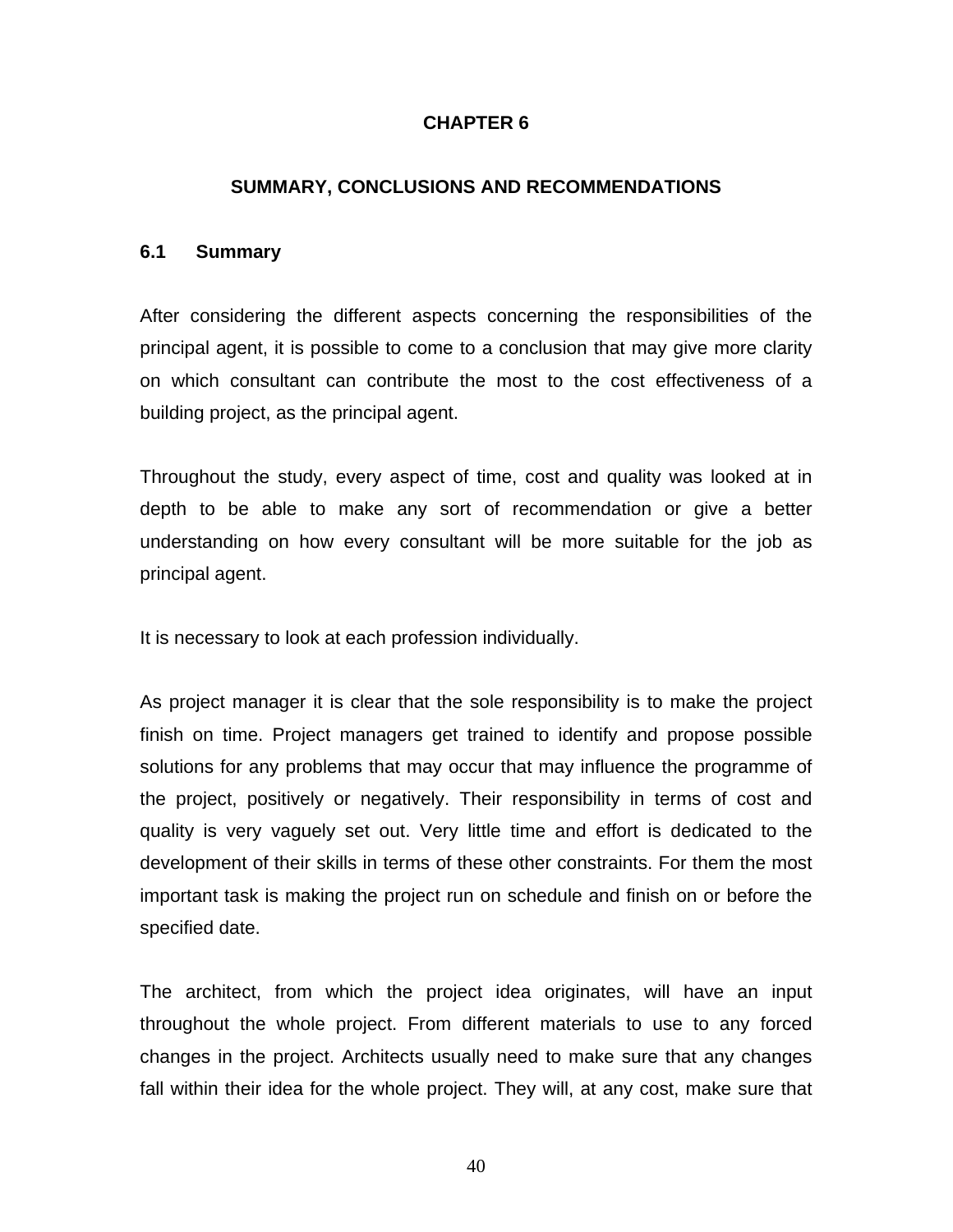the quality and precise workmanship will be of the highest standard. It is sometimes difficult to convince them that certain changes can make a budget escalate tremendously. For them any additional piece to the project that can improve the end product, is a necessity, but from a cost point of view may not always be possible. To come to the conclusion to make an architect principal agents on a job may cost the client more money and may extend the timeframe of the project considerably.

Quantity surveyors are on a project to control the cost and make sure that the client can receive the best interest on his investment. It is then necessary for all the other consultants to get clearance from the quantity surveyor to make sure that the budget will still be met with every proposed change. Concerning quality, the quantity surveyor usually looks for the best quality product for a specified amount of money. This may lead to confrontation with the architects, as they have their idea and will go to any lengths to try and make their idea come to life.

Usually the client is not happy or capable to have to increase his budget, to accomplish the idea of the architect. The question always gets put to the quantity surveyor why there weren't any provisions made for these kinds of changes. This is what makes the job of the quantity surveyor much more complicated than just measuring and making payments.

For any engineer to be the principal agent is a very unlikely scenario, but not impossible. A lot of projects only involve the client, an engineer and the contractors doing the job. This usually happens with civil works, where for example a road is build. It is appropriate for the engineer to be the principal agent on the job when only relevant engineering work is at stake. That would be ideal for the client to then let the engineer be the principal agent. The engineer has the skill to control the timeframe, the costing on the project as well as the quality management on the civil works.

41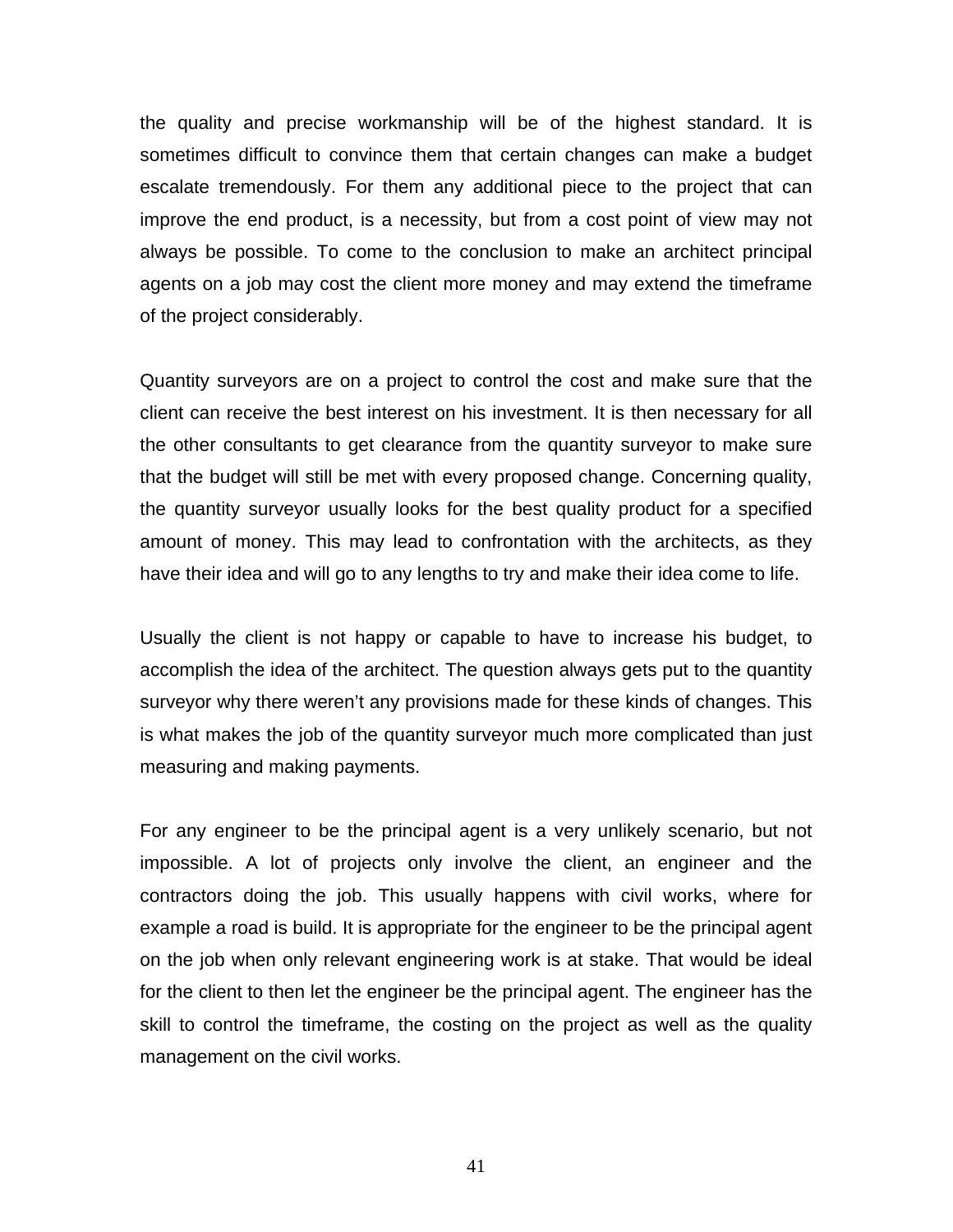#### <span id="page-48-0"></span>**6.2 Conclusions**

By looking at the different PA-values that was awarded to the consultants at each constraint, it is possible to come to a relevant conclusion. In Figure 7 the PAvalue of each consultant on the constraints are added together to see how many influence they have as principal agent.



FIGURE 7 – PA-values added together for each consultant (Source: Own)

The figure shows the extend to which each consultant contribute to a project as a principal agent. For a clearer view, Figure 8 shows the percentages of the involvement in the project as per their PA-value.

The percentages are the total of each consultant's PA-values added together out of a possible 12 that could have been scored. This shows that the quantity surveyor is 83% capable out of the possible 100% of managing the role as principal agent perfectly.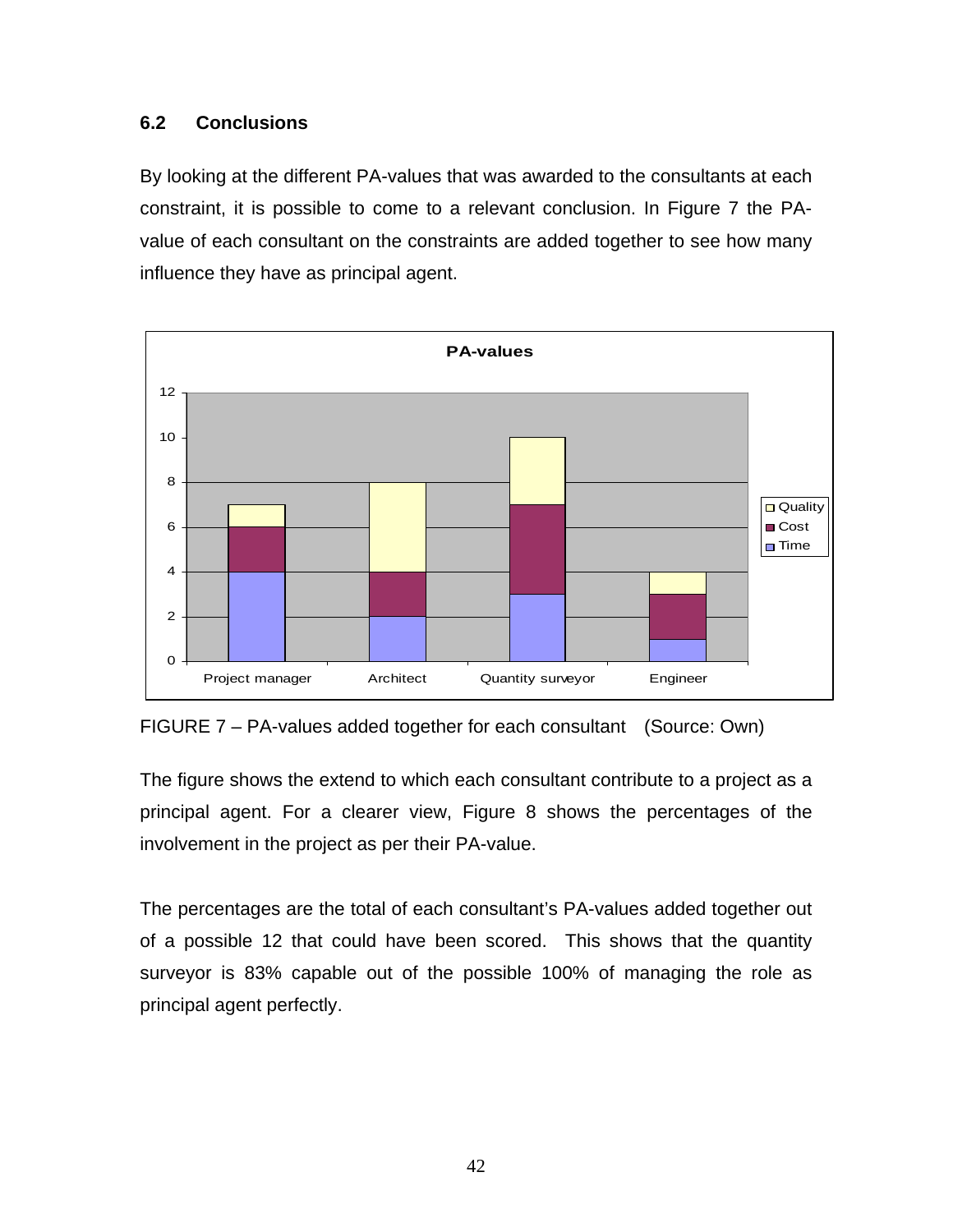<span id="page-49-0"></span>

FIGURE 8 – PA-values as percentages for each consultant (Source: Own)

From the above charts, it is clear that this study indicates that the quantity surveyor will make the best principal agent. This proving that the hypothesis which states that the quantity surveyor, with his training in cost management, which includes time and quality management, will be the best candidate to act as principal agent.

#### **6.3 Recommendations**

Taking everything said in this study in account, it is necessary for more intensive research and an in depth look into actual projects to compare different consultants as principal agents, before it can be conclusive which consultant will be the best principal agent on a project.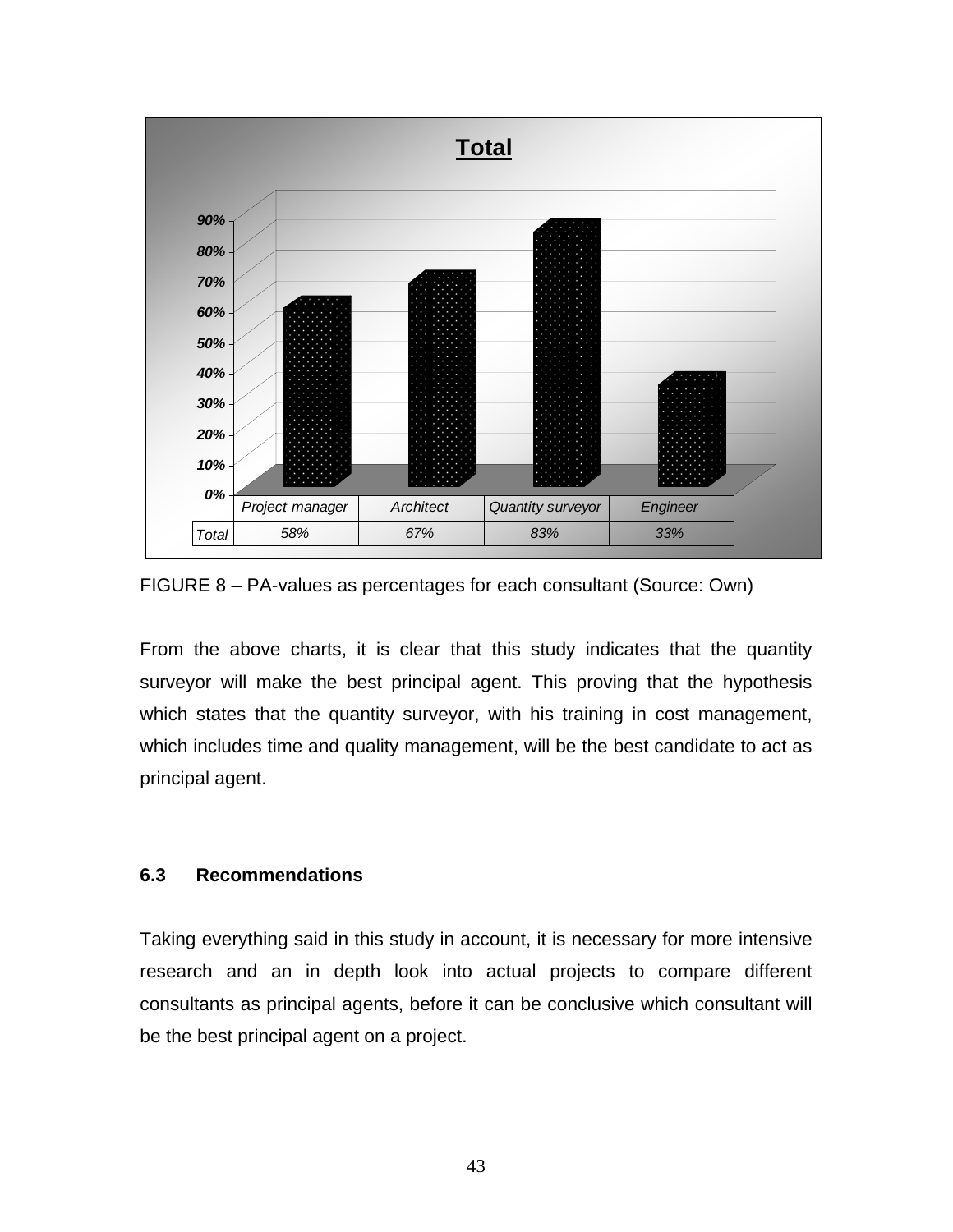Seeing that throughout all the different areas of studying in the built environment, not enough time is spent on training each individual profession to act as principal agent. When this role of principal agent is presented to a consultant, no one is fully equipped with the abilities to act as the principal agent in the different aspects that is required by the client.

In conclusion it is recommended that it is necessary for tertiary institutions to revise their course content in Engineering and the Built Environment, to be able to send qualified consultants into the construction industry who are able of acting as principal agents.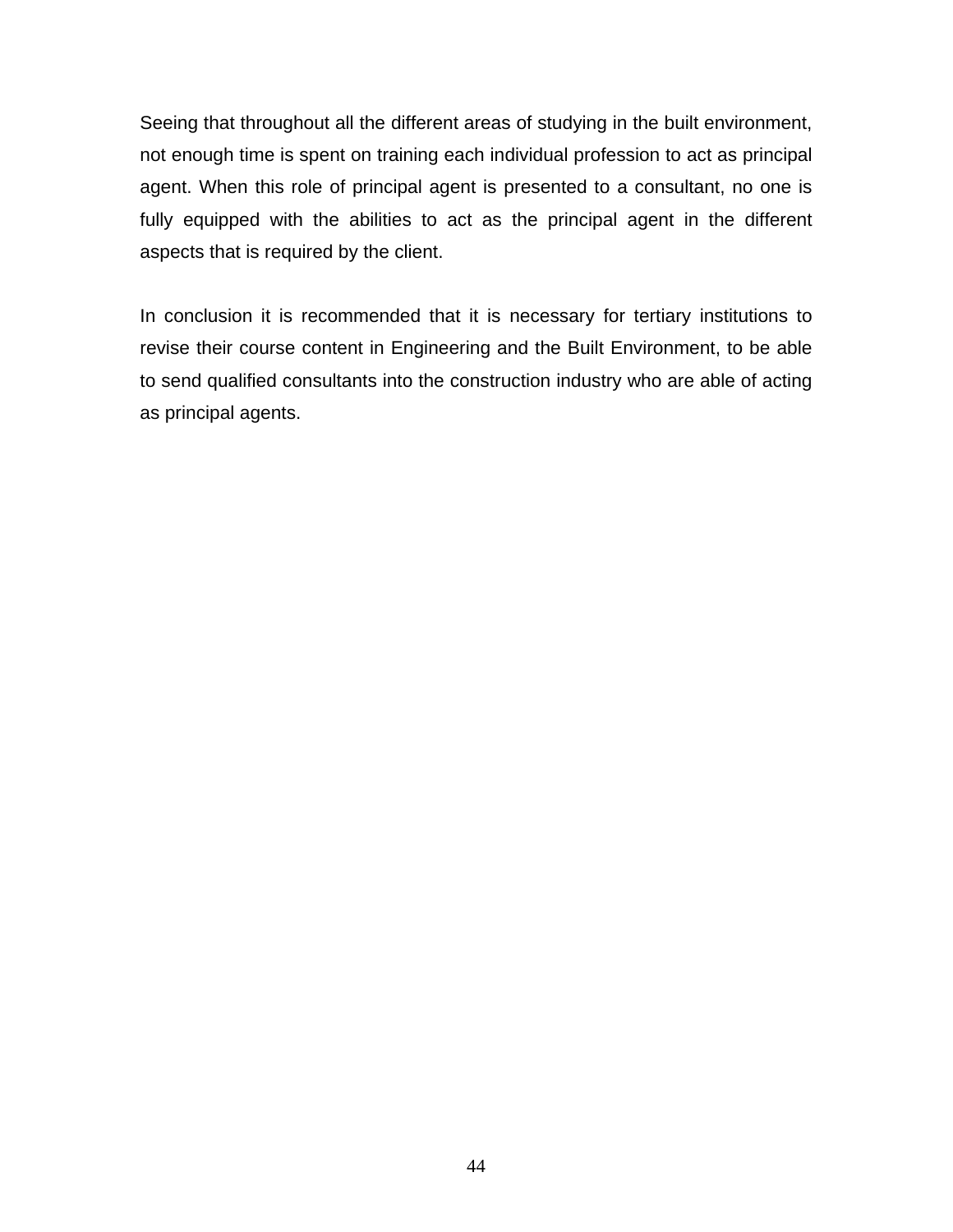#### **BIBLIOGRAPHY**

<span id="page-51-0"></span>A Guide to the Project Management Body of Knowledge (PMBOK), 3<sup>rd</sup> Edition. 2004. An American National Standard

Abrahamse, D.R. 2002. *The potential role of project management in Category B municipalities*. Master of Science treatise. Pretoria : University of Pretoria

Butcher, N. 2003. *Cost Estimating Simplified*. California : Libris Design Project

Conradie, D. C. U. & Roux, E. 2008. Quality management in construction project design and management. Pretoria : CSIR

Department of Housing. 2006. *Guidelines: Construction management good practice.* Pretoria : Social Housing Foundation

Finsen, E. 2007. *The building contract.* Cape Town : Juta & Co. Ltd

Hradesky, J.L. 1995. *Total Quality Management Handbook.* New York : McGraw-Hill, Inc

Joubert,W. 2002. *Defining the critical success factors for the implementation and maintenance of a total quality management system in South African construction companies involved in building.* Master of Science treatise. Pretoria : University of Pretoria.

Kerzner H. 2006. *Project Management: A Systems Approach to Planning, Scheduling and Controlling,* 9<sup>th</sup> Edition. John Wiley and Sons. Inc. New York

Malherbe, G. Professional Quantity Surveyor. (19 June 2009). Personal interview.

45